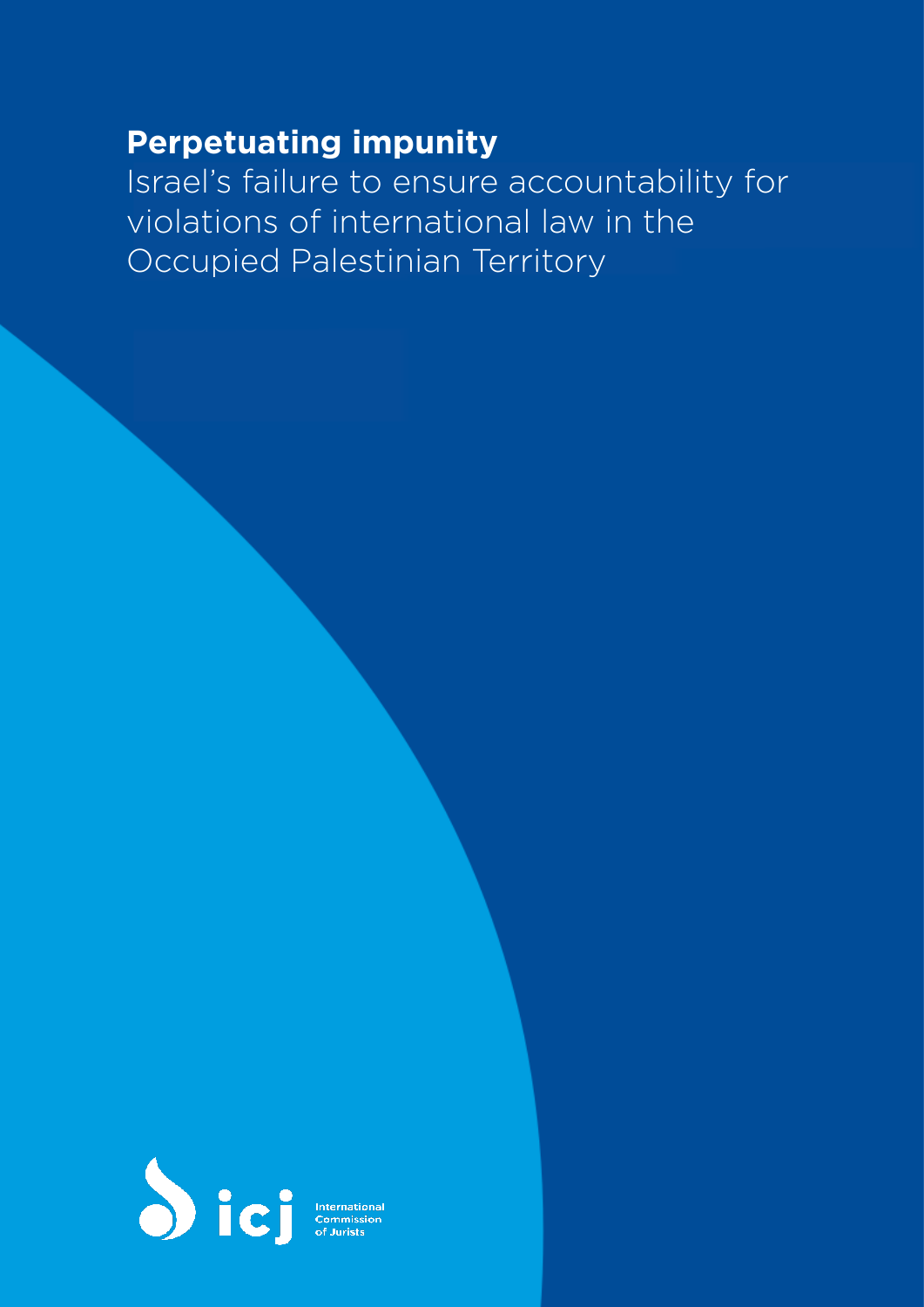Composed of 60 eminent judges and lawyers from all regions of the world, the International Commission of Jurists promotes and protects human rights through the Rule of Law, by using its unique legal expertise to develop and strengthen national and international justice systems. Established in 1952 and active on the five continents, the ICJ aims to ensure the progressive development and effective implementation of international human rights and international humanitarian law; secure the realization of civil, cultural, economic, political and social rights; safeguard the separation of powers; and guarantee the independence of the judiciary and legal profession.

® Perpetuating impunity: Israel's failure to ensure accountability for violations of international law in the Occupied Palestinian Territory

© Copyright International Commission of Jurists, April 2022

The International Commission of Jurists (ICJ) permits free reproduction of extracts from any of its publications provided that due acknowledgment is given and a copy of the publication carrying the extract is sent to its headquarters at the following address:

International Commission of Jurists Rue des Buis 3 P.O. Box 1740 1211 Geneva 1 **Switzerland**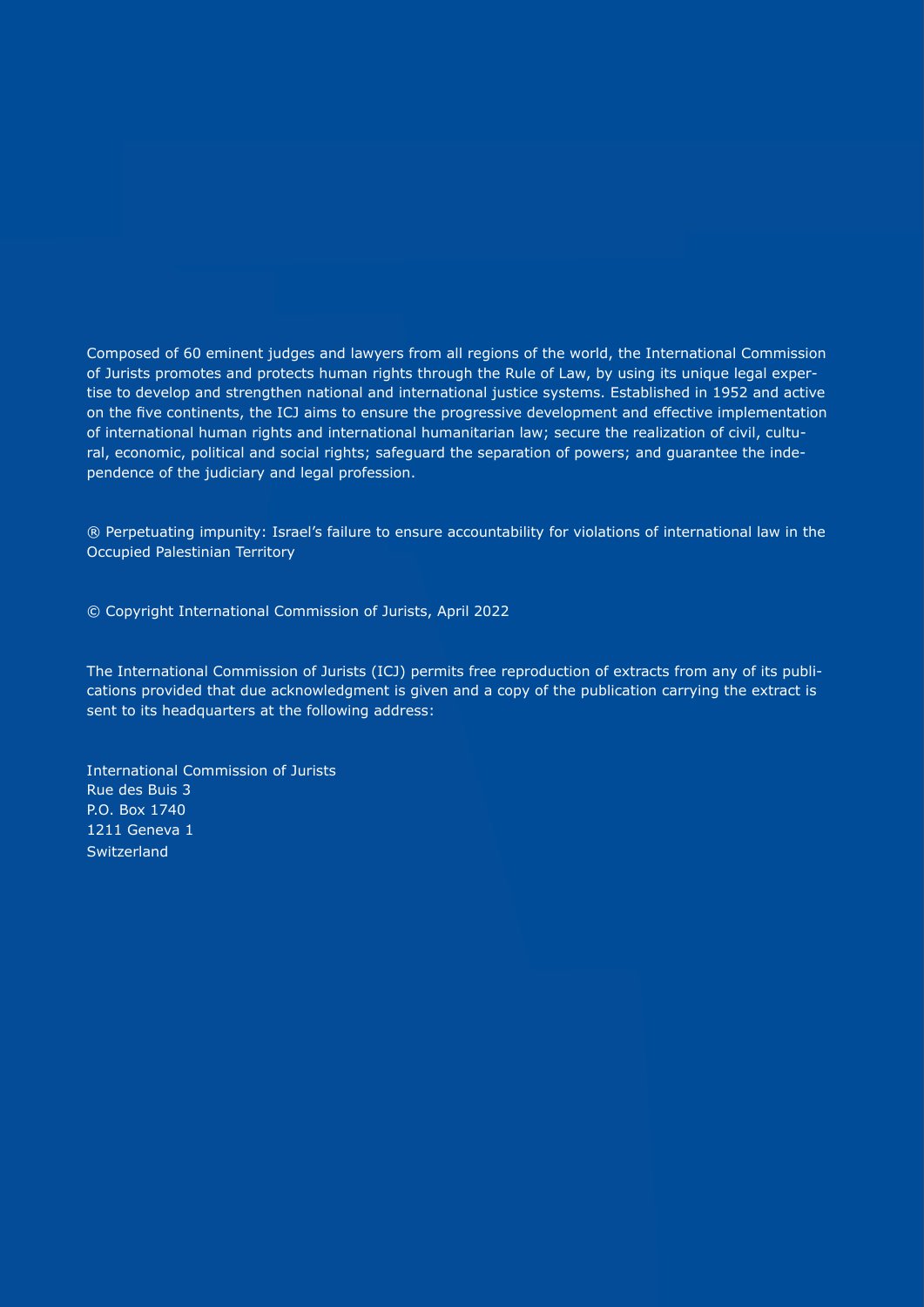# **Perpetuating impunity**

Israel's failure to ensure accountability for violations of international law in the Occupied Palestinian Territory

April 2022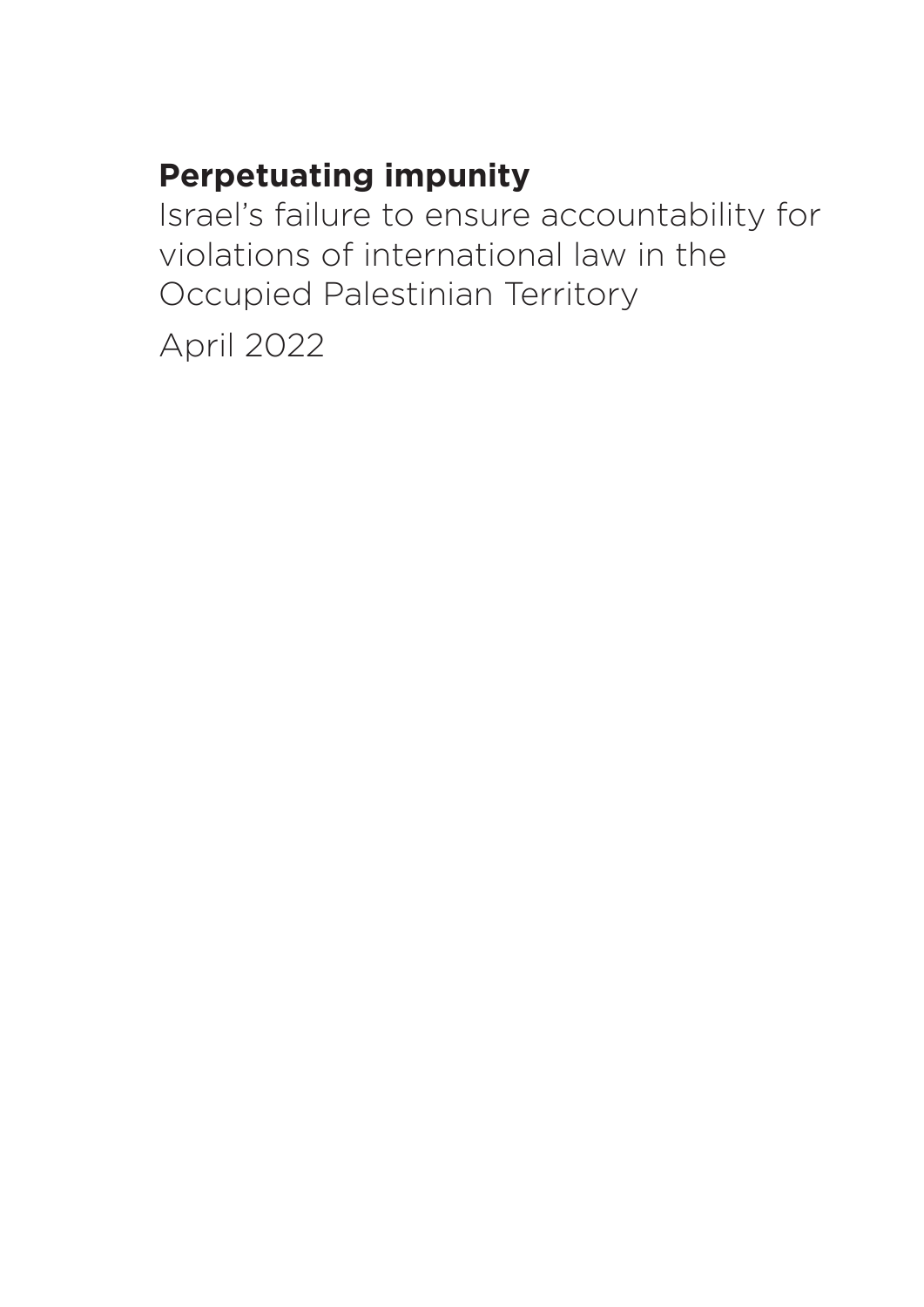| 2. The Israeli military justice system: accountability failures in the legal framework 4 |
|------------------------------------------------------------------------------------------|
|                                                                                          |
|                                                                                          |
|                                                                                          |
|                                                                                          |
|                                                                                          |
| 2.4. Lack of effective civilian oversight over the military justice system  10           |
|                                                                                          |
|                                                                                          |
|                                                                                          |
| 3. The Israeli military justice system and the duty to investigate 13                    |
|                                                                                          |
|                                                                                          |
| 3.2.1. The threshold to open an investigation and the "real combat nature" clause  15    |
|                                                                                          |
|                                                                                          |
| 3.3. Failure to adhere to the international standards on investigations  19              |
|                                                                                          |
|                                                                                          |
|                                                                                          |
|                                                                                          |
|                                                                                          |
|                                                                                          |
|                                                                                          |
|                                                                                          |
|                                                                                          |
|                                                                                          |
|                                                                                          |
|                                                                                          |
|                                                                                          |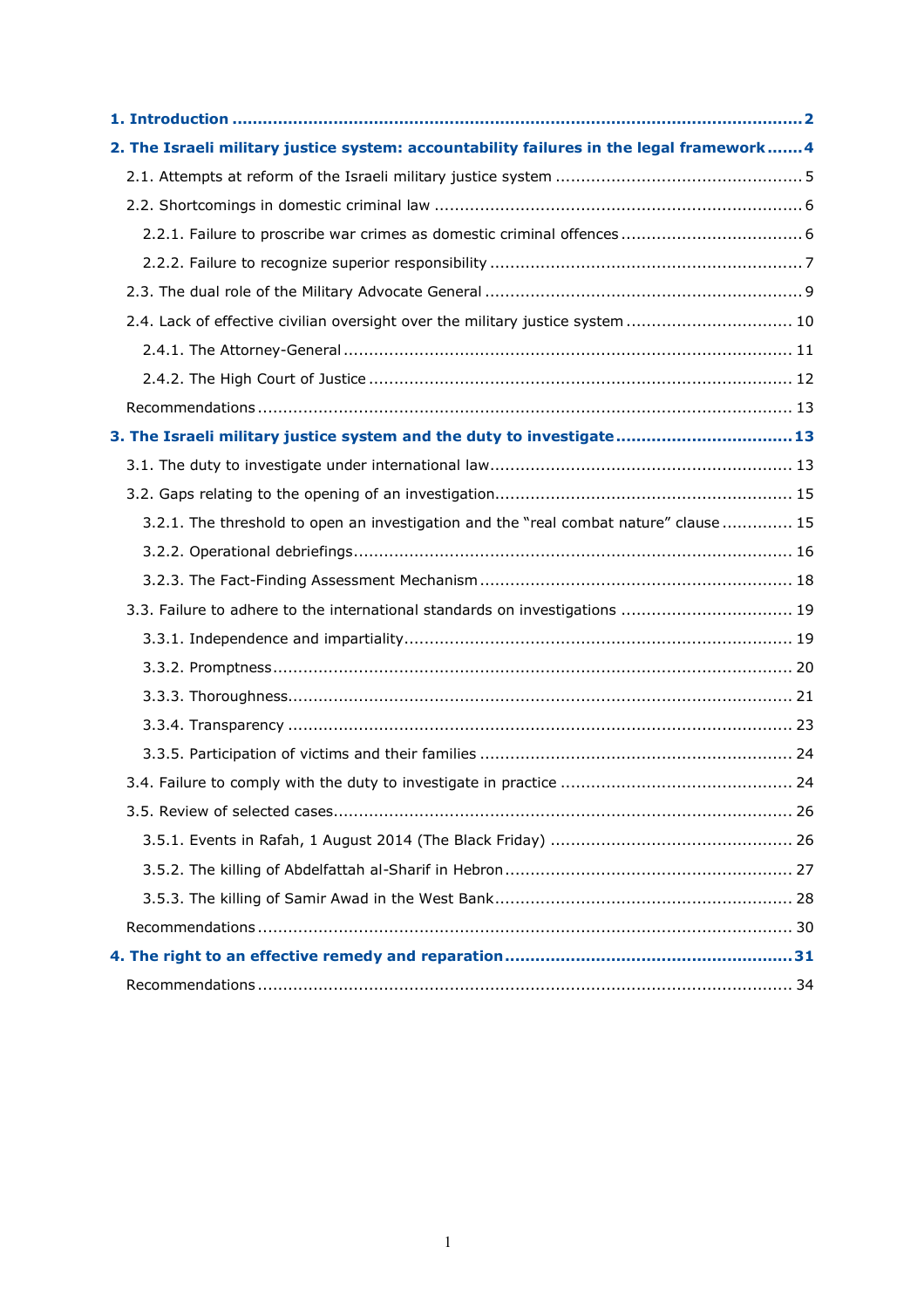# **1. Introduction**

Israel's protracted and continuous failure to ensure accountability for violations of international human rights law (IHRL) and international humanitarian law (IHL), including for crimes under international law committed in the Occupied Palestinian Territory (OPT), has been a long-standing concern. Such accountability deficit creates an environment where impunity thrives, encouraging further abuses. Meanwhile, victims and their families are denied justice and redress.

Israel's failure to ensure accountability, especially for violations of the right to life of Palestinians, is striking, not only in the context of the major escalations of hostilities that took place in the Gaza Strip between 2008 and 2021, but also in relation to law enforcement operations against Palestinians in the West Bank, including East Jerusalem. Addressing such failure, in its March 2022 resolution titled "Human rights situation in the Occupied Palestinian Territory, including East Jerusalem, and the obligation to ensure accountability and justice", the UN Human Rights Council stressed "the imperative of credible, timely and comprehensive accountability for all violations of international law in order to attain justice for the victims and establish a just and sustainable peace." $1$ 

In relation to the escalations of hostilities in the Gaza Strip in 2008/09, 2012, 2014 and 2021, the UN Office of the High Commissioner for Human Rights (OHCHR) has more than once pointed to the absence of any significant steps to ensure accountability for alleged serious violations of IHL, including war crimes committed by the Israeli Defence Forces (IDF).<sup>2</sup> For instance, with regard to the 2014 Operation "Protective Edge" - during which 2,251 Palestinians were killed, including 1,462 civilians - the most recent update of the Military Advocate General reported in August 2018 that, out of 500 complaints related to 360 incidents that had been referred to him, only 31 had led to the opening of a criminal investigation. Of the investigations that had been opened, only one eventually resulted in the conviction of three soldiers for looting.<sup>3</sup> The OHCHR has observed that escalations of hostilities in Gaza are "characterized by longstanding patterns" of violations of IHL and IHRL, which have a "recurrent nature", further denouncing that "the climate of impunity" and the failure "to take sufficient steps to prevent their repetition" call into question "the willingness of Israeli ... authorities to hold those allegedly responsible duly to account."<sup>4</sup>

Throughout the West Bank, impunity for violations of IHRL is equally pervasive outside the context of active hostilities. The February 2022 OHCHR report to the UN Human Rights Council shows that in relation to the period 1 January 2017-31 October 2021 - during which Israeli Security Forces killed 428 Palestinians across the OPT, including 91 children  $-$  "82 criminal investigations [were] opened in relation to these deaths, of which at least 13 were closed without further action being

<sup>&</sup>lt;sup>1</sup> Resolution 49/4, UN Doc. A/HRC/RES/49/4 (24 March 2022), operative para. 2.

<sup>2</sup> *Report of the United Nations High Commissioner for Human Rights*, UN Doc. A/HRC/49/25 (23 February 2022), paras. 13±16; *Report of the United Nations High Commissioner for Human Rights*, UN Doc. A/HRC/35/19 (12 June 2017), para. 20.

<sup>3</sup> *Decisions of the IDF Military Advocate General regarding exceptional incidents that allegedly occurred during Operation µ3URWHFWLYH (GJH¶ ± update No. 6* (15 August 2018), pp. 1±2, at [https://www.idf.il/en/minisites/military-advocate](https://www.idf.il/en/minisites/military-advocate-generals-corps/releases-idf-military-advocate-general/mag-corps-press-release-update-5-august-2016/)[generals-corps/releases-idf-military-advocate-general/mag-corps-press-release-update-5-august-2016/.](https://www.idf.il/en/minisites/military-advocate-generals-corps/releases-idf-military-advocate-general/mag-corps-press-release-update-5-august-2016/)

<sup>4</sup> *Report of the United Nations High Commissioner for Human Rights*, UN Doc. A/HRC/49/25 (23 February 2022), para. 16.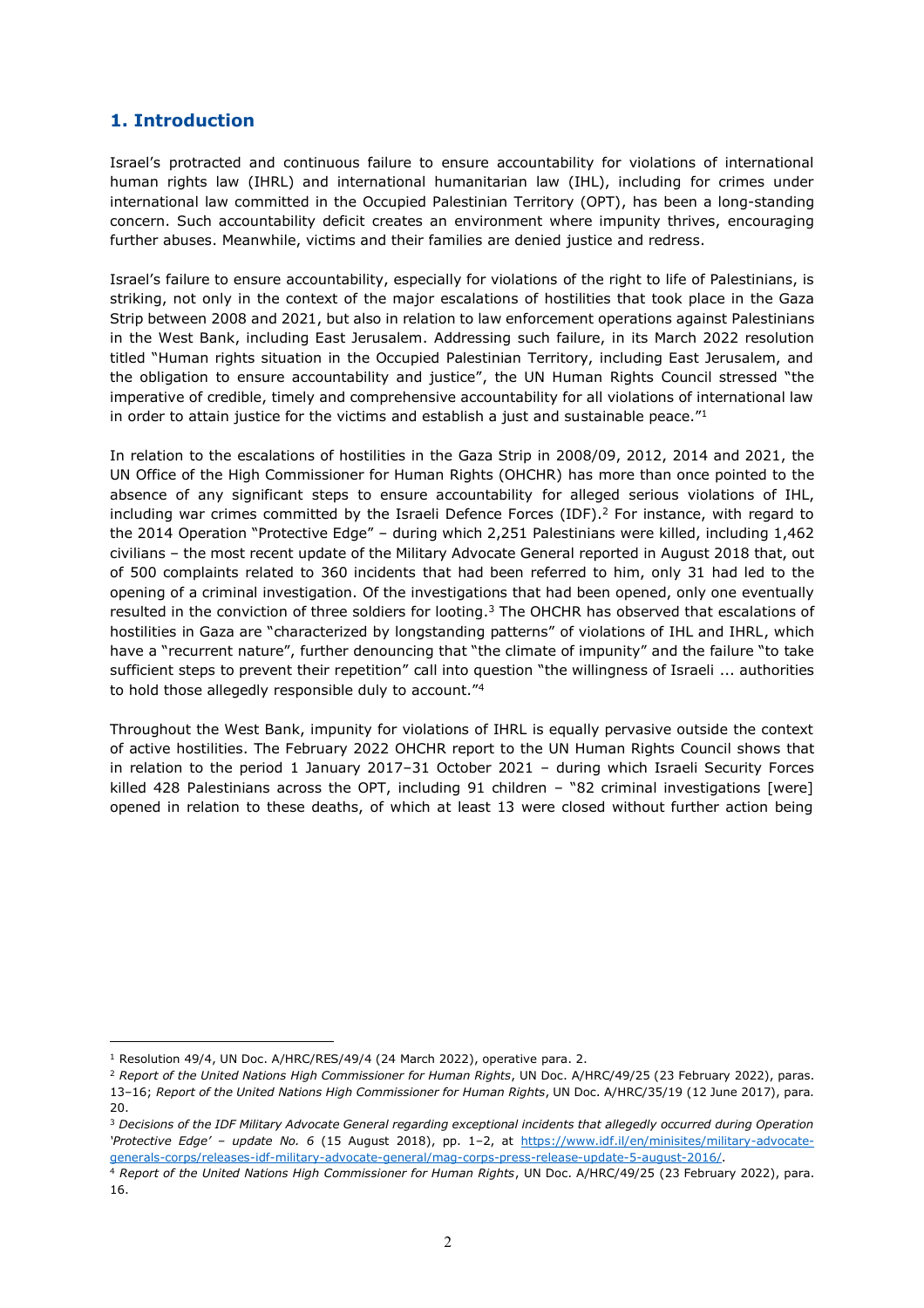taken and 5 resulted in indictments. 3 of which led to convictions."<sup>5</sup> Both the UN<sup>6</sup> and civil society organizations<sup>7</sup> have documented the lack of accountability "at all levels, and by all duty bearers." $8$ 

Whereas Israel has so comprehensively failed to ensure domestic accountability for crimes under international law committed by the IDF, two international mechanisms have started their respective investigations in 2021, namely, the International Criminal Court (ICC) and a UN Human Rights Council-mandated Commission of Inquiry. On 5 February 2021, the ICC Pre-Trial Chamber I confirmed that the ICC could assert its jurisdiction over serious crimes alleged to have occurred in the State of Palestine since 13 June 2014, and that its territorial jurisdiction extended to the West Bank, including East Jerusalem, and the Gaza Strip.<sup>9</sup> Following this decision, on 3 March 2021, the ICC Office of the Prosecutor announced the opening of an investigation into the situation of Palestine.<sup>10</sup> Previously, on 20 December 2019, the Office of the Prosecutor had reported the conclusion of its preliminary examination in respect of the Situation in Palestine, affirming that a reasonable basis existed to proceed with an investigation into war crimes under the Rome Statute committed by the IDF and Israeli authorities in the West Bank, including East Jerusalem, and the Gaza Strip, particularly in relation to: the 2014 escalation of hostilities in Gaza; the transfer of Israeli civilians into the West Bank; and alleged crimes committed in the context of the use of lethal force during the "Great March of Return" events in Gaza in 2018-2019.<sup>11</sup>

On 27 May 2021, the UN Human Rights Council established the Independent International Commission of Inquiry on the Occupied Palestinian Territory, including East Jerusalem, and in Israel (Palestine/Israel COI).12 The Palestine/Israel COI was created in response to the widespread protests erupted in April 2021 across Israel and the OPT, as well as the escalation of hostilities between Israel and the *de facto* authorities in the Gaza Strip between 10 and 27 May 2021. Established with an open-ended mandate, the Palestine/Israel COI has been tasked to, among other things: investigate "all alleged violations of international humanitarian law and all alleged violations and abuses of international human rights law leading up to and since 13 April 2021"; " $[collect,$ consolidate and analyse evidence"; and "[i]dentify, where possible, those responsible." $13$  The Palestine/Israel COI is also mandated to "[m]ake recommendations ... on accountability measures, all with a view to avoiding and ending impunity and ensuring legal accountability, including individual

<sup>5</sup> *Report of the United Nations High Commissioner for Human Rights*, UN Doc. A/HRC/49/25 (23 February 2022), para. 16. See also *Report of the United Nations High Commissioner for Human Rights*, UN Doc. A/HRC/40/43 (14 March 2019), para. 18.

<sup>6</sup> *Israeli practices affecting the human rights of the Palestinian people in the Occupied Palestinian Territory, including East Jerusalem*, UN Doc. A/68/502 (4 October 2013), paras. 29±47; *Israeli practices affecting the human rights of the Palestinian people in the Occupied Palestinian Territory, including East Jerusalem*, UN Doc. A/69/347 (25 August 2014), paras. 44±75; *Report of the United Nations High Commissioner for Human Rights on the implementation of Human Rights Council resolutions S-9/1 and S-12/1*, UN Doc. A/HRC/25/40 (13 January 2014), paras. 50±60.

<sup>&</sup>lt;sup>7</sup> B'tselem, The Occupation's Fig Leaf: *Israel's Military Law Enforcement System as a Whitewash Mechanism (May 2016),* at: [https://www.btselem.org/publications/summaries/201605\\_occupations\\_fig\\_leaf;](https://www.btselem.org/publications/summaries/201605_occupations_fig_leaf) Yesh Din, *Position Paper Submitted to the UN Independent Commission of Inquiry on the 2018 Protests in the OPT* (19 November 2018), pp. 9-21, at: [https://s3-eu-west-1.amazonaws.com/files.yesh-](https://s3-eu-west-1.amazonaws.com/files.yesh-din.org/Gaza+Fire+Regulations+Petition/Yesh+Din+submission+to+UN+Gaza+commission+ENG.pdf)

[din.org/Gaza+Fire+Regulations+Petition/Yesh+Din+submission+to+UN+Gaza+commission+ENG.pdf;](https://s3-eu-west-1.amazonaws.com/files.yesh-din.org/Gaza+Fire+Regulations+Petition/Yesh+Din+submission+to+UN+Gaza+commission+ENG.pdf) Palestinian Center for Human Rights and B'Tselem, Unwilling and Unable: Israel's Whitewashed Investigations of the Great March of *Return Protests* (December 2021), at [https://www.btselem.org/sites/default/files/publications/202112\\_unwilling\\_and\\_unable\\_eng.pdf.](https://www.btselem.org/sites/default/files/publications/202112_unwilling_and_unable_eng.pdf)

<sup>8</sup> *Report of the United Nations High Commissioner for Human Rights*, UN Doc. A/HRC/35/19 (12 June 2017), para. 16.

<sup>&</sup>lt;sup>9</sup> Decision on the "Prosecution request pursuant to article 19(3) for a ruling on the Court's territorial jurisdiction in *3DOHVWLQH´*, Doc. ICC-01/18-143 (5 February 2021). See also *Amicus Curiae Observations by the International Commission of Jurists*, Doc. ICC-01/18-117 (16 March 2020).

<sup>10</sup> *Statement of ICC Prosecutor, Fatou Bensouda, respecting an investigation of the Situation in Palestine* (3 March 2021), at [https://www.icc-cpi.int/news/statement-icc-prosecutor-fatou-bensouda-respecting-investigation-situation-palestine.](https://www.icc-cpi.int/news/statement-icc-prosecutor-fatou-bensouda-respecting-investigation-situation-palestine)

<sup>11</sup> *Statement of ICC Prosecutor, Fatou Bensouda, on the conclusion of the preliminary examination of the Situation in*  Palestine, and seeking a ruling on the scope of the Court's territorial jurisdiction (20 December 2019), a[t https://www.icc](https://www.icc-cpi.int/news/statement-icc-prosecutor-fatou-bensouda-conclusion-preliminary-examination-situation-palestine)[cpi.int/news/statement-icc-prosecutor-fatou-bensouda-conclusion-preliminary-examination-situation-palestine;](https://www.icc-cpi.int/news/statement-icc-prosecutor-fatou-bensouda-conclusion-preliminary-examination-situation-palestine)

Prosecution request pursuant to article 19(3) for a ruling on the Court's territorial jurisdiction in Palestine, Doc. ICC-01/18-12 (22 January 2020), paras. 94-96.

<sup>&</sup>lt;sup>12</sup> Human Rights Council Resolution S-30/1, UN Doc. A/HRC/RES/S-30/1 (28 May 2021), operative para. 1.

 $13$  Ibid., operative paras. 1 and 2(b, d).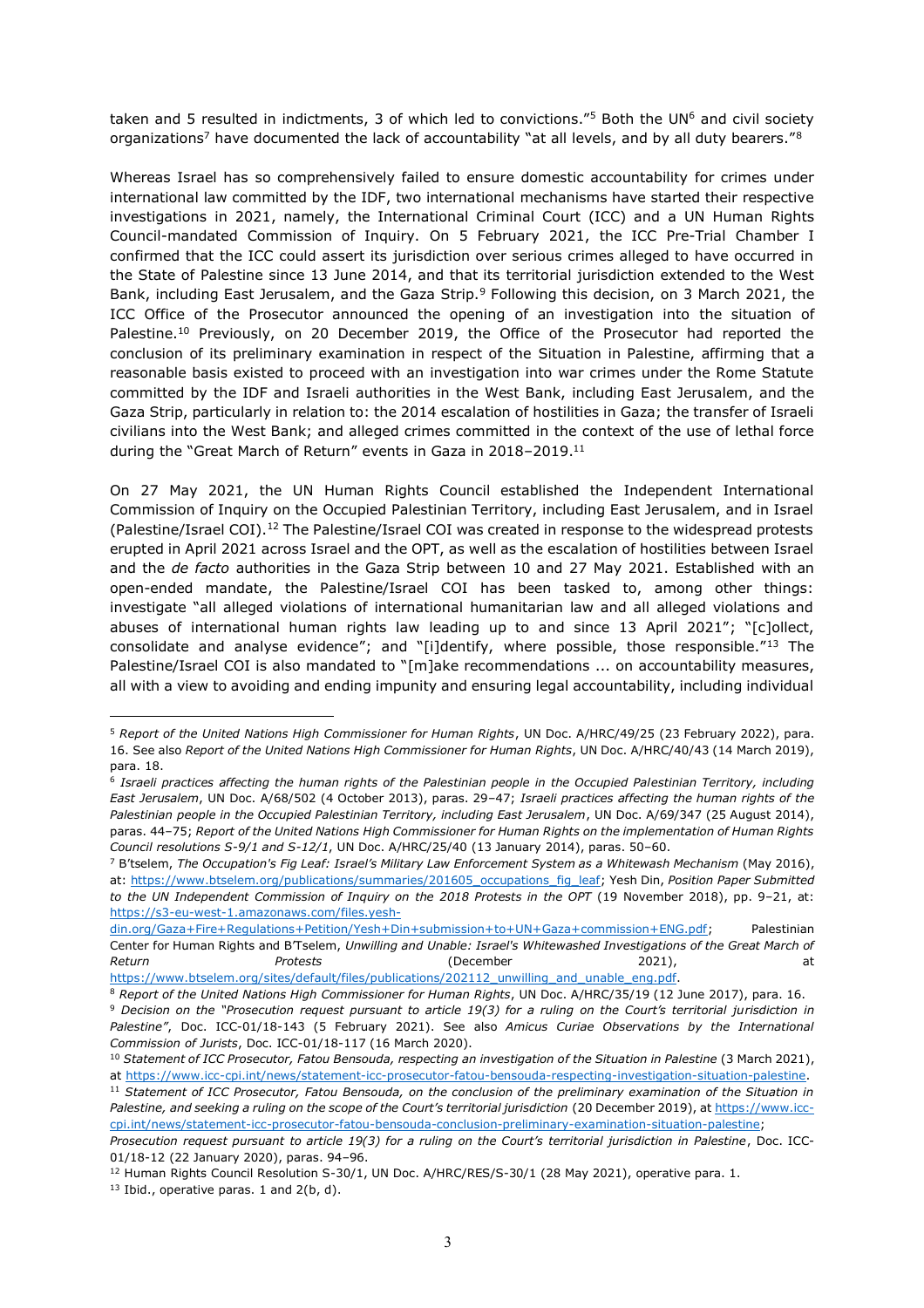criminal and command responsibility, for such violations, and iustice for victims."<sup>14</sup> The Palestine/Israel COI is set to report to the Human Rights Council and the UN General Assembly on an annual basis, starting from June 2022 and September 2022, respectively.

In this legal briefing, focusing on Israel's failure to ensure accountability for violations of IHRL and IHL committed by members of the IDF in the OPT,15 the International Commission of Jurists (ICJ) analyzes the accountability failures in law and practice characterizing the Israeli military justice system. First, Israel's accountability deficit results from the shortcomings dogging the legal framework governing investigations. More precisely, the ICJ's analysis highlights the need to:

- i. enact war crimes legislation, and recognize and cater for superior responsibility as a mode of individual criminal liability in domestic law;
- ii. guarantee the institutional and practical independence of the investigative authorities; and
- iii. ensure effective civilian oversight over the military justice system.

Second, the Israeli military justice system does not adequately fulfil the State's duty to investigate in an effective manner credible reports disclosing evidence of crimes, as prescribed by international law. As a result of failing to adhere to international standards, the investigations conducted by Israeli authorities are not effective, and almost never lead to the prosecution of individuals reasonably suspected of having committed violations of IHRL and/or IHL in the OPT, notwithstanding the strength of the evidence. Third, Israeli law fails to accord victims and their families the right to an effective remedy, including reparation, particularly because it places procedural obstacles in their way, impeding their access to Israeli courts.

Underpinning the lack of accountability for serious international law violations committed in the OPT is the absence of any political will, on the part of Israeli authorities, to hold perpetrators to account. Conversely, the Israeli authorities have on numerous occasions sought to undermine any attempts to address the pervasive impunity for such violations, including through attacks against the ICC itself. For instance, in the aftermath of the above-mentioned ICC Pre-Trial Chamber I's decision, the then Israel's Prime Minister, Benjamin Netanyahu, accused the ICC of "anti-Semitism."<sup>16</sup> As this briefing will show, the Israeli authorities have also failed to undertake an effective overhaul of the military justice system, notwithstanding the several and in-depth recommendations made by Israeli government-mandated commissions and UN bodies.

In light of the above, the ICJ considers that the continued lack of structural reforms of Israel's patently flawed military justice system, coupled with the entrenched practice of shielding IDF members from criminal accountability, are evidence of Israel's unwillingness and inability to genuinely investigate and prosecute crimes under international law committed by its armed and security forces in the OPT.

# **2. The Israeli military justice system: accountability failures in the legal framework**

The Israeli military justice system fails to comply with international law and standards in various respects. In particular, the following three aspects give rise to serious concern with respect to ensuring accountability for violations of IHRL and IHL: (i) Israeli law does not proscribe war crimes as domestic offences, nor does it acknowledge, let alone cater for, superior responsibility as a mode of criminal liability; (ii) the Military Advocate General (MAG) does not satisfy the requirements of independence and impartiality with respect to the initiation and conduct of investigations into IDF

<sup>14</sup> Ibid., operative para. 2(f).

 $15$  The scope of this briefing will be limited to the Israeli accountability system, without including an analysis of the Palestinian system.

<sup>16</sup> Al-Monitor, *Netanyahu Accuses ICC of anti-Semitism* (8 February 2021), at [https://www.al](https://www.al-monitor.com/originals/2021/02/israel-international-criminal-court-benjamin-netanyahu-idf.html)[monitor.com/originals/2021/02/israel-international-criminal-court-benjamin-netanyahu-idf.html.](https://www.al-monitor.com/originals/2021/02/israel-international-criminal-court-benjamin-netanyahu-idf.html)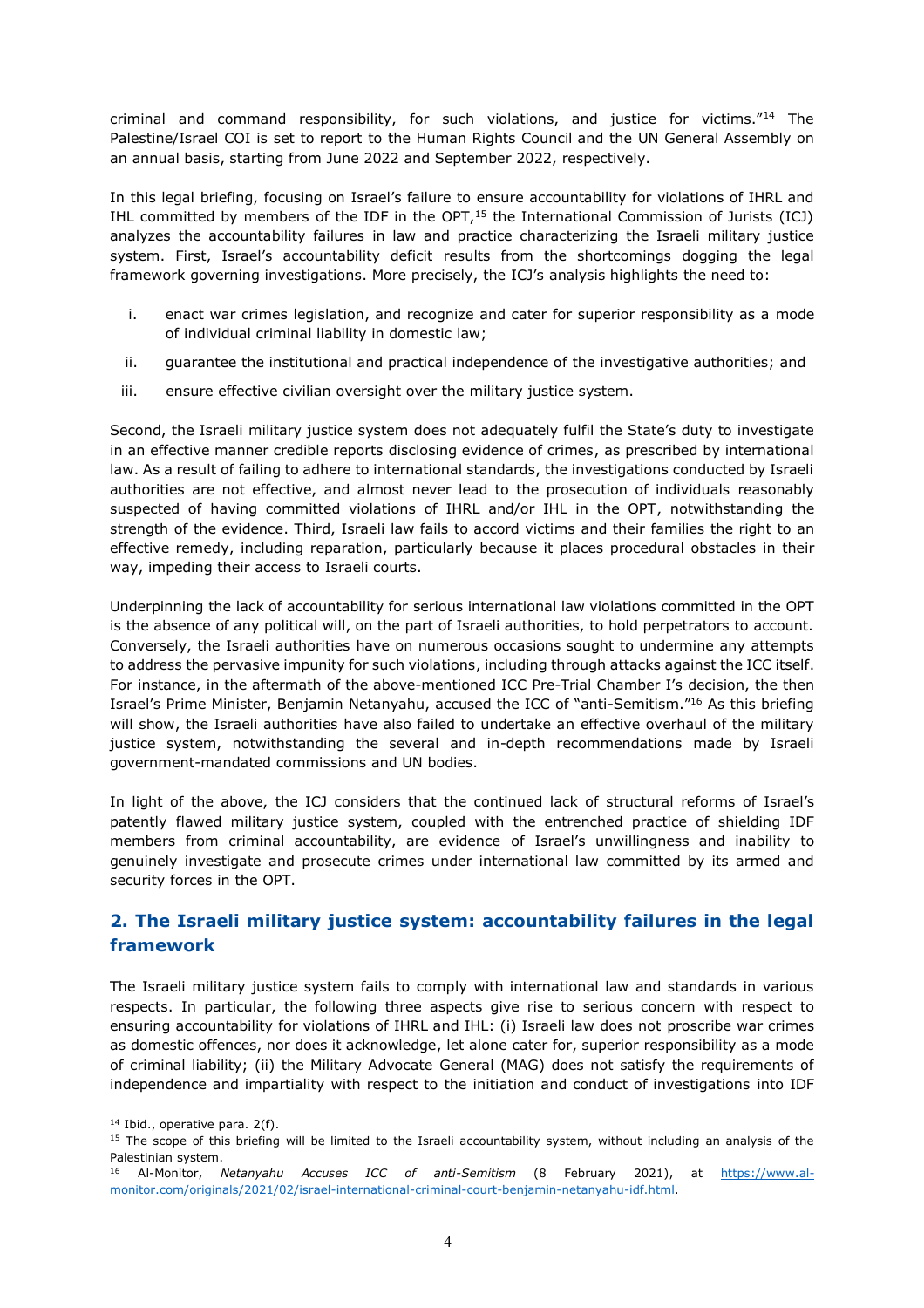members' conduct; and (iii) civilian oversight over the military justice system, purportedly ensured by the Attorney-General and the High Court of Justice, remains ineffective.

## **2.1. Attempts at reform of the Israeli military justice system**

In the past two decades, the capacity and willingness of Israel and its military justice system to ensure accountability for violations committed by the country's security forces throughout the OPT has come under renewed international scrutiny, $17$  particularly in light of the scale of civilian casualties and destruction that resulted from the major escalations of hostilities in the Gaza Strip  $-$  namely, those ensuing from Operation "Cast Lead",<sup>18</sup> Operation "Pillar of Defense",<sup>19</sup> Operation "Protective Edge", $^{20}$  and Operation "Guardians of the Wall." $^{21}$ 

The Israeli military justice system has also been scrutinized domestically through the so-called Turkel Commission, established by the Israeli Government in 2010 and tasked, among other things, with ³reviewing Israeli military and civilian mechanisms for investigating behavior by the Israeli Security Forces and the compatibility of those accountability structures with Israel's obligations under international law."<sup>22</sup> While concluding that Israel's investigatory system generally complied with international standards, the Turkel Commission delivered 18 far-reaching recommendations suggesting a number of improvements aimed at introducing drastic changes to the military justice system.<sup>23</sup> UN bodies have invited Israel to promptly implement such recommendations.<sup>24</sup>

In January 2014, the Israeli Government appointed the so-called Ciechanover Commission to examine and, in turn, suggest concrete ways to implement the Turkel Commission's

<sup>17</sup> *Report of the United Nations Fact-Finding Mission on the Gaza Conflict*, UN Doc. A/HRC/12/48 (25 September 2009); *Report of the detailed findings of the independent commission of inquiry established pursuant to Human Rights Council resolution S-21/1*, UN Doc. A/HRC/29/CRP.4 (24 June 2015); *Report of the detailed findings of the independent international Commission of inquiry on the protests in the Occupied Palestinian Territory,* UN Doc. A/HRC/40/CRP.2 (18 March 2019).

<sup>&</sup>lt;sup>18</sup> During operation "Cast Lead" (27 December 2008-18 January 2009), between 1,387 and 1,417 Palestinians lost their life. The number of Israeli soldiers who were killed during the fighting in Gaza amounts to nine; an additional four Israeli citizens (three civilians and one soldier) lost their life in the south of Israel as a result of mortar and rocket attacks launched by Palestinian armed groups. For more information, see *Report of the United Nations Fact-Finding Mission on the Gaza Conflict*, UN Doc. A/HRC/12/48 (25 September 2009).

<sup>&</sup>lt;sup>19</sup> During operation "Pillar of Defense" (14-21 November 2012), 174 Palestinians were killed; six Israelis, including four civilians, were also reportedly killed. For more information, see *Report of the United Nations High Commissioner for Human Rights on the implementation of Human Rights Council resolutions S-9/1 and S-12/1*, UN Doc. A/HRC/22/35/Add.1 (6 March 2013).

<sup>&</sup>lt;sup>20</sup> During Operation "Protective Edge" (7 July-26 August 2014), 2,251 Palestinians were killed, including 1,462 civilians. On the Israeli side, 69 soldiers were killed during the fighting and six civilians lost their life as a result of mortar and rocket attacks from Palestinian armed groups. For more information, see *Report of the independent commission of inquiry established pursuant to Human Rights Council resolution S-21/1*, UN Doc. A/HRC/29/CRP.4 (24 June 2015).

<sup>&</sup>lt;sup>21</sup> During Operation "Guardians of the Wall" (10-27 May 2021), 261 Palestinians were killed, including at least 130 civilians; 10 Israeli citizens and residents were also killed. See *Report of the United Nations High Commissioner for Human Rights*, UN Doc. A/HRC/49/25 (23 February 2022), para. 6.

<sup>&</sup>lt;sup>22</sup> The Public Commission to Examine the Maritime Incident of 31 May 2010, Second Report: Israel's Mechanisms for *Examining and Investigating Complaints and Claims of Violations of the Laws of Armed Conflict According to International Law* (February 2013) (hereinafter Turkel Commission, *Second Report*), at [https://www.gov.il/BlobFolder/generalpage/alternatefiles/he/turkel\\_eng\\_b1-474\\_0.pdf.](https://www.gov.il/BlobFolder/generalpage/alternatefiles/he/turkel_eng_b1-474_0.pdf)

<sup>&</sup>lt;sup>23</sup> For analysis of the Turkel Commission's recommendations, see Adalah, Briefing Paper on The Turkel Report: Part II (May 2013), p. 1, at [https://www.adalah.org/uploads/oldfiles/Public/files/English/Publications/Articles/2013/Briefing-](https://www.adalah.org/uploads/oldfiles/Public/files/English/Publications/Articles/2013/Briefing-Paper-Turkel-II-El-Ajou.pdf)[Paper-Turkel-II-El-Ajou.pdf](https://www.adalah.org/uploads/oldfiles/Public/files/English/Publications/Articles/2013/Briefing-Paper-Turkel-II-El-Ajou.pdf); B'tselem, Promoting Accountability: The Turkel Commission Report on Israel's Addressing *Alleged Violations of International Humanitarian Law* (August 2013), p. 13, at [https://www.btselem.org/download/position\\_paper\\_on\\_turkel\\_report\\_eng.pdf.](https://www.btselem.org/download/position_paper_on_turkel_report_eng.pdf)

<sup>&</sup>lt;sup>24</sup> Israeli practices affecting the human rights of the Palestinian people in the Occupied Palestinian Territory, including *East Jerusalem*, UN Doc. A/68/502 (4 October 2013), para. 29; Human Rights Committee, *Concluding Observations: Israel*, UN Doc. CCPR/C/ISR/CO/4 (21 November 2014), para. 6; *Concluding Observations: Israel*, UN Doc. CCPR/C/ISR/CO/5 (30 March 2022), para. 23.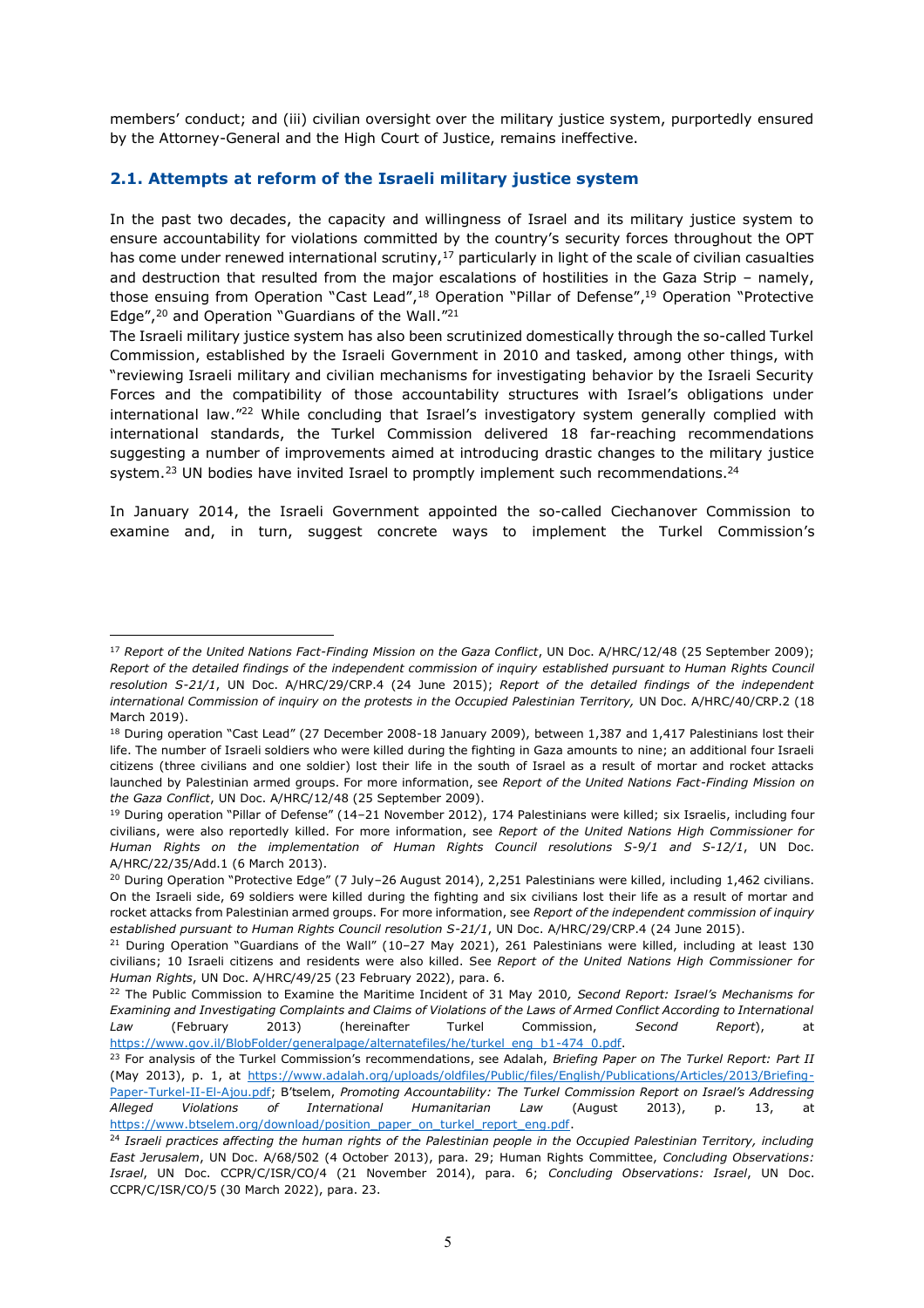recommendations.<sup>25</sup> The Ciechanover Commission issued its report in August 2015,<sup>26</sup> which the Israeli Government adopted only in July 2016, more than three years after the publication of the Turkel Commission's report.<sup>27</sup> In fact, the Israeli Government did not adopt the Turkel Commission's recommendations but those of the Ciechanover Commission, which included only some of, but certainly not all, the recommendations of the Turkel Commission. Moreover, as Israeli human rights NGOs have stressed, some of the Ciechanover Commission's recommendations deviated from and diluted the Turkel Commission's recommendations, and failed to provide the necessary practical and functional quidance to ensure their implementation.<sup>28</sup>

Overall, the outcome of such reviews painfully underscores the need for reform of the Israeli military justice system, which is inadequate to address violations committed by Israel's security forces across the OPT, and, as a result, is incompatible with its obligations under international law.

# **2.2. Shortcomings in domestic criminal law**

#### **2.2.1. Failure to proscribe war crimes as domestic criminal offences**

International law requires that persons responsible for violations of treaty or customary rules of IHL amounting to war crimes be held individually criminally liable.<sup>29</sup> The Geneva Conventions (GCs)<sup>30</sup> and Additional Protocol I (AP I) $31$  impose an obligation to criminalize "grave breaches" of these instruments.32 Many violations also constitute war crimes under customary IHL applicable in both international and non-international armed conflicts, and are criminally proscribed in the statutes of international criminal tribunals, including the ICC Statute.<sup>33</sup> Examples of such offences include murder, torture and other ill-treatment, rape and other forms of sexual violence, enslavement, the taking of hostages, and directing attacks against civilians and civilian objects. Under both treaty and customary international law, States are obligated to criminalize, investigate and, when warranted, prosecute and punish war crimes.<sup>34</sup>

Israeli domestic criminal law does not criminalize war crimes as such.35 IHL violations are investigated not as war crimes or "grave breaches" of the GCs, but as various "equivalent" domestic

 $25$  On 5 January 2014, the Israeli Government passed Resolution No. 1143 regarding "The appointment of a team to review and implement the Second Report of the Public Commission to Examine the Maritime Incident of May 31st 2010." <sup>26</sup> *Report of the Team for the Review and Implementation of the Second Report of the Public Commission for the Examination of the Maritime Incident of May 31st 2010 Regarding Israel's Mechanisms for Examining and Investigating Complaints and Claims of Violations of the Law of Armed Conflict According to International Law* (hereinafter Ciechanover Report) (August 2015), at [http://www.pmo.gov.il/Documents/ReportEng.pdf.](http://www.pmo.gov.il/Documents/ReportEng.pdf)

<sup>&</sup>lt;sup>27</sup> State Comptroller, *Report on Operation "Protective Edge": IDF Activity from the Perspective of International Law, Particularly with Regard to Mechanisms of Examination and Oversight of Civilian and Military Echelons* (14 March 2018), pp. 87-88, at https://www.mevaker.gov.il/he/Reports/Report 622/3cdfbe36-04fc-4ff2-b2df-33ce258ae838/dabla[eng.pdf.](https://www.mevaker.gov.il/he/Reports/Report_622/3cdfbe36-04fc-4ff2-b2df-33ce258ae838/dabla-eng.pdf)

<sup>&</sup>lt;sup>28</sup> Yesh Din, *The Ciechanover Report: Dodging the criminalization of war crimes and practical steps toward implementation* (1 October 2015), p. 1, at<http://files.yesh-din.org/userfiles/Ciechanover%20Eng.pdf>; B'tselem, The Occupation's Fig Leaf: Israel's Military Law Enforcement System as a Whitewash Mechanism (May 2016).

<sup>&</sup>lt;sup>29</sup> International Criminal Tribunal for the former Yugoslavia (ICTY), *Prosecutor v. Tadić*, Case No. IT-94-1, Appeals Chamber, Decision on the Defence Motion for Interlocutory Appeal on Jurisdiction (2 October 1995), para. 94.

<sup>&</sup>lt;sup>30</sup> Israel ratified the GCs on 6 July 1951.

<sup>&</sup>lt;sup>31</sup> Israel is not yet a party to AP I.

<sup>32</sup> *Convention relative to the Protection of Civilian Persons in Time of War*, 75 UNTS 287 (12 August 1949) (GC IV), art. 147; *Protocol Additional to the Geneva Conventions of 12 August 1949, and relating to the Protection of Victims of International Armed Conflicts*, 1125 UNTS 3 (8 June 1977) (AP I), arts. 11, 85. This category of war crimes concerns international armed conflicts only.

<sup>33</sup> International Committee of the Red Cross (ICRC), *Customary IHL Database*, rule 156, at [https://ihl](https://ihl-databases.icrc.org/customary-ihl/eng/docs/v1_rul)[databases.icrc.org/customary-ihl/eng/docs/v1\\_rul;](https://ihl-databases.icrc.org/customary-ihl/eng/docs/v1_rul) *Statute of the International Criminal Tribunal for the Former Yugoslavia*, UN Doc. S/RES/827 (25 May 1993, amended as of September 2009) (ICTY Statute), art. 3; *Rome Statute of the International Criminal Court*, 2187 UNTS 3 (17 July 1998) (ICC Statute), art. 8.

<sup>34</sup> GC IV, arts. 146-147; AP I, art. 85; ICRC, *Customary IHL Database*, rule 158.

<sup>35</sup> The only text that explicitly refers to "war crimes" as criminal offenses is the Nazis and Nazi Collaborators (Punishment) Law of 1950. The Law's temporal scope is limited to the period of the Nazi regime, and it applies to crimes that have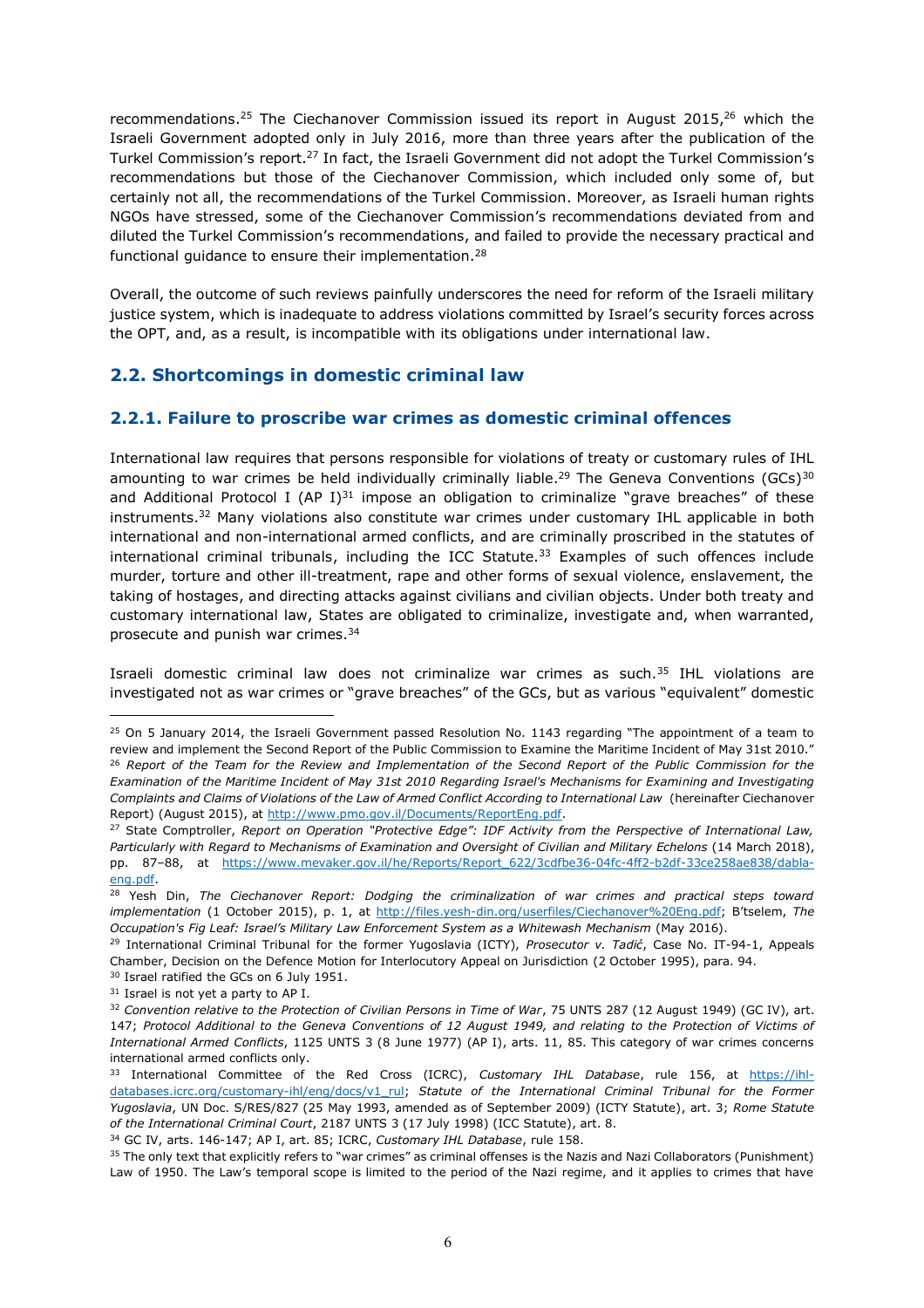offences under the Penal Law, the Military Justice Law and relevant command regulations. Furthermore, Israeli law does not envisage any "aggravating circumstances" that would allow to differentiate between crimes under international law and domestic criminal offences.<sup>36</sup> As a result, indictments for serious violations of IHL are based on "equivalent" domestic offences. $37$  However, the Penal Law includes only eight types of criminal conduct that could be said to amount to war crimes under international law.38

In this respect, Israel's failure to properly proscribe war crimes in domestic criminal law is highly problematic. First, not all war crimes have an "equivalent" in Israeli domestic law (e.g., the prohibition of torture and other ill-treatment).<sup>39</sup> Second, domestic "equivalent" offences often do not reflect the gravity of crimes under international law.<sup>40</sup> With a view to addressing these shortcomings, the Turkel Commission recommended the enactment of domestic legislation criminalizing those crimes under international law that are not covered by "equivalent" offences in Israeli domestic law, as well as the explicit adoption of "the international norms relating to war crimes into Israeli domestic legislation.<sup>"41</sup> As affirmed in the 2018 report of the Israeli State Comptroller (equivalent to an ombudsperson), the Ministry of Justice neither implemented such recommendations, nor submitted bills to incorporate war crimes into domestic law.<sup>42</sup>

By omitting to make most war crimes punishable offences under its domestic criminal legislation, Israel fails to comply with its obligations under international law, particularly the GCs and customary IHL.

#### **2.2.2. Failure to recognize superior responsibility**

Whenever under a duty to do so, military and civilian superiors may be held individually criminally responsible, under the international criminal law doctrine of superior responsibility, for their failure to take the necessary and reasonable measures to prevent or punish crimes committed by their subordinates.<sup>43</sup> Under this doctrine, the individual criminal responsibility of military and civilian superiors for crimes under international law committed by their subordinates arises when three cumulative conditions are met: 44

been committed before Israel was established as a State and outside its territory. See M. Sfard, *Investigations*, in O. Ben-Naftali, M. Sfard, H. Viterbo, *The ABC of the OPT: A Legal Lexicon of the Israeli Control over the Occupied Palestinian Territory* (Cambridge University Press 2018), pp. 183-184.

<sup>36</sup> Ibid., p. 185.

<sup>&</sup>lt;sup>37</sup> B'tselem, Promoting Accountability: The Turkel Commission Report on Israel's Addressing Alleged Violations of *International Humanitarian Law* (August 2013), p. 5.

<sup>38</sup> M. Sfard, *Investigations*, in O. Ben-Naftali, M. Sfard, H. Viterbo, *The ABC of the OPT: A Legal Lexicon of the Israeli Control over the Occupied Palestinian Territory* (Cambridge University Press 2018), p. 185.

<sup>&</sup>lt;sup>39</sup> Israeli criminal law does not include a specific offence of torture, and instead recognizes a "defence of necessity" that can apply when allegations of torture are leveled against Israeli State agents, particularly with reference to interrogations of arrested or detained Palestinians. UN treaty bodies have repeatedly recommended that Israel should criminalize torture under domestic law and should exclude the "defence of necessity" in torture cases. See Committee against Torture, *Concluding Observations: Israel*, UN Doc. CAT/C/ISR/CO/5 (3 June 2016), paras. 12±15; Human Rights Committee, *Concluding Observations: Israel*, UN Doc. CCPR/C/ISR/CO/5 (30 March 2022), paras. 28±29.

<sup>40</sup> Turkel Commission, *Second Report*, p. 365.

 $41$  Ibid., Recommendation 1, pp. 362-366.

<sup>&</sup>lt;sup>42</sup> State Comptroller, *Report on Operation "Protective Edge": IDF Activity from the Perspective of International Law, Particularly with Regard to Mechanisms of Examination and Oversight of Civilian and Military Echelons* (14 March 2018), p. 10.

<sup>43</sup> ICTY, *Prosecutor v. Hadzihasanovic*, Case No. IT-01-47-AR72, Appeals Chamber, Decision on Interlocutory Appeal Challenging Jurisdiction in Relation to Command Responsibility (16 July 2003), para. 31; International Criminal Tribunal for Rwanda (ICTR), *Prosecutor v. Muvunyi*, Case No. ICTR-2000-55A-T, Appeals Chamber, Judgement and Sentence (12 September 2006), para. 473.

<sup>44</sup> AP I, art. 86; ICRC, *Customary IHL Database*, rule 153; ICTY Statute, art. 7(3); ICTR Statute, art. 6(3); ICC Statute, art. 28.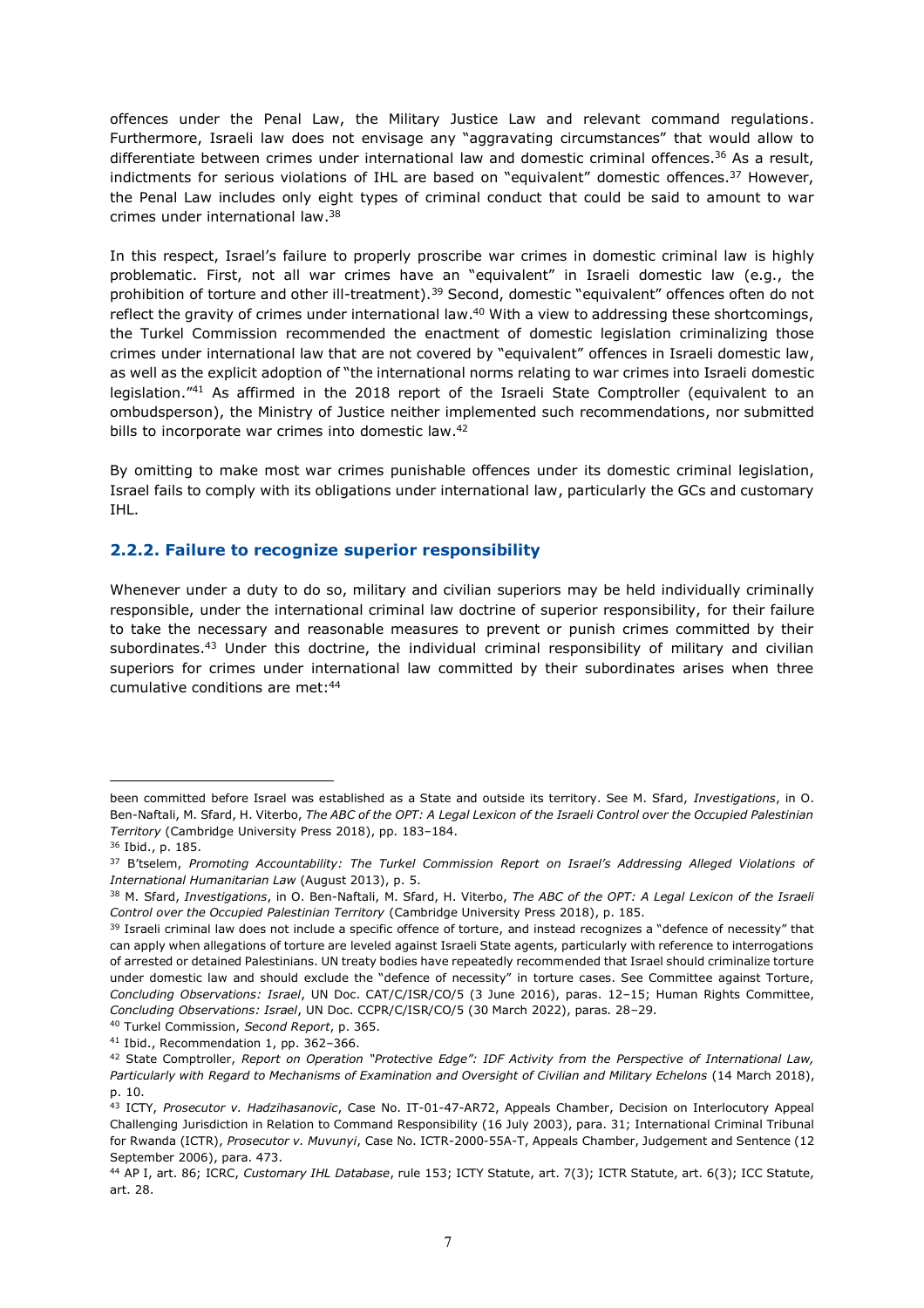- i. A *de jure* or *de facto* superior-subordinate relationship exists:<sup>45</sup>
- ii. The superior has the requisite knowledge that a subordinate is about to commit, is committing or has committed a crime;<sup>46</sup> and
- iii. The superior fails to take the necessary and reasonable measures to prevent the commission of the crime or to punish the alleged perpetrator.<sup>47</sup>

Under IHRL, States are under an obligation to take measures to hold superiors individually criminally responsible for torture and other ill-treatment, enforced disappearance and arbitrary deprivations of life committed by their subordinates providing that certain circumstances are made out.<sup>48</sup> For example, as indicated by the UN Committee against Torture, Israel must take measures to hold criminally liable "those exercising superior authority - including public officials ... for torture or illtreatment committed by subordinates where they knew or should have known that such impermissible conduct was occurring, or was likely to occur, and they failed to take reasonable and necessary preventive measures.<sup>"49</sup> Furthermore, as the Human Rights Committee has recommended, it is incumbent on Israel that "[i]nvestigations should explore, inter alia, the legal responsibility of superior officials with regard to violations of the right to life committed by their subordinates."50

However, to date, no provision in Israeli criminal law recognizes individual criminal responsibility pursuant to the superior responsibility doctrine. While the Turkel Commission recommended amending domestic law accordingly,<sup>51</sup> this recommendation, which the Ciechanover Commission's report subsequently reaffirmed, $52$  has remained a dead letter. $53$ 

By omitting to provide for superior responsibility as a mode of individual criminal liability in its domestic criminal law, Israel fails to comply with its obligations under IHRL, IHL and international criminal law.

<sup>45</sup> ICC, *Prosecutor v. Bemba Gombo*, Case no. ICC-01/05-01/08, Pre-Trial Chamber II, Decision pursuant to Article 61(7)(a) and (b) of the Rome Statute on the Charges of the Prosecutor against Jean-Pierre Bemba Gombo, 15 June 2009, paras. 414-416; ICTY, Prosecutor v. Delalić, Case No. IT-96-21-A, Appeals Chamber, Judgment, 20 February 2001, paras. 188-198.

<sup>&</sup>lt;sup>46</sup> Under article 28(a) of the ICC Statute, military superiors are held liable when they "knew or should have known" that subordinates were committing or about to commit a crime; under article 28(b), civilian superiors are liable when they "knew, or consciously disregarded information which clearly indicated, that the subordinates were committing or about to commit such crimes." See also ICTY Statute, art. 7(3); *Statute of the International Criminal Tribunal for Rwanda*, UN Doc. S/RES/955 (8 November 1994) (ICTR Statute), art. 6(3).

<sup>47</sup> ICTR, *Prosecutor v. Gacumbitsi*, Case No. ICTR-2001-64-A, Appeals Chamber, Judgement (7 July 2006), para. 143.

<sup>48</sup> *International Convention for the Protection of All Persons from Enforced Disappearance*, 2716 UNTS 3, 20 December 2006 (ICPPED), art. 6(1)(b) (Israel is not yet a party to the ICPPED); *Updated Set of Principles for the Protection and Promotion of Human Rights through Action to Combat Impunity*, UN Doc. E/CN.4/2005/102/Add.1 (8 February 2005), principle 27(b); *Principles on the Effective Prevention and Investigation of Extra-Legal, Arbitrary and Summary Executions*, UN Doc. E/1989/89 (January 1991), principle 19; *Basic Principles on the Use of Force and Firearms by Law Enforcement Officials*, Eighth UN Congress on the Prevention of Crime and the Treatment of Offenders (27 August-7 September 1990), principle 24.

<sup>49</sup> Committee against Torture, *General Comment No. 2: Implementation of Article 2 by States Parties*, UN Doc. CAT/C/GC/2 (24 January 2008), para. 26.

<sup>50</sup> Human Rights Committee, *General Comment No. 36: Article 6 (The Right to Life)*, UN Doc. CCPR/C/GC/36 (30 October 2018), para. 27; *Concluding Observations: Israel*, UN Doc. CCPR/C/ISR/CO/5 (30 March 2022), para. 23.

<sup>51</sup> Turkel Commission, *Second Report*, Recommendation 2, pp. 277, 368-369.

<sup>52</sup> *Ciechanover Report*, p. 13.

<sup>53</sup> State Comptroller, *Report on Operation "Protective Edge": IDF Activity from the Perspective of International Law, Particularly with Regard to Mechanisms of Examination and Oversight of Civilian and Military Echelons* (14 March 2018), p. 93.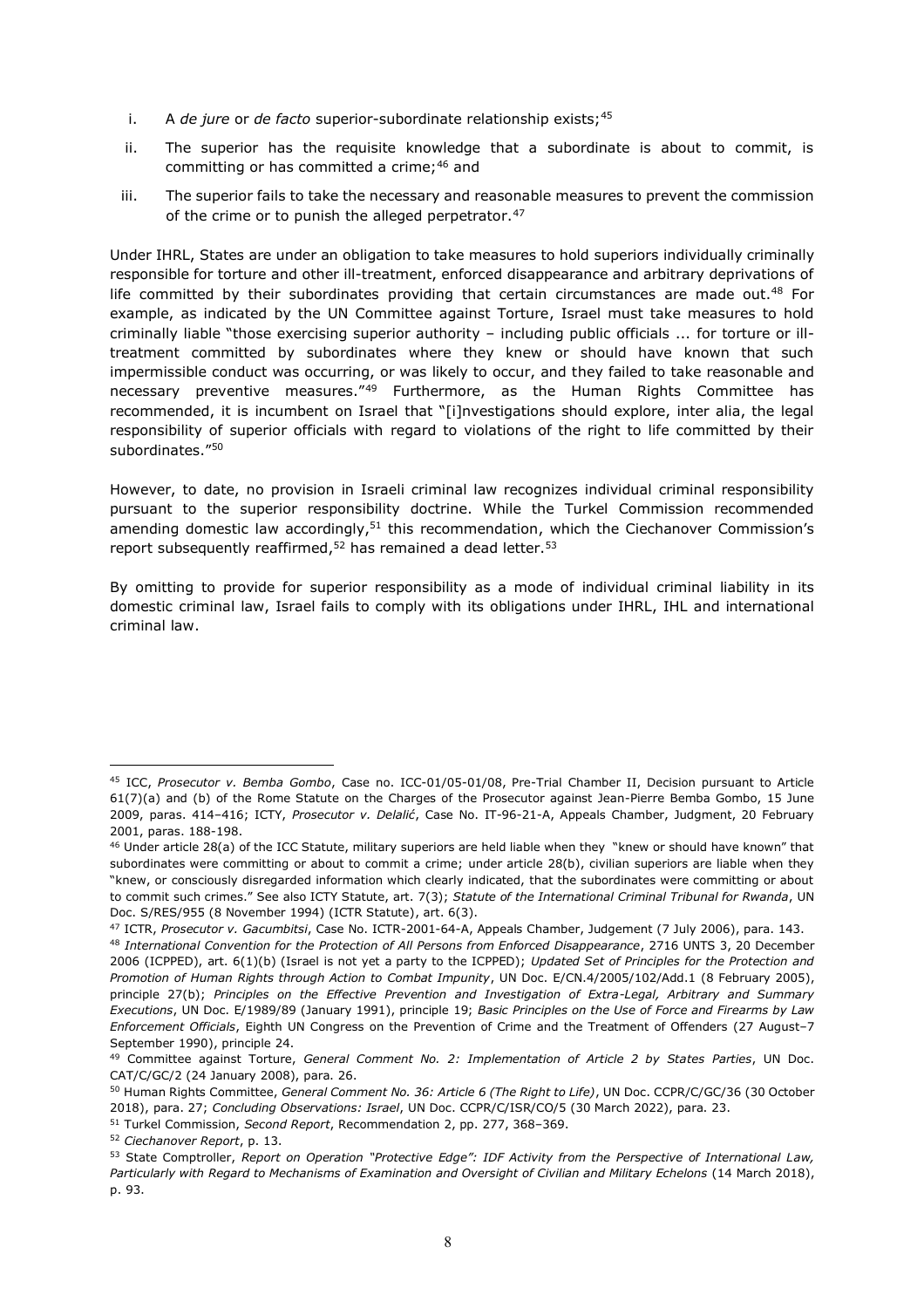#### **2.3. The dual role of the Military Advocate General**

An independent and impartial body must conduct investigations into credible allegations of crimes under international law.<sup>54</sup> As the Minnesota Protocol<sup>55</sup> sets out: "[i]nvestigations must be independent of any suspected perpetrators and the units, institutions or agencies to which they belong ... Investigators must be impartial and must act at all times without bias. They must analyse all evidence objectively."<sup>56</sup> While IHL does not exclude the possibility that war crimes be investigated and prosecuted by the military,<sup>57</sup> "[i]nquiries into serious human rights violations, such as extrajudicial executions and torture, must be conducted under the jurisdiction of ordinary civilian courts."<sup>58</sup> Human rights violations and serious crimes under international law should be excluded from the jurisdiction of military tribunals, which should adjudicate only military offences committed by military personnel and acts of a disciplinary or similar nature not constituting human rights violations.59

The Military Advocate General Corps (MAG Corps)<sup>60</sup> is the institution in charge of both deterring the perpetration of violations of IHL and IHRL by members of the IDF and holding IDF members accountable. The MAG Corps is mandated to enforce law and order within the IDF and in the territories administered by it, including the OPT, as well as to provide legal advice to the IDF. The duties of the MAG Corps also include: conducting military prosecutions before the military courts; representing branches of the military where needed; and supervising disciplinary law in the army.<sup>61</sup>

The Military Advocate General (MAG) is the commander of the MAG Corps. The Minister of Defense appoints the MAG on recommendation of the Chief of Staff,<sup>62</sup> and their tenure is not temporally defined by law.63 According to the Military Justice Law, the MAG fulfills a dual role by acting: (i) as the legal adviser to the IDF Chief of General Staff and all other military authorities; and (ii) as the head of the Military Prosecution System with the support of the Military Police Criminal Investigative Division. 64

The MAG's dual role and the MAG Corps have been criticized for compromising the independence and impartiality of the military investigative system, as the MAG provides legal advice to the same military bodies whose activities it may subsequently be called upon to investigate.<sup>65</sup> In 2007, the

<sup>54</sup> Human Rights Committee, *General Comment No. 31: Nature of the General Legal Obligation on States Parties to the Covenant*, UN Doc. CCPR/C/21/Rev.1/Add.13 (26 May 2004), para. 15.

<sup>55</sup> While the Minnesota Protocol *per se* concerns investigations into potentially unlawful deaths, its standards can be applied to investigations into crimes under international law more generally.

<sup>56</sup> *The Minnesota Protocol on the Investigation of Potentially Unlawful Death (2016)*, Office of the High Commissioner for Human Rights, (New York/Geneva 2017), paras. 29, 31.

<sup>57</sup> GC IV, art. 146; AP I, art. 87; ICRC, *Commentary on Geneva Convention III (2020)*, para. 5107, at [https://ihl](https://ihl-databases.icrc.org/applic/ihl/ihl.nsf/Comment.xsp?action=openDocument&documentId=FB2C21E0040F0217C125858400446E95)[databases.icrc.org/applic/ihl/ihl.nsf/Comment.xsp?action=openDocument&documentId=FB2C21E0040F0217C1258584](https://ihl-databases.icrc.org/applic/ihl/ihl.nsf/Comment.xsp?action=openDocument&documentId=FB2C21E0040F0217C125858400446E95) [00446E95.](https://ihl-databases.icrc.org/applic/ihl/ihl.nsf/Comment.xsp?action=openDocument&documentId=FB2C21E0040F0217C125858400446E95)

<sup>58</sup> *The Minnesota Protocol on the Investigation of Potentially Unlawful Death (2016)*, para. 28.

<sup>59</sup> *Updated Set of Principles for the Protection and Promotion of Human Rights through Action to Combat Impunity*, principle 29; *Draft Principles Governing the Administration of Justice through Military Tribunals (Decaux Principles)*, UN Doc. E/CN.4/2006/58 (13 January 2006), principle 9; Human Rights Committee, *Concluding Observations: Colombia*, UN Doc. CCPR/C/79/Add.2 (1992), paras. 5-6.

<sup>60</sup> For more information about the functioning of the MAG Corps, see Turkel Commission, *Second Report*, pp. 279-283. <sup>61</sup> Ibid., p. 280.

<sup>62</sup> The Military Justice Law, art. 177(a), cited in Turkel Commission, *Second Report*, p. 281, footnote 52.

<sup>63</sup> Ibid., p. 281.

<sup>&</sup>lt;sup>64</sup> The MAG is also responsible for the legal supervision of disciplinary proceedings, and for carrying out every other function imposed on him in accordance with every law and army regulations. See *Report of the detailed findings of the independent international Commission of inquiry on the protests in the Occupied Palestinian Territory,* UN Doc. A/HRC/40/CRP.2 (18 March 2019), para. 718.

 $65$  On the requirements of independence and impartiality for a military investigative system, see among others, Geneva Academy and ICRC, *Guidelines on Investigating Violations of International Humanitarian Law: Law, Policy, and Good*  Practice (September 2019), Guideline 7, paras. 122-134, at [https://www.geneva-academy.ch/joomlatools](https://www.geneva-academy.ch/joomlatools-files/docman-files/Guidelines%20on%20Investigating%20Violations%20of%20IHL.pdf)[files/docman-files/Guidelines%20on%20Investigating%20Violations%20of%20IHL.pdf.](https://www.geneva-academy.ch/joomlatools-files/docman-files/Guidelines%20on%20Investigating%20Violations%20of%20IHL.pdf)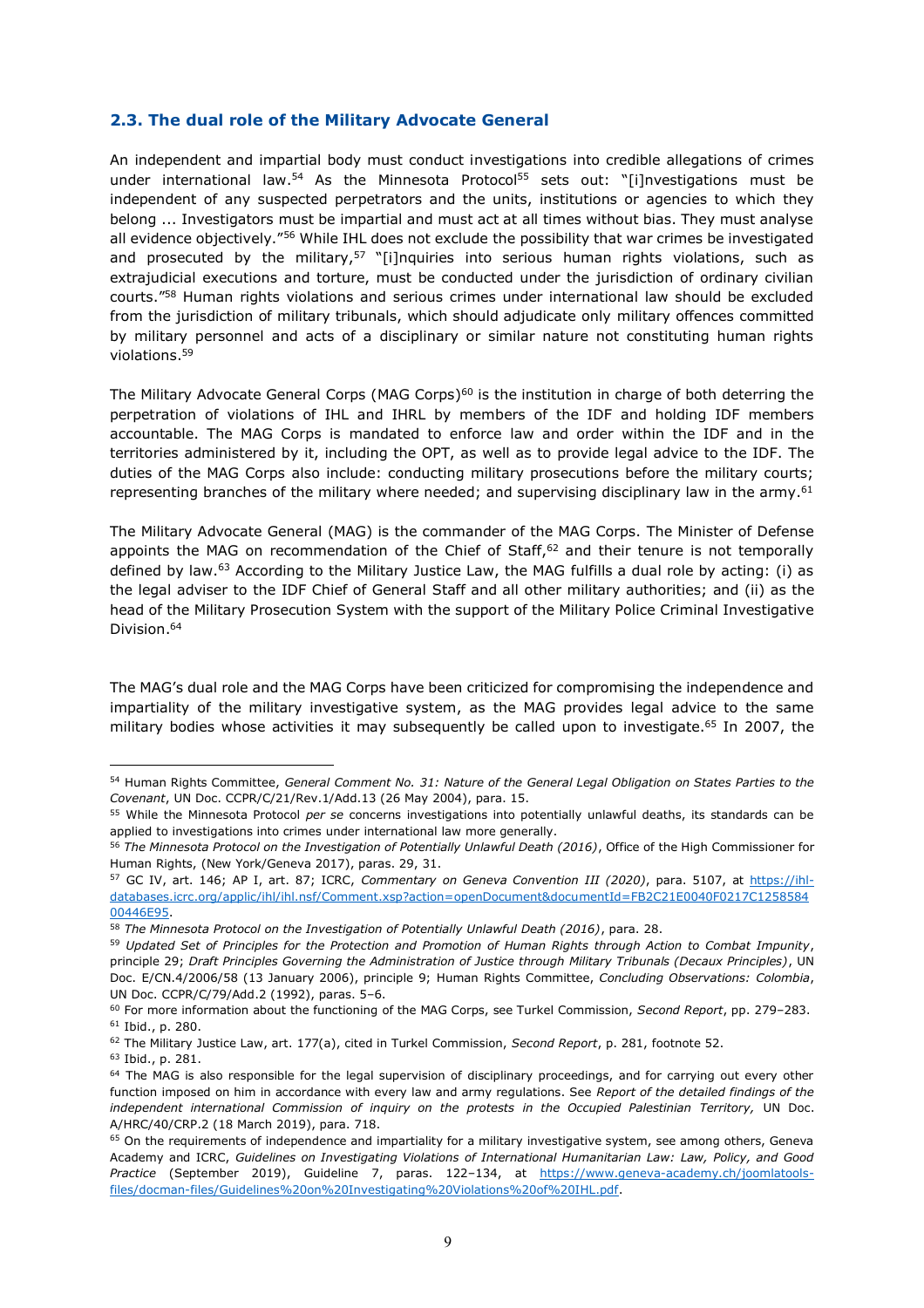MAG Corps separated its law enforcement units from its legal advice units.<sup>66</sup> However, the MAG's role has remained unchanged, which means that she or he is still in charge of providing legal advice to the army, while, simultaneously, being responsible for investigating alleged violations of IHRL and IHL committed by IDF members. This arrangement reveals a "built-in conflict of interest in [the MAG's] function", which, in turn, fatally undermines any confidence in the credibility, legitimacy and independence of investigations of any incident in which a policy the MAG "authored and authorized" may be called into question.<sup>67</sup> This dual role of the MAG is "virtually unparalleled in the world.<sup>"68</sup> In the great majority of European countries, for instance, there is a structural separation between the legal counsel unit providing advice to the army, and the civilian prosecutorial authorities in charge of investigating alleged breaches of international law by members of the armed forces.<sup>69</sup> As reported by the comparative study included in the Turkel Commission's report, even in the UK, Australia and Canada, where investigations are carried out within the military justice system, civilians take part in the proceedings, and the army's legal advice unit is separated from the investigation and prosecutorial unit.70

The Turkel Commission addressed the MAG's overt lack of independence by recommending, among other things: the adoption of legislation to further strengthen the MAG's professional subordination to the authority of the Attorney-General; the appointment of the MAG by the Minister of Defense upon the recommendation of a public professional committee, instead of the IDF Chief of Staff; and limiting the MAG's tenure to one six years' term without extension.<sup>71</sup> In its 2018 report, the Israeli State Comptroller affirmed that the Turkel Commission's recommendation regarding the MAG's professional subordination to the Attorney-General had been implemented, albeit without resort to primary legislation, but that the Turkel Commission's recommendation to limit the MAG's tenure had not.72

Given its dual role within the IDF as a legal adviser and investigator, the MAG does not satisfy the requirements of independence and impartiality required under international law with respect to investigations into credible allegations that IDF members have committed crimes under international law.

### **2.4. Lack of effective civilian oversight over the military justice system**

The security and armed forces of the State should always ultimately be subject to civilian control by a democratically-elected government. The UN Human Rights Council has called upon States "to make continuous efforts to strengthen the rule of law and promote democracy", including by ensuring that "the military remains accountable to relevant national civilian authorities." $73$  The UN Human Rights Committee has underlined the importance of ensuring civilian oversight over the military from a rule of law perspective, by expressing concern at "the lack of full and effective control by civilian authorities over the military and the security forces<sup>"74</sup> in certain States, as well as "the lack of a clear

<sup>66</sup> This separation was integrated in the *The Organizational Order of the MAG Corps*, approved by the Planning Department in 2008, which is a document with no special normative status and it only binds the Planning Department of the IDF. For more detailed information see Turkel Commission, *Second Report*, p. 28; IDF, *The IDF Military Justice System*, at [https://www.idf.il/en/minisites/military-advocate-generals-corps/the-idf-military-justice-system/.](https://www.idf.il/en/minisites/military-advocate-generals-corps/the-idf-military-justice-system/)

<sup>67</sup> M. Sfard, *Investigations*, in O. Ben-Naftali, M. Sfard, H. Viterbo, *The ABC of the OPT: A Legal Lexicon of the Israeli Control over the Occupied Palestinian Territory* (Cambridge University Press 2018), p. 194.

<sup>68</sup> B'tselem, Promoting Accountability: The Turkel Commission Report on Israel's Addressing Alleged Violations of *International Humanitarian Law* (August 2013), p. 13.

<sup>69</sup> Ibid.

<sup>&</sup>lt;sup>70</sup> Turkel Commission, *Second Report*, pp. 152-264.

<sup>71</sup> Ibid., Recommendation 7, p. 427.

<sup>&</sup>lt;sup>72</sup> State Comptroller, *Report on Operation "Protective Edge": IDF Activity from the Perspective of International Law, Particularly with Regard to Mechanisms of Examination and Oversight of Civilian and Military Echelons* (14 March 2018), pp. 13, 107-112.

<sup>73</sup> Human Rights Council Resolution 19/36, UN Doc. A/HRC/Res/19/36 (19 April 2012), para. 16(j)(vi).

<sup>74</sup> Human Rights Committee, *Concluding Observations: El Salvador*, UN Doc. CCPR/C/79/Add. 34 (18 April 1994), para. 4.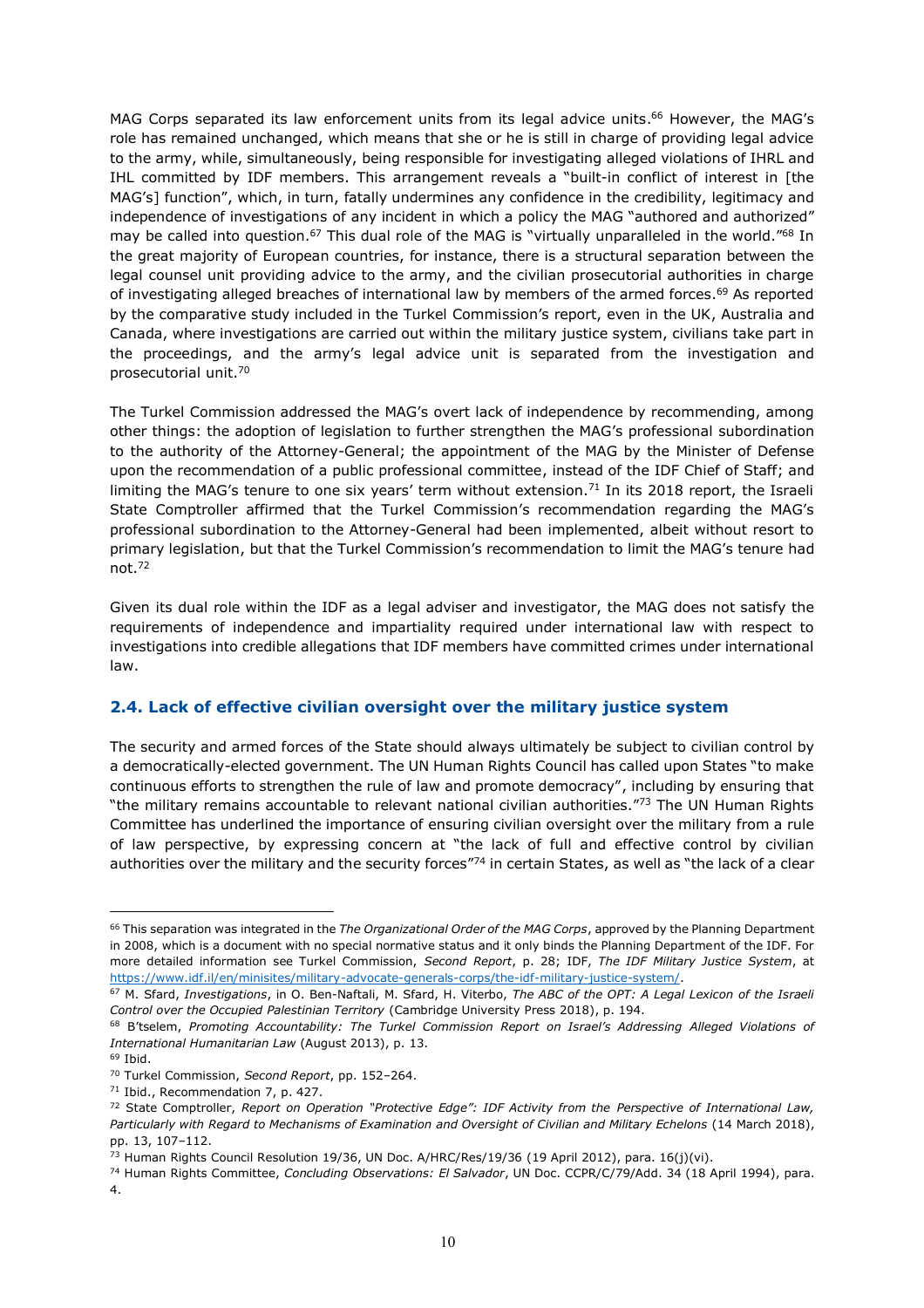legal framework, defining and limiting the role of the security forces and providing for effective  $Civilian control over them.''<sup>75</sup>$ 

The Israeli military justice system purports to be subject to civilian oversight through the respective roles of: the Attorney-General, who "heads the justice department of the executive authority and of the judicial system serving the public";<sup>76</sup> and the Israeli Supreme Court, sitting as the High Court of Justice (HCJ).<sup>77</sup> As the following sections articulate, however, none of these institutions is capable of providing effective civilian oversight over the Israeli military justice system, as required under international law.

#### **2.4.1. The Attorney-General**

The Attorney-General, as the legal adviser for the government and all public authorities, is in charge of issuing "professional directives" that are legally binding on all State entities, including the IDF and the MAG Corps.<sup>78</sup> In April 2015, the Attorney-General issued two Directives with the stated intention of implementing some of the Turkel Commission's recommendations.<sup>79</sup> Pursuant to these Directives, the Attorney-General has the authority to intervene and instruct the MAG on how to act in specific cases, particularly when: (i) the MAG deems the case to be of "special public interest"; (ii) a decision has implications that go beyond the military sphere; (iii) a decision departs from accepted legal norms; or (iv) the Attorney-General believes that the MAG "has not given proper weight to the general prosecution policy or to the need for uniformity and harmony between the various prosecution bodies."80

The Israeli human rights NGO B'tselem has expressed legitimate concern that the Attorney-General very seldom exercises its power of civilian oversight over the MAG and the MAG Corps by questioning their decisions.81 In this respect, there seems to be a general practice whereby the Attorney-General defers to the MAG's deliberations. This deference may be partially explained by the fact that the MAG Corps' International Law Department, which provides advice on IHL to all State authorities, including outside the military, is the only State authority with specialized IHL expertise. $82$  However, such deference, in turn, betrays a failure on the part of the Attorney-General to fulfill its civilian oversight duty over the MAG and the MAG Corps.<sup>83</sup> Moreover, Palestinian NGOs have reported that the appeals process before the Attorney-General against the MAG's decisions has "no clear or transparent

<sup>75</sup> Human Rights Committee, *Concluding Observations: Romania*, CCPR/C/79/Add. 11 (29 July 1999), para. 9.

 $76$  The Attorney-General also serves as legal counsel for the Government and all public authorities, and oversees the legal department in charge of preparing and reviewing proposed legislation. In order to carry out his mandate, the Attorney-General is assisted by six deputies, who are in charge of managing the legal consul and legislation departments at the Ministry of Justice. See Turkel Commission, *Second Report*, pp. 314-315.

<sup>77</sup> When sitting as the HCJ, the Israeli Supreme Court acts as a court of first and last instance. The HCJ exercises judicial review over all acts and decisions of governmental authorities, including the IDF, wherever they may be performed. In addition. the HCJ has powers "in matters in which it considers it necessary to grant relief in the interests of justice and which are not within the jurisdiction of any other court or tribunal." For more information, see David Kretzmer, *The law of belligerent occupation in the Supreme Court of Israel*, in *International Review of the Red Cross* (2012), p. 3.

<sup>78</sup> Israel Ministry of Foreign Affairs, *The 2014 Gaza Conflict, 7 July ± 26 August 2014: Factual and Legal Aspects* (May 2015), para. 438, a[t http://mfa.gov.il/ProtectiveEdge/Documents/2014GazaConflictFullReport.pdf.](http://mfa.gov.il/ProtectiveEdge/Documents/2014GazaConflictFullReport.pdf)

<sup>&</sup>lt;sup>79</sup> Attorney General, *Directives regarding the Military Advocate General and Review of the Military Advocate General's decisions*, at [https://www.justice.gov.il/En/Units/AttorneyGeneral/Pages/AttorneyGeneralPazar042015.aspx.](https://www.justice.gov.il/En/Units/AttorneyGeneral/Pages/AttorneyGeneralPazar042015.aspx)

<sup>80</sup> Attorney-General Directive No. 9.1002*: The Military Advocate General* (2015), p. 3, at [https://www.justice.gov.il/En/Units/AttorneyGeneral/Documents/AGDirectiveMilitaryAdvocateGeneral.pdf.](https://www.justice.gov.il/En/Units/AttorneyGeneral/Documents/AGDirectiveMilitaryAdvocateGeneral.pdf)

<sup>81</sup> B'tselem, The Occupation's Fig Leaf, p. 28. See also M. Sfard, *Investigations*, in O. Ben-Naftali, M. Sfard, H. Viterbo, *The ABC of the OPT: A Legal Lexicon of the Israeli Control over the Occupied Palestinian Territory* (Cambridge University Press 2018), pp. 193-195.

<sup>82</sup> B'tselem, Promoting Accountability: The Turkel Commission Report on Israel's Addressing Alleged Violations of *International Humanitarian Law* (August 2013), p. 9.

<sup>83</sup> Eyal Benvenisti, *The Duty of the State of Israel to Investigate Violations of the Law of Armed Conflict*, Expert Opinion Submitted to the Turkel Commission (13 April 2011), p. 24, cited by B'tselem, The Occupation's Fig Leaf, p. 28; M. Sfard, *Investigations*, in O. Ben-Naftali, M. Sfard, H. Viterbo, *The ABC of the OPT: A Legal Lexicon of the Israeli Control over the Occupied Palestinian Territory* (Cambridge University Press 2018), p. 193.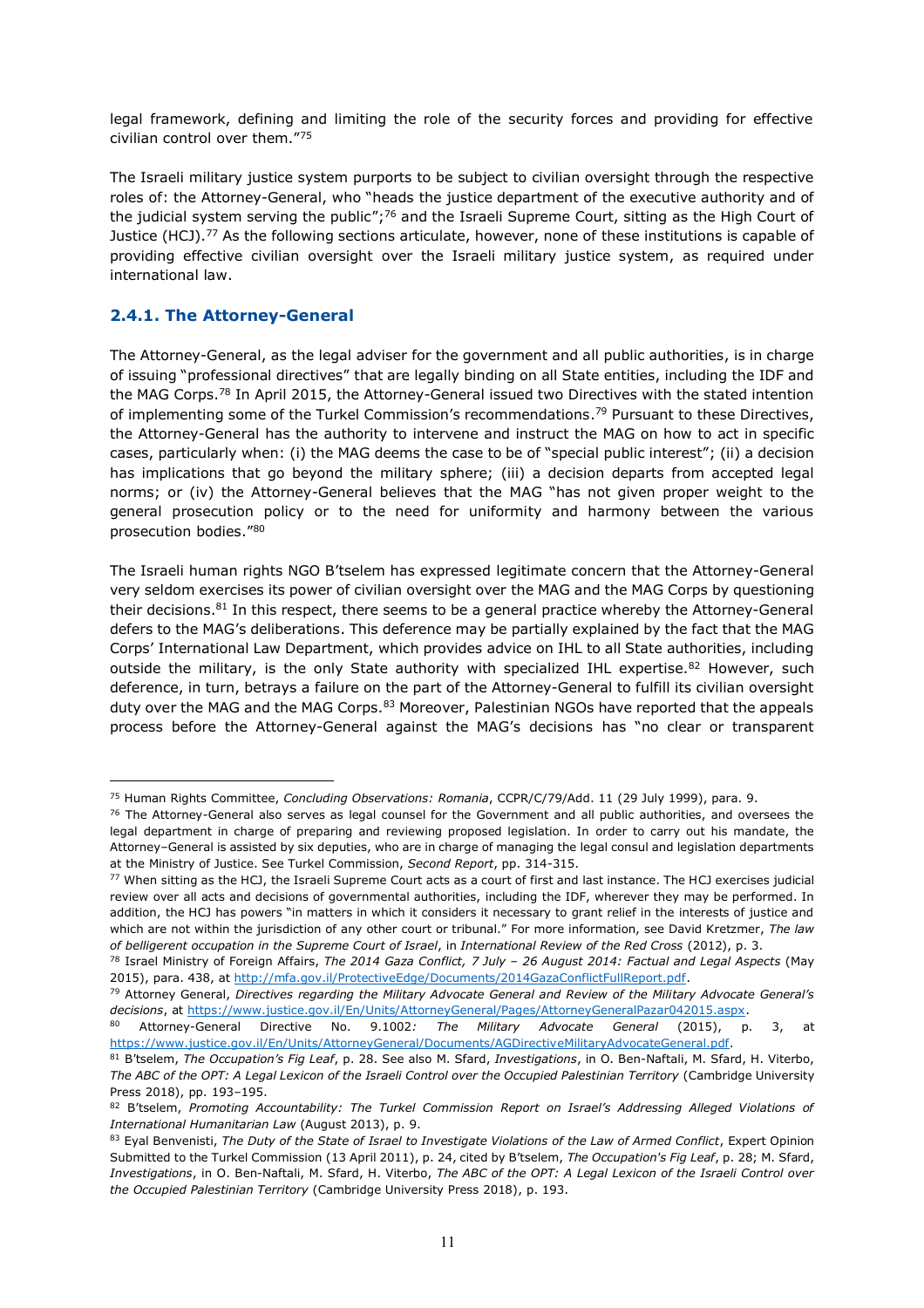procedures and has no accompanying or suggested timeframe for the rendering of decisions"; in turn, this results in appeals pending for years before being decided.<sup>84</sup>

## **2.4.2. The High Court of Justice**

The HCJ is empowered to preside and adjudicate over judicial review proceedings brought in respect of the Israeli military justice system. Pursuant to Israel's Military Justice Law, the HCJ may hear petitions by individuals and NGOs challenging, by way of judicial review proceedings, a decision of the MAG or the Attorney-General. The HCJ has the authority to "review and reverse" such decisions, including those concerning whether or not to open a criminal investigation, issue a criminal indictment, bring specific charges, or appeal a decision of the military courts. $85$ 

For instance, the HCJ has reviewed the MAG's policy not to launch an investigation in cases of alleged civilian deaths caused by the IDF in the West Bank,<sup>86</sup> as well as concrete MAG and Attorney-General's decisions regarding investigations.<sup>87</sup> The Turkel Commission highlighted that the HCJ's tends to limit its role of civilian oversight mechanism to MAG and Attorney-General's decisions deemed "extremely unreasonable" or in the presence of a "material injustice", $88$  a threshold that appear to be too high to ensure effective review by the HCJ.

One major concern is that the HCJ tends to approve the MAG and Attorney-General's decisions regarding the termination of investigations into alleged serious violations of IHRL and/or IHL by IDF members. For instance, on 3 September 2020, the HCJ unanimously rejected a petition submitted in March 2019 by the Association for Civil Rights in Israel regarding the closing of the investigation into the killing of 17-year-old Mohammad al-Qusbah, who was shot dead in July 2015 while fleeing after having thrown a stone at an IDF's vehicle. The HCJ found the disciplinary measure imposed on the IDF officer involved in the killing  $-$  namely, a delay in promotion  $-$  to be a proportionate punishment.89

On 24 April 2022, the HCJ rejected a petition filed by Adalah, Al Mezan and the Palestinian Center for Human Rights against the MAG and Attorney-General's decisions to close the investigation into the killing of four boys on 16 July 2014, who had been targeted by an airstrike during operation "Protective Edge" while playing on a beach in Gaza. Despite the extensive evidence presented by the petitioners, who claimed that the airstrike in itself had violated IHL and that the subsequent investigation carried out by Israeli authorities presented numerous flaws and contradictions, the HCJ decided not to reverse the MAG and Attorney-General's decisions. The petitioners lamented that the HCJ's ruling "did not address the substance of any of the petitioners' arguments regarding the flaws in the probe", and relied, "among other things, on secret evidence, reviewed only by the Supreme Court outside of the presence of the petitioners' lawyers", adopting in full the arguments and determinations put forward by the MAG and the Attorney-General.<sup>90</sup>

<sup>84</sup> Al Haq, Al Mezan, Addamer, Cairo Institute for Human Rights Studies, Habitat International Coalition, *Joint Submission to the United Nations Special Rapporteur on the Situation of Human Rights in the Palestinian Territories Occupied Since 1967, Mr Michael Lynk, on Accountability* (31 May 2020), para. 84, at [http://mezan.org/en/uploads/files/159117061414.pdf.](http://mezan.org/en/uploads/files/159117061414.pdf)

<sup>85</sup> IDF, *The IDF Military Justice System*, at [https://www.idf.il/en/minisites/military-advocate-generals-corps/the-idf](https://www.idf.il/en/minisites/military-advocate-generals-corps/the-idf-military-justice-system/)[military-justice-system/.](https://www.idf.il/en/minisites/military-advocate-generals-corps/the-idf-military-justice-system/)

<sup>86</sup> B'Tselem - Israeli Information Center for Human Rights in the Occupied Territories v. the Chief Military Prosecutor, HCJ 9594/03.

<sup>87</sup> A*dalah ± The Legal Center for Arab Minority Rights in Israel v. GOC Central Command*, HCJ 3799/02 60(3) 67 (2005); *Abu Rahme v. Brigadier±General Avichai Mandelblit*, HCJ 7195/08 (2009); *Tzofan v. Military Advocate±General*, HCJ 425/89 43(4) 718 (1989).

<sup>88</sup> Turkel Commission, *Second Report*, pp. 316-318.

<sup>89</sup> *Report of the United Nations High Commissioner for Human Rights*, UN Doc. A/HRC/46/22 (15 February 2021), para. 17.

<sup>90</sup> Adalah, *Israeli Supreme Court Rejects Petition against Closure of Investigation into Bakr Boys' Killings during 2014*  Gaza War (24 April 2022), at [https://www.adalah.org/en/content/view/10613.](https://www.adalah.org/en/content/view/10613)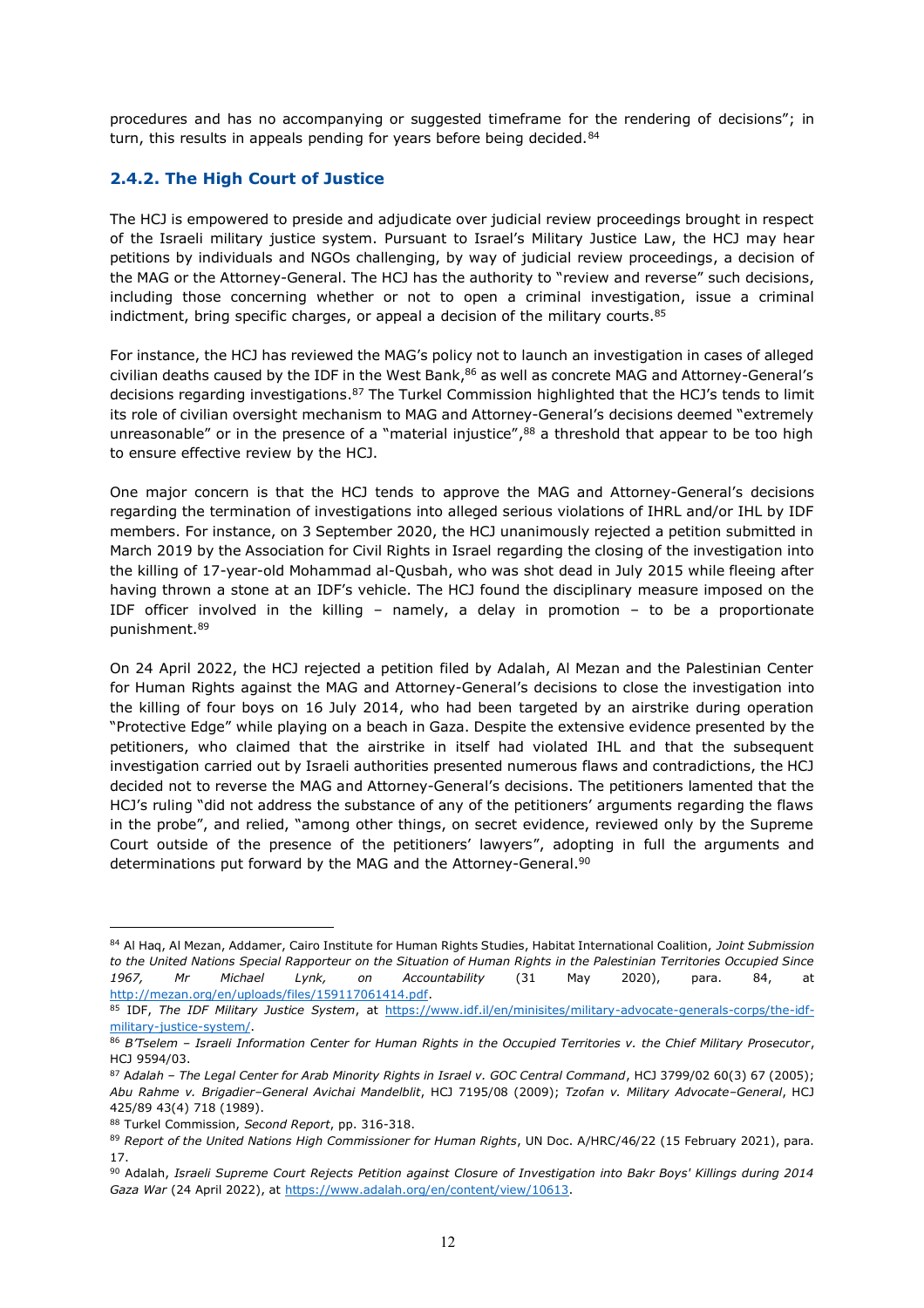A further concern arises as a result of the length of the proceedings: petitions to the HCJ are often filed a long time after the occurrence of an incident, generally when the possibility of bringing the perpetrators to trial is extremely limited or when statutes of limitation may apply.<sup>91</sup> Moreover, the HCJ lacks the authority to conduct judicial review on its own initiative, as it can review the MAG's conduct only when prompted by an individual petition.<sup>92</sup>

#### **Recommendations**

**In light of the above, the Israeli authorities should:**

- x **Enact legislation to proscribe war crimes in domestic criminal law;**
- x **Enact legislation to incorporate superior responsibility as a mode of individual criminal liability into domestic law;**
- x **Transfer the competence to investigate and prosecute alleged violations of IHRL and IHL committed by IDF members from the MAG to an independent and impartial civilian authority;**
- x **Empower such an independent and impartial civilian authority to investigate and prosecute high-ranking military commanders or government officials for their role in giving orders or adopting and promulgating policies that result in serious violations of IHRL and IHL;**
- Limit the MAG's competence in respect of enforcing criminal jurisdiction against **IDF members to offences of a disciplinary or similar nature not constituting human rights violations;**
- x **Establish effective civilian oversight mechanisms over the military.**

# **3. The Israeli military justice system and the duty to investigate**

Israel fails to comply with its duty to investigate credible allegations of violations of IHRL and IHL in compliance with its obligations under international law, particularly in relation to (i) the grounds and mechanisms surrounding the opening of an investigation, and (ii) the conduct of investigations in practice, which fail to adhere to international standards.

#### **3.1. The duty to investigate under international law**

States have an obligation to investigate crimes under international law, including arbitrary deprivations of life, torture and other ill-treatment, and enforced disappearances.<sup>93</sup> The duty to investigate is part of the obligation to protect human rights and to provide effective remedies for human rights violations.<sup>94</sup> A failure to conduct effective investigations amounts to a breach of

<sup>&</sup>lt;sup>91</sup> B'tselem, Promoting Accountability: The Turkel Commission Report on Israel's Addressing Alleged Violations of *International Humanitarian Law* (August 2013), p. 9.

 $92$  Also, the petitioners have to cover the expenses related to the process and can only rely on information that is not classified; see B'tselem, The Occupation's Fig Leaf, p. 29.

<sup>93</sup> *Convention against Torture and Other Cruel, Inhuman or Degrading Treatment or Punishment*, 1465 UNTS 85 (10 December 1984) (CAT), arts. 12-16; ICPPED, arts. 3, 10, 12; *Principles on the Effective Prevention and Investigation of Extra-Legal, Arbitrary and Summary Executions*, principle 9; *Updated Set of Principles for the Protection and Promotion of Human Rights through Action to Combat Impunity*, principle 19; *Basic Principles and Guidelines on the Right to a Remedy and Reparation for Victims of Gross Violations of International Human Rights Law and Serious Violations of International Humanitarian Law*, UN Doc. A/RES/60/147 (16 December 2005), para. 4; Human Rights Committee, *General Comment No. 31*, paras. 15, 18.

<sup>94</sup> Human Rights Committee, *General Comment No. 31*, para. 15. See also ICJ, *The Right to a Remedy and to Reparation for Gross Human Rights Violations±Practitioners¶ Guide No. 2* (October 2018), at [https://www.icj.org/wp](https://www.icj.org/wp-content/uploads/2018/11/Universal-Right-to-a-Remedy-Publications-Reports-Practitioners-Guides-2018-ENG.pdf)[content/uploads/2018/11/Universal-Right-to-a-Remedy-Publications-Reports-Practitioners-Guides-2018-ENG.pdf,](https://www.icj.org/wp-content/uploads/2018/11/Universal-Right-to-a-Remedy-Publications-Reports-Practitioners-Guides-2018-ENG.pdf) p. 21.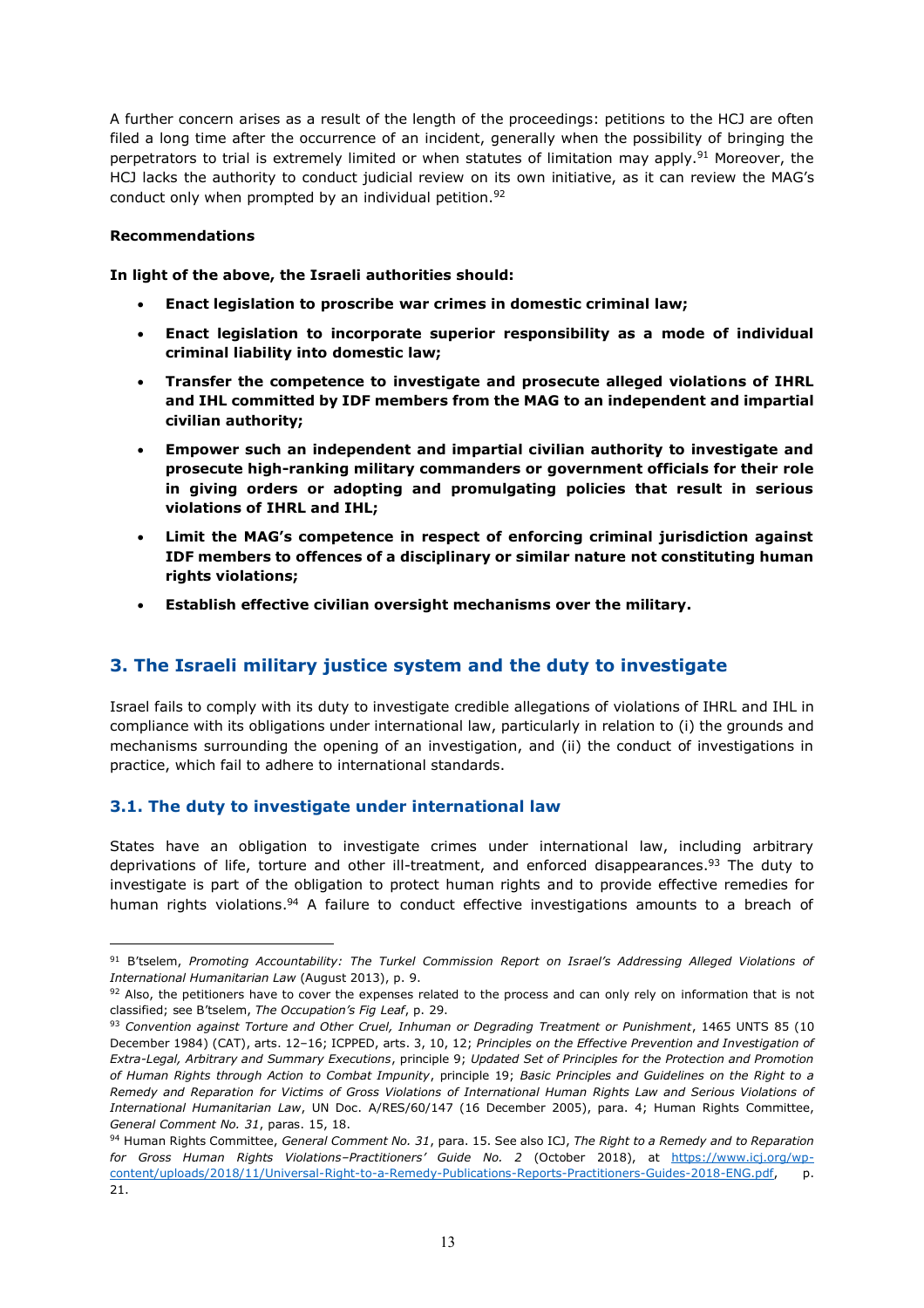international law, including the International Covenant on Civil and Political Rights,<sup>95</sup> to which Israel is party.96

In respect of the right to life, a State's duty to investigate is triggered, at a minimum, where State authorities "know or should have known of potentially unlawful deprivations of life", $97$  including "where reasonable allegations of a potentially unlawful death are made."<sup>98</sup> The duty to investigate, therefore, does not arise solely where the competent authorities receive a formal complaint.<sup>99</sup> The duty exists whenever the State has an obligation to respect the right to life, and in relation to any alleged victims or perpetrators within the territory of a State or otherwise subject to its jurisdiction.<sup>100</sup> The duty to investigate includes all cases where the State or its agents have allegedly caused, or contributed to, a death by act or omission, regardless of whether it is suspected or alleged that the death itself was unlawful.<sup>101</sup>

This duty governs all peacetime situations and also applies to cases of death during an armed conflict other than those that occur during the conduct of hostilities. In the latter situation, the conduct of investigations into potentially unlawful death must take account of the concurrent application of the rules of IHL and the specific circumstances that characterize armed conflict situations.<sup>102</sup> Under IHL, what triggers the duty to investigate is the suspicion that a war crime has been committed.<sup>103</sup> According to the Minnesota Protocol:

Where, during the conduct of hostilities, it appears that casualties have resulted from an attack, a post-operation assessment should be conducted to establish the facts, including the accuracy of the targeting. Where there are reasonable grounds to suspect that a war crime was committed, the State must conduct a full investigation and prosecute those who are responsible. Where any death is suspected or alleged to have resulted from a violation of IHL that would not amount to a war crime, and where an investigation ("official inquiry") into the death is not specifically required under IHL, at a minimum further inquiry is necessary. In any event, where evidence of unlawful conduct is identified, a full investigation should be conducted.104

Under international law, the duty to investigate is discharged if the investigation is carried out effectively, namely in a manner that is capable of leading to the identification, apprehension and, if appropriate, punishment of the perpetrator(s) of crimes under international law.<sup>105</sup> To be effective, an investigation must comply with the internationally recognized standards of independence, impartiality, promptness, thoroughness and transparency.<sup>106</sup>

<sup>95</sup> *International Covenant on Civil and Political Rights*, 999 UNTS 171 (16 December 1966) (ICCPR); Human Rights Committee, *General Comment No. 31*, para. 15; *General Comment No. 36*, paras. 27-28; ICJ, *The investigation and* prosecution of potentially unlawful death-Practitioners' Guide No. 14 (September 2019), p. 42, at [https://www.icj.org/wp-content/uploads/2019/09/Universal-PG-14-Unlawful-death-Publications-Reports-Practitioners-](https://www.icj.org/wp-content/uploads/2019/09/Universal-PG-14-Unlawful-death-Publications-Reports-Practitioners-Guides-series-2019-ENG.pdf)[Guides-series-2019-ENG.pdf.](https://www.icj.org/wp-content/uploads/2019/09/Universal-PG-14-Unlawful-death-Publications-Reports-Practitioners-Guides-series-2019-ENG.pdf)

<sup>96</sup> Israel ratified the ICCPR on 3 October 1991.

<sup>97</sup> Human Rights Committee, *General Comment No. 36*, para. 27.

<sup>98</sup> *The Minnesota Protocol on the Investigation of Potentially Unlawful Death (2016)*, para. 15. See also, ICJ, *The investigation and prosecution of potentially unlawful death-Practitioners' Guide No. 14, pp. 41-43.* 

<sup>99</sup> *The Minnesota Protocol on the Investigation of Potentially Unlawful Death (2016)*, para. 15.

<sup>100</sup> Ibid., para. 19.

<sup>101</sup> Ibid., para. 16.

<sup>102</sup> Ibid., paras. 16, 20.

<sup>103</sup> ICRC, *Customary IHL Database,* rule 158. See also Geneva Academy and ICRC*, Guidelines on Investigating Violations of International Humanitarian Law*, paras. 111, 119-120.

<sup>104</sup> *The Minnesota Protocol on the Investigation of Potentially Unlawful Death (2016)*, para. 21 (footnotes omitted).

<sup>105</sup> Human Rights Committee, *General Comment No. 36*, para. 27; Human Rights Committee, *Sathasivam v. Sri Lanka*, UN Doc. CCPR/C/93/D/1436/2005 (8 July 2008), para. 6.4.

<sup>106</sup> Human Rights Committee, *General Comment No. 31*, para. 15; *The Minnesota Protocol on the Investigation of*  Potentially Unlawful Death (2016), paras. 22-33.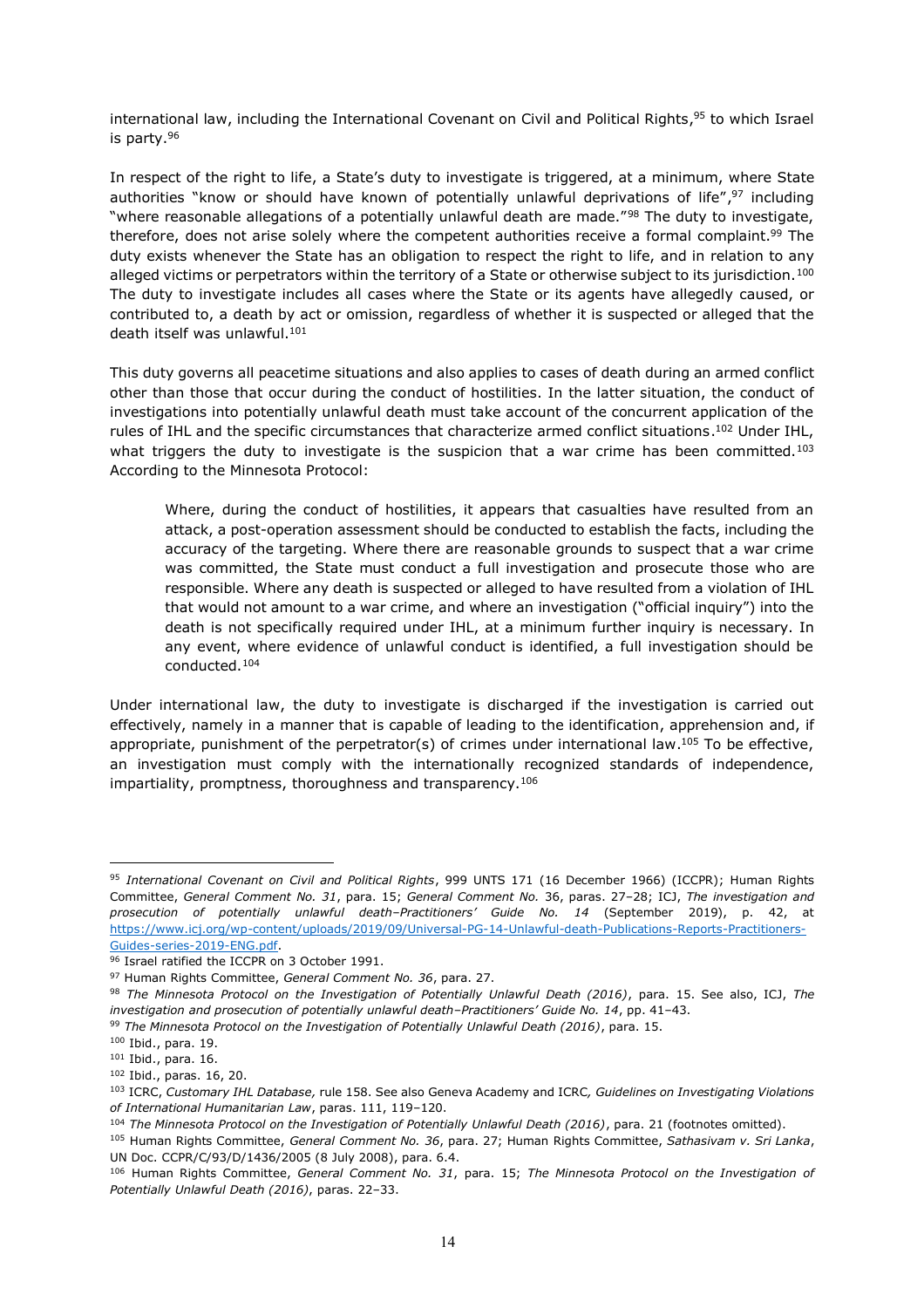#### **3.2. Gaps relating to the opening of an investigation**

#### **3.2.1. The threshold to open an investigation and the "real combat nature" clause**

As discussed above, the MAG Corps is the entity responsible for conducting investigations into alleged crimes and misconduct committed by the IDF, with the aid of the Military Police Criminal Investigative Division (MPCID).107 The grounds that trigger the duty to investigate complaints and claims of IHRL and IHL violations by the IDF in the West Bank and Gaza are set out in the Military Justice Law, 108 and in various guidelines issued by the MAG.<sup>109</sup>

Until the beginning of the Second Intifada in September 2000, almost every case of death and certain cases of injury to Palestinian residents in the West Bank and the Gaza Strip caused by the IDF led to the immediate opening of an investigation. According to the MAG, this policy was justified by the fact that, prior to the Second Intifada, the military was conducting exclusively law enforcement operations in the West Bank and Gaza.<sup>110</sup> The MAG amended its investigation policy in 2000, justifying this modification as a consequence of the generalized escalation of violence between the IDF and the Palestinians that turned the "frictions" into "combat activity."<sup>111</sup> According to the new investigation policy, following an incident where a Palestinian is killed by an IDF member, the unit to which such person belongs to must prepare an "operational debriefing",<sup>112</sup> and submit it to the MAG. The MAG would then decide "whether the case involve [ed] suspected criminal conduct" to a degree justifying an MPCID investigation.<sup>113</sup> This new policy was challenged by NGOs before the HCJ requesting that it be reversed in order for every civilian death in the OPT to be independently investigated.114

In 2011, the MAG announced another policy modification in connection with "a significant change in the nature of the operational activity of the IDF forces in the West Bank that, generally, no longer bears a clear combat character.<sup>"115</sup> Pursuant to this 2011 policy, still in force at the time of writing, every case of death of a Palestinian resulting from operations by the IDF forces in the West Bank will trigger the opening of an immediate investigation except in "cases where it is clear that the operations during which the Palestinian inhabitant was killed were of a real combat nature.<sup>"116</sup> In the latter case, the decision by the MAG of whether or not to open an investigation will be delayed until

<sup>&</sup>lt;sup>107</sup> In 2017, the Military Police Criminal Investigative Unit for Operational Affairs (CIUO) was created to support the work of the MPCID. The CIUO is a dedicated unit within the Military Police specializing in investigations of suspected misconduct occurring during operational activities. See IDF, *Gaza Border Events: Questions & Answers* (1 February 2019), p. 96, at [https://www.idf.il/media/48555/gaza-border-events-questions-and-answers.pdf.](https://www.idf.il/media/48555/gaza-border-events-questions-and-answers.pdf)

<sup>&</sup>lt;sup>108</sup> General Staff Order 33.0304: Chief Military Police Commissioner's Inspection and Investigation, cited in Turkel Commission, *Second Report*, p. 291.

<sup>&</sup>lt;sup>109</sup> Turkel Commission, *Second Report*, p. 319. Israel's duty to investigate is also established in the jurisprudence of the HCJ. In the *Targeted killings* case, which addressed the use of armed force in situations of conduct of hostilities, the HCJ held that: "... after an attack on a civilian suspected of taking an active part, at such time, in hostilities, a thorough investigation regarding the precision of the identification of the target and the circumstances of the attack upon him is to be performed (retroactively). That investigation must be independent.<sup>"</sup> See *Public Committee against Torture in Israel et al. v. Government of Israel et al.*, HCJ 769/02 (13 December 2006), para. 40.

<sup>&</sup>lt;sup>110</sup> During those times, the IDF also had more restrictive rules of engagement with regard to the use of force. See B'tselem, The Occupation's Fig Leaf, p. 10.

<sup>111</sup> This change also brought an increase in the number of IDF soldiers in the occupied territory as well as a change of methods and means of warfare pursuant to the new open-fire regulations allowing the use of force, including lethal force, against persons identified as "being involved in the fighting or in terror activity in certain circumstances." See B'tselem, *The Occupation's Fig Leaf, p. 10.* 

 $112$  For information on "operational debriefings", see below section 3.2.2.

<sup>113</sup> B'tselem, The Occupation's Fig Leaf, p. 10.

<sup>&</sup>lt;sup>114</sup> The proceedings in such petition continued for years until the next change of policy announced by the MAG in 2011. See B'tselem, The Occupation's Fig Leaf, pp. 10-11. See also Report of the United Nations Fact-Finding Mission on the *Gaza Conflict*, UN Doc. A/HRC/12/48 (25 September 2009), para. 1406.

<sup>115</sup> Turkel Commission, *Second Report*, p. 321, citing the *Letter of Major±General Avichai Mandelblit, the MAG, to Yehuda Weinstein, Attorney±General, Investigations Policy of IDF operations in the West Bank* (4 April 2011), p. 8.  $116$  Thid.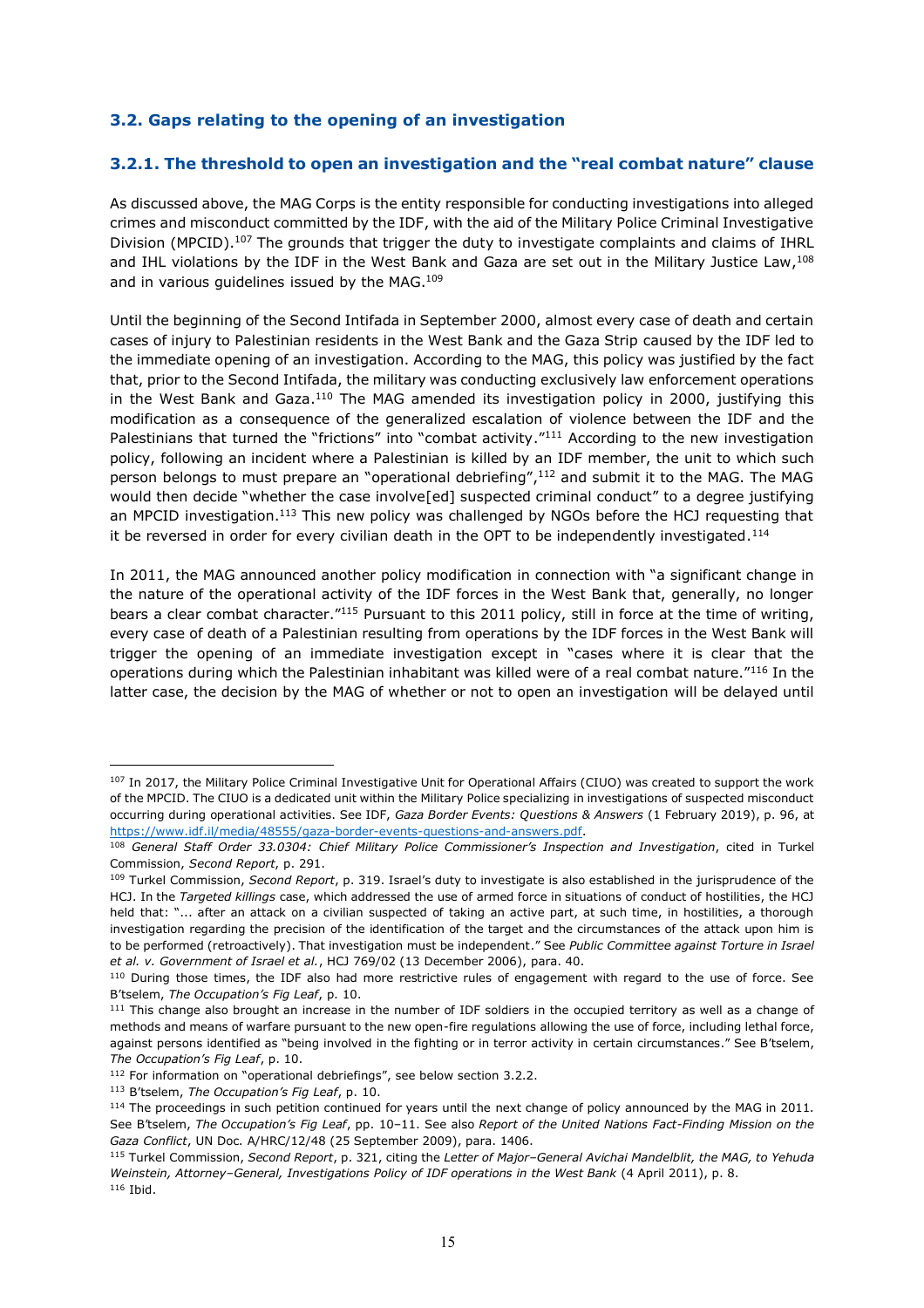after the submission of an "operational debriefing" and other relevant materials.<sup>117</sup> This new policy was reaffirmed and approved by the HCJ. $118$ 

One major concern arises from the fact that the policy fails to define the concept of "real combat nature." On its face, such language appears to refer to the conduct of hostilities. This interpretation seems to be confirmed by the fact that law enforcement operations, including "disturbances of the peace" or "riots at checkpoints", have explicitly been defined by the IDF as of "non-combat" nature. Accordingly, the policy of opening an investigation into the death of a Palestinian would apply to deaths occurred in the context of law enforcement operations but not to fatalities arising within the conduct of hostilities. In practice, however, the MAG appears to adopt a very broad definition of the notion of "real combat nature." For instance, available figures for 2016 show that at least 79 per cent of the incidents in which Palestinians were killed in the West Bank by IDF gunfire were defined by the MAG as incidents of "a real combat nature", and did not trigger an immediate investigation.<sup>119</sup> This is a cause for grave concern given that, in contrast to the Gaza Strip, there have not been active hostilities in the West Bank since the end of the Second Intifada in 2005.

The "real combat nature" clause in the 2011 policy does not comply with Israel's obligations under international law, particularly because the lack of clarity regarding its meaning and scope adversely affects the fulfillment of Israel's duty to investigate. When potentially unlawful deaths occur in connection with the conduct of hostilities, an investigation should be opened whenever "reasonable grounds to suspect that a war crime was committed" exist.<sup>120</sup> In all other cases, Israeli authorities should open an investigation "where they know or should have known of potentially unlawful deprivations of life<sup> $n_{121}$ </sup> of Palestinians. More generally, as recommended by the Human Rights Committee, Israeli authorities should open an investigation into "all incidents involving the excessive use of force by the Israeli Security Forces´,122 therefore, *a fortiori*, whenever such a use results in a fatality.

#### **3.2.2. Operational debriefings**

At present, there are two tracks for examining and investigating allegations of violations of IHL and IHRL by the IDF:

- 1. The immediate investigation track, which is opened following:
	- a) Claims relating to civilian deaths in the West Bank in the course of IDF's law enforcement operations (as opposed to operations of a "real combat nature");  $123$
	- b) Complaints of acts that, *prima facie*, raise a "reasonable suspicion" regarding the commission of war crimes within the conduct of hostilities (e.g., looting, rape or abuse of detainees). Cases of deaths of civilians during the conduct of hostilities are most of the times not falling within this category, as they are deemed to require further assessment through an operational debriefing before triggering an investigation.<sup>124</sup>
- 2. The track that envisages the MAG delaying the decision on whether to launch an investigation until she or he receives the findings of an operational debriefing, upon which she or he

<sup>117</sup> Turkel Commission, *Second Report*, p. 322. See also B'tselem, The Occupation's Fig Leaf, p. 11.

<sup>118</sup> B'Tselem v. the Chief Military Prosecutor, HCJ 9594/03 (21 August 2011), paras. 10-11.

<sup>119</sup> Yesh Din, *Position Paper submitted to the UN Independent Commission of Inquiry on the 2018 protests in the OPT* (19 November 2018), pp. 10-11.

<sup>120</sup> *The Minnesota Protocol on the Investigation of Potentially Unlawful Death*, para. 21.

<sup>121</sup> Human Rights Committee, *General Comment No. 36*, para. 27.

<sup>122</sup> *Concluding Observations: Israel* CCPR/C/ISR/CO/5 (30 March 2022), para. 13.

<sup>123</sup> It should be noted that since the policy on the opening of investigations refers to "deaths", any conduct not resulting in a fatality would not trigger an immediate investigation.

<sup>124</sup> Israel Ministry of Foreign Affairs, *The 2014 Gaza Conflict, 7 July ± 26 August 2014: Factual and Legal Aspects* (May 2015), para. 424: "[b]ecause the death or injury of civilians during an armed conflict - an unfortunate but inevitable reality of war - does not in and of itself establish a reasonable suspicion of criminal misconduct, the collection of additional information is often critical when addressing allegations of wrongdoing during combat activity."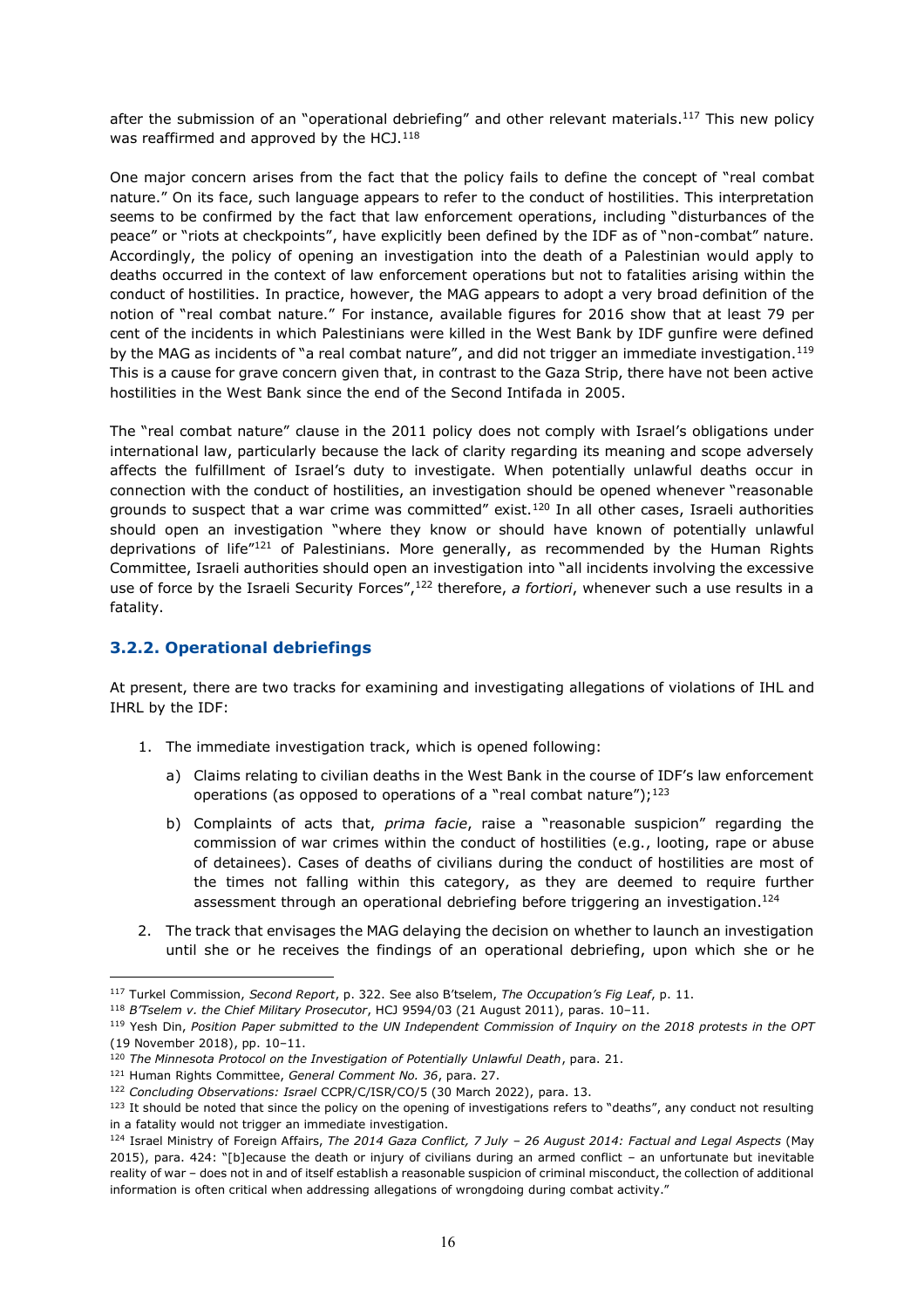determines whether there is a reasonable suspicion that a crime has been committed and an investigation is warranted.125

The MAG Corps receives claims about alleged violations of IHL and IHRL through complaints filed by victims or their families, NGOs or lawyers representing them, media reports or the IDF.<sup>126</sup> Pursuant to the IDF Reporting Procedure, any case of death of or injury to a Palestinian civilian should be reported to the MAG, via a preliminary report, within 48 hours from the incident. In addition, an operational debriefing of the incident should be produced and approved by the area commander and sent to the MAG within 21 days, together with the material that was collected during its preparation. The preliminary report is reviewed by the MAG Corps for Operational Matters and, if it does not give rise to a *prima facie* suspicion of criminality, the decision as to whether to launch an investigation is postponed until after the receipt and assessment of the operational debriefing.<sup>127</sup>

According to Israeli military law, the operational debriefing is an "inguiry made by the army, based on army orders, concerning an incident that occurred during training or military operations, or with regard thereto."<sup>128</sup> Operational debriefings are confidential reviews of incidents and operations conducted by soldiers from the same unit or line of command, together with a superior officer. They are meant to serve operational purposes and examine the performance of the forces, and to learn what aspects should be preserved and what aspects should be improved.<sup>129</sup> The findings of operational debriefings are used by the MAG when deciding whether or not to open an investigation; if an investigation is opened and a case goes to trial, the operational debriefing cannot be used as evidence in the proceedings.<sup>130</sup>

In light of the above, it is clear that an operational debriefing is fundamentally different, in its purpose and procedure, from a criminal investigation.<sup>131</sup> The operational debriefing is conducted by officers instead of trained investigators, and its "primary function is pre-empting the recurrence of problematic scenarios"; as such, "it is forward-looking, whereas a criminal investigation is meant to uncover the truth about a past event", $132$  and ensure the perpetrators are held to account. Those carrying out the operational debriefing also lack the necessary independence required under international law since they are the same individuals whose activity is under review.<sup>133</sup> Moreover, an operational debriefing usually does not include evidence from the plaintiffs or other witnesses, and it is normally based on soldiers' testimonies only.<sup>134</sup> The Turkel Commission criticized the MAG for using operational debriefings "for the purpose of fulfilling his obligation to conduct a fact-finding assessment", adding that this was problematic because "the operational debrief is not focused on questions of criminality", and that it "may unreasonably delay the decision on initiating an investigation."135

Operational debriefings fall short of the international standards governing investigations into credible allegations of violations of IHRL and IHL, particularly in respect of the required independence of investigators from the persons whose conduct is under scrutiny. Moreover, operational debriefings lack effectiveness, as they are not investigations of a criminal nature. By relying on operational

<sup>125</sup> Turkel Commission, *Second Report*, pp. 335-336.

<sup>&</sup>lt;sup>126</sup> Under article 225 of the Military Justice Law, there is a general duty to report offences.

<sup>127</sup> Turkel Commission, *Second Report*, p. 336.

<sup>128</sup> The Military Justice Law, art. 539A(a).

<sup>129</sup> *Report of the United Nations Fact-Finding Mission on the Gaza Conflict*, UN Doc. A/HRC/12/48 (25 September 2009), para. 1795.

<sup>130</sup> The Military Justice Law, art. 539A(a).

<sup>131</sup> *Report of the detailed findings of the independent international Commission of inquiry on the protests in the Occupied Palestinian Territory*, UN Doc. A/HRC/40/CRP.2 (18 March 2019), para. 720; *Report of the United Nations Fact-Finding Mission on the Gaza Conflict*, UN Doc. A/HRC/12/48 (25 September 2009), paras. 1794-1797.

<sup>132</sup> M. Sfard, *Investigations*, in O. Ben-Naftali, M. Sfard, H. Viterbo, *The ABC of the OPT: A Legal Lexicon of the Israeli Control over the Occupied Palestinian Territory* (Cambridge University Press 2018), p. 192.

<sup>133</sup> Turkel Commission, *Second Report*, p. 381.

<sup>134</sup> Ibid., p. 32.

<sup>135</sup> Ibid., pp. 378-382.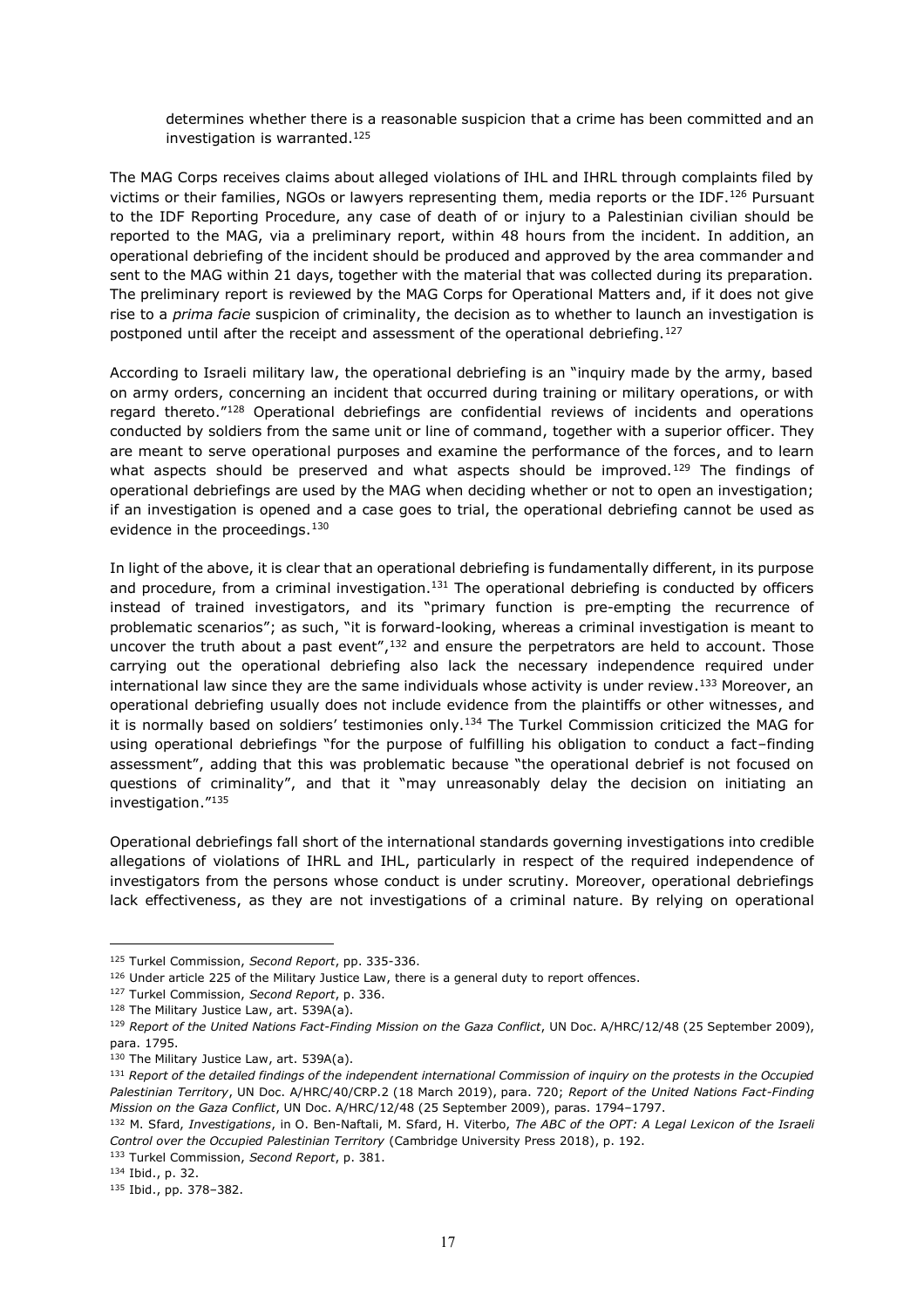debriefings to decide whether to open a criminal investigation into alleged violations of IHL or IHRL, the procedure followed by the MAG does not comport with international law and standards.

#### **3.2.3. The Fact-Finding Assessment Mechanism**

In its report, the Turkel Commission recommended the establishment of a mechanism to conduct a "fact-finding assessment" with a view to ensuring that any immediate information about an alleged breach of IHL or IHRL be collected by a team of experts on military operations, international law, and investigations independent of the chain of command and of the commander of the unit whose activity is under scrutiny. In the Turkel Commission's view, such a mechanism would be called for in situations where there is no *prima facie* suspicion of criminal activity and yet, since the latter cannot be excluded, additional information is necessary to determine whether or not to open a criminal investigation.136

Following the 2012 Operation "Pillar of Defense" in Gaza, the Israeli Government established an *ad hoc* Fact-Finding Assessment Mechanism (FFAM) purportedly to inquire into alleged violations of IHL that had occurred during the said Operation.<sup>137</sup> This mechanism, however, failed to increase the number of criminal investigations opened into complaints of violations of IHL committed by the IDF. In fact, according to UN reports, a few months after the end of Operation "Pillar of Defense", the MAG issued a public document indicating that it found no basis for opening criminal investigations into the approximately 65 incidents that had been reported, including incidents as a result of which several civilian casualties had occurred.<sup>138</sup>

Shortly after the commencement in 2014 of Operation "Protective Edge", the IDF Chief of General Staff established a standing FFAM, headed by a Major General who was not part of the chain of command during the Operation. The FFAM's task was to gather "information and relevant materials in order to assess the facts of individual incidents", with a view to "provid[ing] the MAG with as much factual information as possible in order to enable the MAG to reach decisions regarding whether or not to open a criminal investigation."139 Israel's State Comptroller, in its capacity as the ombudsperson, found numerous flaws with regard to the FFAM's inquiry into Operation "Protective Edge.´ First, the FFAM remained subordinated to the IDF Chief of General Staff, of which it was therefore not independent. Second, shortcomings existed in respect of the impartiality of the FFAM as well as the thoroughness and effectiveness of its work. Third, in 80 per cent of cases the time it took the FFAM to examine the events exceeded the time limits provided by law. Fourth, it was not envisaged that the MAG's decision on the opening of investigations and their findings be published.<sup>140</sup>

Similarly, during the "Great March of Return" in Gaza in 2018, the IDF Chief of Staff entrusted the FFAM with examining "exceptional incidents allegedly occurring during the Gaza border events", and transmitting the relevant findings and materials to the MAG for review. A dedicated team was formed within the FFAM, comprising "senior active duty and reservist officers with relevant professional military expertise ... accompanied by legal advisors", who were all outside the chain of command during the "Great March of Return" events.<sup>141</sup> The OHCHR raised concern regarding the "quality of the Military Advocate General's decisions concerning possible criminal behaviour in relation to the cases referred to him", also in light of the fact that the FFAM examination did not consider whether

<sup>136</sup> Ibid., pp. 382-383.

<sup>137</sup> IDF, *Decisions of the IDF Military Advocate General Regarding Exceptional Incidents that Allegedly Occurred During Operation 'Protective Edge'*, Update No. 6 (15 August 2018), pp. 1-2.

<sup>138</sup> *Israeli practices affecting the human rights of the Palestinian people in the Occupied Palestinian Territory, including East Jerusalem, UN Doc. A*/68/502 (4 October 2013), paras. 32-32.

<sup>139</sup> IDF, *Operation Protective Edge: Investigation of exceptional incidents* (2015), at [https://mfa.gov.il/MFA/ForeignPolicy/IsraelGaza2014/Pages/Operation-Protective-Edge-Investigation-of-exceptional](https://mfa.gov.il/MFA/ForeignPolicy/IsraelGaza2014/Pages/Operation-Protective-Edge-Investigation-of-exceptional-incidents-Update-4.aspx)[incidents-Update-4.aspx.](https://mfa.gov.il/MFA/ForeignPolicy/IsraelGaza2014/Pages/Operation-Protective-Edge-Investigation-of-exceptional-incidents-Update-4.aspx)

<sup>140</sup> State Comptroller, *Report on Operation "Protective Edge": IDF Activity from the Perspective of International Law*, *Particularly with Regard to Mechanisms of Examination and Oversight of Civilian and Military Echelons* (14 March 2018), pp. 129±130.

<sup>141</sup> IDF, *Gaza Border Events: Questions & Answers* (1 February 2019), p. 93.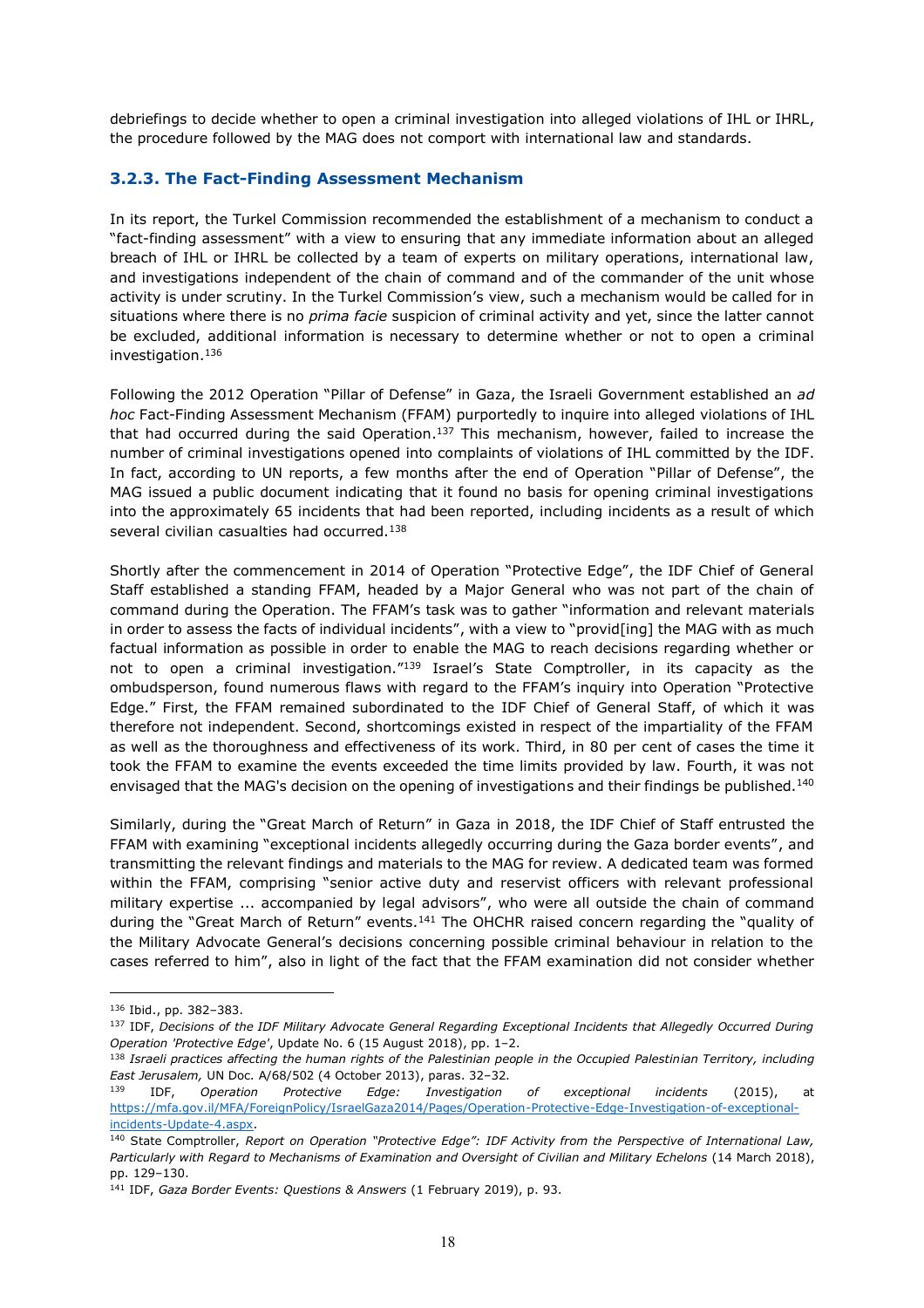IDF orders and procedures complied with international law.142 In light of this, the OHCHR questioned whether the FFAM "meets accountability requirements under international law", raising concern about its deployment in relation to the "Great March of Return" events in Gaza.<sup>143</sup>

In relation to the May 2021 hostilities in Gaza, the Palestinian Centre for Human Rights submitted 57 criminal complaints relating to the killing or injuring of Palestinian civilians to the MAG; the MAG, in turn, has referred 11 of those complaints to the FFAM. As of February 2022, the OHCHR reported that there is no available information regarding any criminal investigation opened.<sup>144</sup>

While the inquiries conducted by the FFAM differ from full criminal investigations, Israel requires the FFAM as a necessary step to ascertain whether the grounds for opening a full, criminal investigation exist in certain circumstances. However, FFAM's inquiries fail to meet the requirements of independence, impartiality, promptness, thoroughness and transparency required for investigations of potential violations of IHRL and IHL. By making the opening of a criminal investigation dependent of the FFAM enquiry, Israel fails to meet its obligations under international law and standards.

### **3.3. Failure to adhere to the international standards on investigations**

#### **3.3.1. Independence and impartiality**

Those conducting investigations into credible allegations of violations of IHRL and IHL must be  $-$  and must be perceived to be - independent of undue influence that may arise from institutional hierarchies and chains of command. Investigators and investigative mechanisms must be "independent institutionally and formally, as well as in practice and perception, at all stages", $^{145}$  and must be able to conduct an investigation without fear of reprisal or expectations of favour for any finding or decision made.<sup>146</sup> Impartiality presupposes a lack of pre-conceived ideas and prejudice by those who carry out the investigation.<sup>147</sup> Investigators must be impartial, and must act at all times without bias and conflict of interest in relation to the case in question.<sup>148</sup> They must also act in accordance with recognized professional duties, standards and ethics, and analyze all evidence objectively.149 To guarantee independence and impartiality, an investigative authority must not be involved in the case under investigation; if this is the case, it should refrain from participating in the investigative proceedings.150 Independence can be compromised if investigations into alleged violations by members of the armed forces are carried out by the armed forces themselves.<sup>151</sup>

The Israeli investigation system lacks independence and impartiality. As discussed in section 2.3, the MAG has a dual role in the military justice system, serving, on the one hand, as the legal adviser to the IDF Chief of General Staff and other military authorities and, on the other, as the head of the Military Prosecution System within the army. Such a dual role compromises the independence and impartiality of the military investigative system, given that the very person tasked with providing legal advice to the military before and during military operations is the same one deciding whether or not to open criminal investigations into IDF members' conduct. This dual role creates an inherent

<sup>142</sup> *Report of the United Nations High Commissioner for Human Rights*, A/HRC/40/43 (14 March2019), para. 12.

<sup>143</sup> Ibid., para. 15. For further data on the closing of investigations into incident related to the "Great March of Return" events, see Palestinian Center for Human Rights and B'Tselem, Unwilling and Unable: Israel's Whitewashed Investigations *of the Great March of Return Protests* (December 2021), p. 9.

<sup>144</sup> *Report of the United Nations High Commissioner for Human Rights*, UN Doc. A/HRC/49/25 (23 February 2022), para. 7.

<sup>145</sup> *The Minnesota Protocol on the Investigation of Potentially Unlawful Death*, para. 28.

<sup>146</sup> See also Geneva Academy and ICRC*, Guidelines on Investigating Violations of International Humanitarian Law*, para. 123.

<sup>147</sup> ICJ, *The Right to a Remedy and to Reparation for Gross Human Rights Violations±Practitioners¶ Guide No. 2* (October 2018), p. 101.

<sup>&</sup>lt;sup>148</sup> ICJ, *The investigation and prosecution of potentially unlawful death-Practitioners' Guide No. 14, p. 56.* <sup>149</sup> Ibid.

<sup>150</sup> Geneva Academy and ICRC*, Guidelines on Investigating Violations of International Humanitarian Law*, para. 125.

<sup>151</sup> ICJ, *The Right to a Remedy and to Reparation for Gross Human Rights Violations±Practitioners¶ Guide No. 2* (October 2018), pp. 99-100.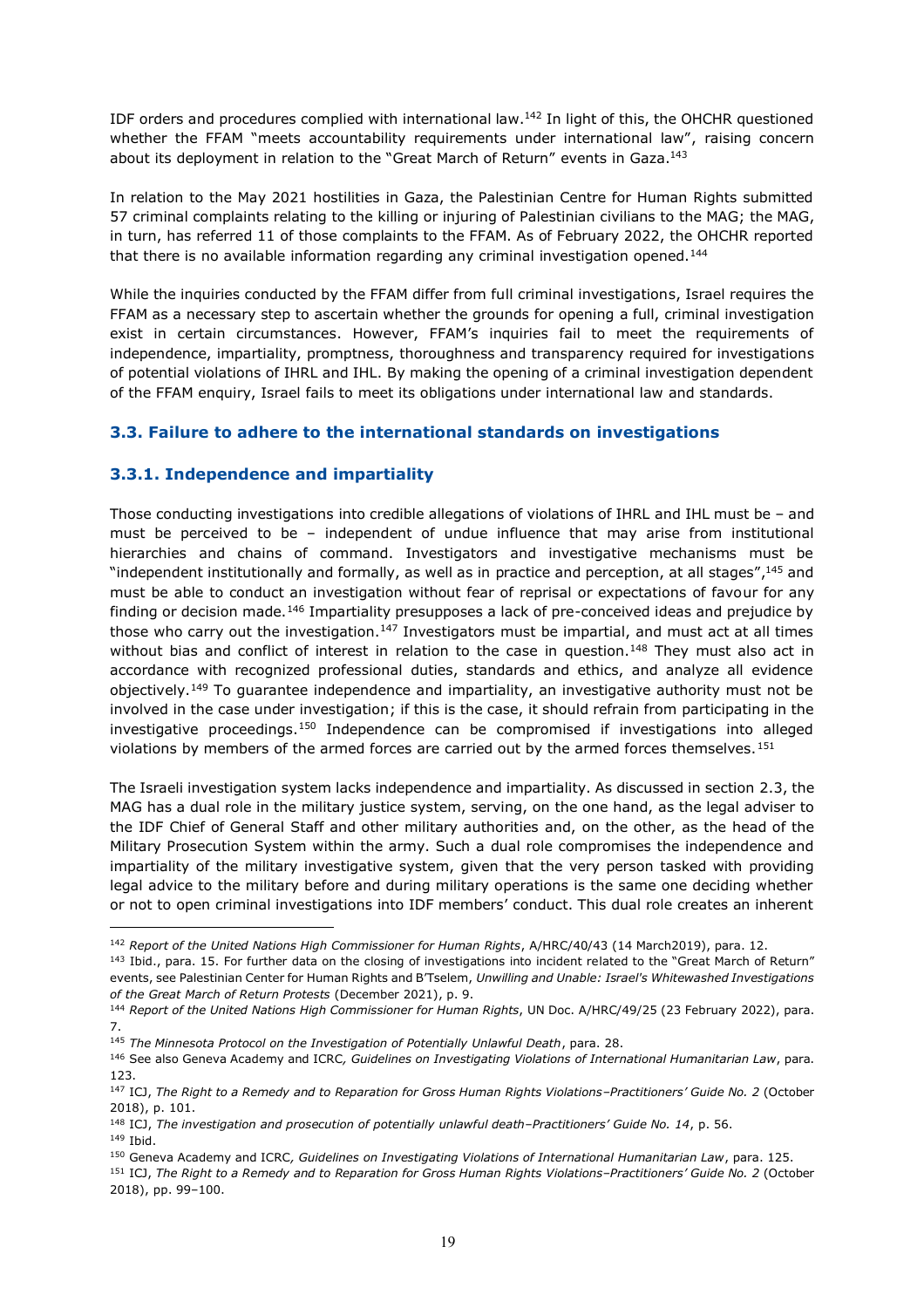conflict of interests in cases where military operations, carried out following the MAG's legal advice, give rise to credible allegations of unlawful conduct. In such instances, the MAG is in charge of deciding whether or not to open a criminal investigation into conduct that they or their subordinates have previously approved in their legal adviser roles.<sup>152</sup> For example, the MAG and the Attorney-General regularly participated in cabinet meetings during the 2014 Operation "Protective Edge" in Gaza. As affirmed by B'tselem, "[m]edia reports and past experience indicate that almost all the decisions made during Operation Protective Edge were made after legal counsel was provided by the MAG and the attorney general."153

Given its dual role, the MAG does not satisfy the requirements of independence and impartiality, failing to comply with international law and standards. As recommended above, the competence to conduct investigations into alleged violations of IHRL and IHL committed by IDF members should be transferred to an independent and impartial civilian authority.

#### **3.3.2. Promptness**

The duty to investigate entails an obligation of promptness in the conduct of investigations. State authorities must conduct an investigation "as soon as possible" and must proceed "without unreasonable delay."154 The requirement of promptness does not justify a rushed or unduly hurried investigation. While the existence of active hostilities may justify the delay of on-site investigations, this circumstance does not relieve a State from its duty to investigate at a later stage.<sup>155</sup> Investigations are also required to give effect to the right to an effective remedy of victims and their families;156 in this sense, the promptness of an investigation also serves to guarantee the effectiveness of such remedies.<sup>157</sup>

A criminal investigation must be opened promptly because the collection of evidence is often possible only very soon after an incident has occurred. The effects of the passage of time, such as changes at the crime scene, loss of evidence, fading of memories, collusion among suspects and threats against witnesses, can seriously preclude the effectiveness of an investigation.<sup>158</sup> In addition, promptness must be respected even once the investigation has started, meaning that "there must be sustained investigative activity and proper justification for delay when that is not the case.<sup> $r_{159}$ </sup> An investigation conducted within a reasonable period of time contributes to its thoroughness and effectiveness, also increasing public trust in the investigative system.<sup>160</sup>

The Israeli military justice system does not provide, let alone guarantee, a strict timeframe for opening or conducting an investigation; the duration of investigations sometimes extends over several years, compromising their effectiveness.<sup>161</sup> One of the reasons that might compromise the possibility of a prompt investigation is the fact that the operational debriefing within each unit is carried out before the actual investigation, which, in turn, results in a delay in the opening of a

<sup>&</sup>lt;sup>152</sup> B'tselem, Israeli authorities have proven they cannot investigate suspected violations of international humanitarian *law by Israel in the Gaza Strip* (September 2014), at https://www.btselem.org/accountability/20140905 failure\_to\_investigate.

<sup>153</sup> Ibid.

<sup>154</sup> *The Minnesota Protocol on the Investigation of Potentially Unlawful Death*, para. 23.

<sup>155</sup> Ibid. See also Geneva Academy and ICRC*, Guidelines on Investigating Violations of International Humanitarian Law*, Guideline 9, para. 145.

<sup>156</sup> See also section 3.3.5 below.

<sup>157</sup> On the requirement of promptness with respect to the right to an effective remedy, see ICJ, *The Right to a Remedy and to Reparation for Gross Human Rights Violations±Practitioners¶ Guide No. 2* (October 2018), pp. 65±68. <sup>158</sup> Geneva Academy and ICRC*, Guidelines on Investigating Violations of International Humanitarian Law*, Guideline 9,

para. 143.

<sup>.&</sup>lt;br><sup>159</sup> Ibid., para. 144.

<sup>160</sup> Turkel Commission, *Second Report*, pp. 397-398.

<sup>161</sup> Ibid., p. 398.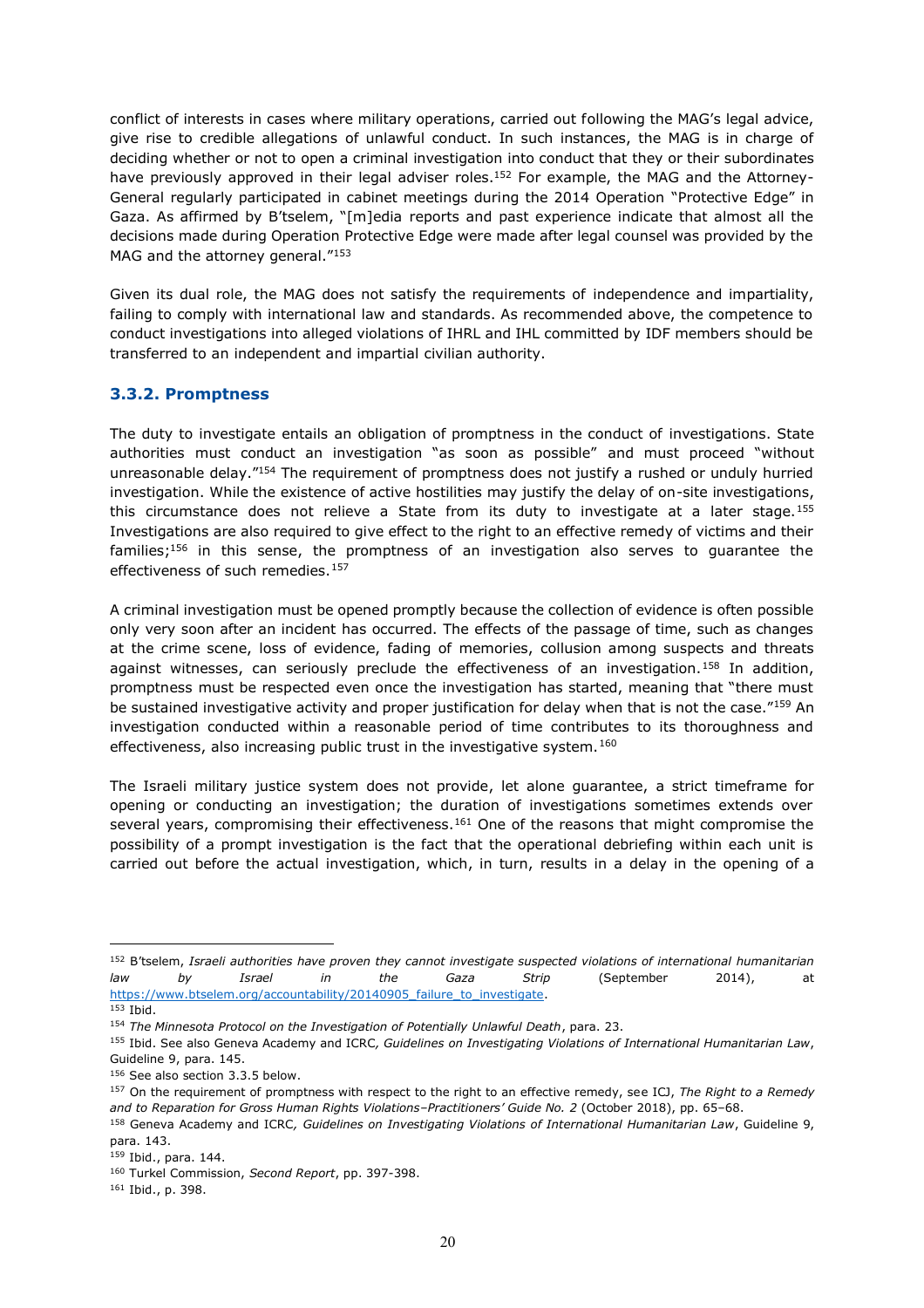criminal investigation, sometimes of months.162 Such a delay undermines the reliability of eyewitness accounts given by soldiers, and decreases the chances of prompt access to the scene of the incident by investigators, and the collection of testimonies of Palestinian witnesses and victims.163 It has also been reported that, even when investigations are open, investigators encounter obstacles in scheduling the interviews of complainants and suspected soldiers and officers, resulting in statements being taken several months after the occurrence of the incident.<sup>164</sup> Furthermore, some cases remain pending before the FFMA several years after the relevant complaints have been submitted to the MAG. Notwithstanding this, the latter is reported to have taken no action to overcome such inordinate delays.165

By not ensuring that investigations into alleged violations of IHRL and/or IHL are promptly opened, Israel's fails to comply with its obligations under international law and standards.

### **3.3.3. Thoroughness**

Thoroughness is a necessary requirement to achieve the intended purpose of an investigation, which is to uncover the facts and identify the perpetrators.<sup>166</sup> Thoroughness refers to "the practical and/or procedural steps that will be necessary to ensure that the facts can be adequately elucidated."<sup>167</sup> A thorough investigation must be conducted professionally.<sup>168</sup> It should include, when relevant, an adequate autopsy or other forensic examinations, the collection and analysis of all physical and documentary evidence, as well as statements from victims, witnesses and any State official who may be involved in, or otherwise concerned by, the incident that gave rise to the obligation to conduct an investigation in the first place.<sup>169</sup> To meet these requirements, investigators must, to the extent possible, collect all evidence, including documentary, digital and physical evidence, as well as identify all relevant witness. Any investigative mechanism must, at a minimum, have the power to compel witnesses to testify and require the production of evidence.<sup>170</sup> Investigative mechanisms must further be capable of ensuring the safety and security of witnesses including, where necessary, through an effective witness protection programme.<sup>171</sup>

The Minnesota Protocol further provides that an investigation should, for instance, seek to discover any failure to take reasonable measures that could have prevented a death. It should also seek to identify policies and systemic shortcomings that may have contributed to a death, and identify

<sup>&</sup>lt;sup>162</sup> B'tselem, Israeli authorities have proven they cannot investigate suspected violations of international humanitarian *law by Israel in the Gaza Strip*, (September 2014), at https://www.btselem.org/accountability/20140905 failure\_to\_investigate.

<sup>163</sup> Ibid.

<sup>&</sup>lt;sup>164</sup> B'tselem, The Occupation's Fig Leaf, pp. 18-20.

<sup>165</sup> Al Haq et al., *Joint Submission to the United Nations Special Rapporteur on the Situation of Human Rights in the Palestinian Territories Occupied Since 1967, Mr Michael Lynk, on Accountability* (31 May 2020), para. 83, at [https://mezan.org/en/uploads/files/159117061414.pdf.](https://mezan.org/en/uploads/files/159117061414.pdf)

<sup>166</sup> Additionally, thoroughness is required to ensure the public and the victim's confidence in the integrity, credibility and legitimacy of the investigation. More broadly, it also enhances confidence in the rule of law, the separation of powers, as well as equality before the law and equal protection of the law.

<sup>167</sup> Geneva Academy and ICRC*, Guidelines on Investigating Violations of International Humanitarian Law*, Guideline 8, para. 135.

<sup>168</sup> The authorities in charge of criminal investigations must have sufficient financial and human resources, including qualified investigators and other relevant experts. They should be adequately trained, equipped and funded; they should have operational expertise and knowledge about applicable legal frameworks or have the possibility to rely on legal advisers. See Inter-American Court of human Rights, *Mapiripán Massacre v. Colombia*, Judgment (15 September 2005), para. 224; Geneva Academy and ICRC*, Guidelines on Investigating Violations of International Humanitarian Law*, Guideline 7, paras. 122-134.

<sup>&</sup>lt;sup>169</sup> Principles on the Effective Prevention and Investigation of Extralegal, Arbitrary and Summary Executions, principle 9. See also Geneva Academy and ICRC*, Guidelines on Investigating Violations of International Humanitarian Law*, Guideline 8, para. 135.

<sup>170</sup> *The Minnesota Protocol on the Investigation of Potentially Unlawful Death*, para. 25; European Court of Human Rights, *Paul and Audrey Edwards v. United Kingdom*, Judgment (14 March 2002), para. 303.

<sup>171</sup> *The Minnesota Protocol on the Investigation of Potentially Unlawful Death*, para. 27. See also ICJ, *The investigation*  and prosecution of potentially unlawful death-Practitioners' Guide No. 14, p. 55.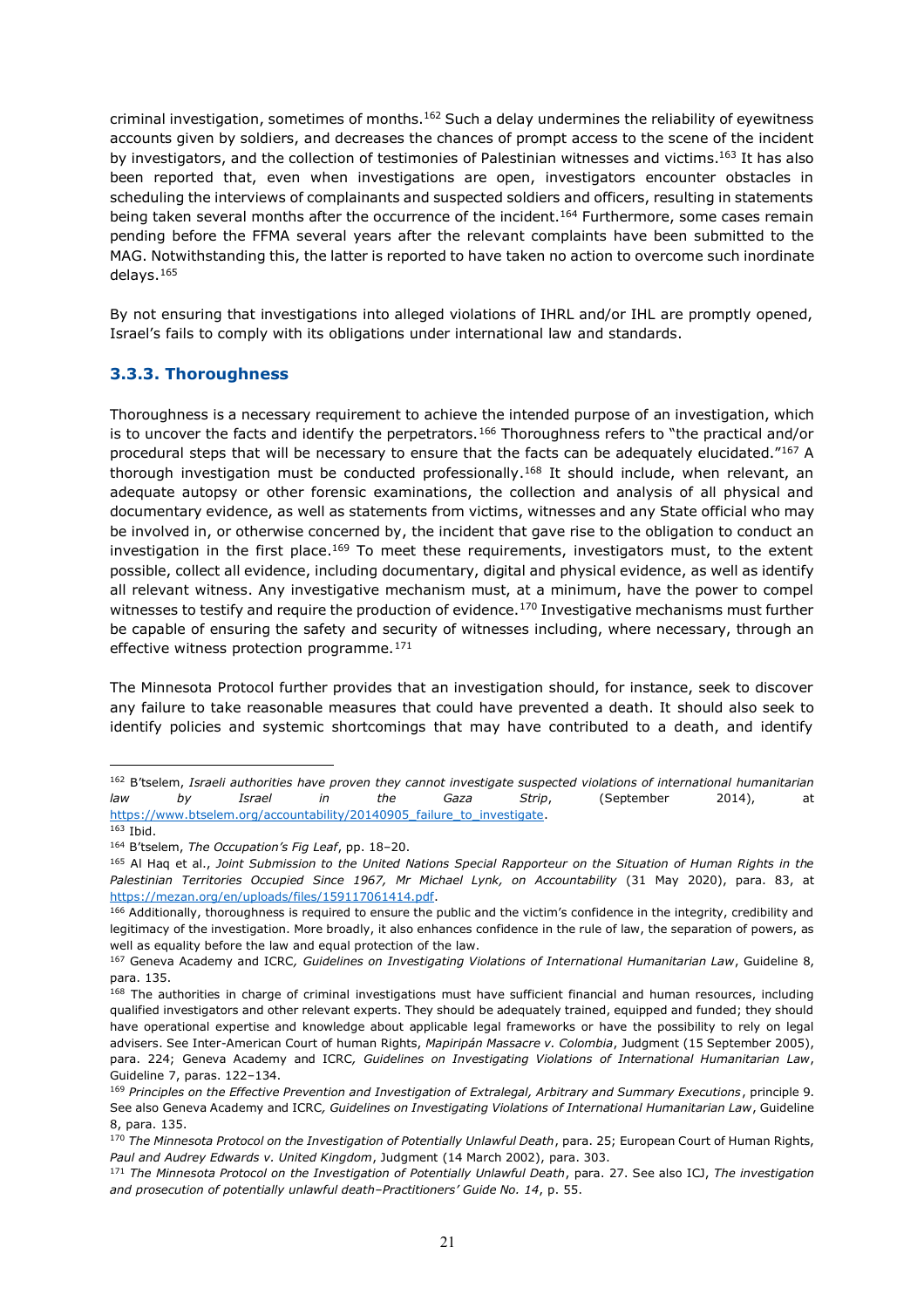patterns where they exist.172 Investigations must seek to identify not only direct perpetrators but also all others who were responsible for the death including, for example, officials in the chain of command who may have been complicit in the death.173

Conducting thorough and effective investigations during active hostilities in a context of armed conflict may entail specific challenges, including accessing, preserving and transporting evidence; identifying and communicating with victims and witnesses to obtain their testimonies; cultural and human rights considerations;<sup>174</sup> ongoing hostilities and their impact on the safety of investigative personnel. Nonetheless, such circumstances, whenever they arise, will not relieve the authorities of their obligation under international law to investigate but "they may affect the modalities or particulars of the investigation."<sup>175</sup> This might result in lower evidentiary standards compared to investigations conducted in peacetime, but such standards must still allow to reach reliable findings. Regardless of the circumstances, "investigations must always be conducted as effectively as possible and never be reduced to mere formality. $"176"$ 

Despite the evidentiary constraints that may exist during armed conflict, certain challenges should be anticipated and overcome, where possible, through preparedness and training prior to deployment.<sup>177</sup> Means to adjust standard investigative procedures to armed conflict include the use of technologies, such as video recording equipment during operations; and, when there is no ground control, the possibility to use recorded operational planning to review decision-making problems as well as using digital communication to enable the remote participation of victims and witnesses.<sup>178</sup> One obstacle to the thoroughness of an investigation often arises when State authorities classify information essential to its effectiveness as "secret", particularly on "national security" grounds. According to the *Global Principles on National Security and the Right to Information*, information concerning serious violations of IHRL and IHL, including crimes under international law, should never be withheld on "national security" grounds.<sup>179</sup>

Israeli and Palestinian NGOs have numerous times denounced the lack of effectiveness of Israel's investigative system.<sup>180</sup> While conducting an investigation, it seems that the MPCID officers do not assess the legality and rationale of the orders given by commanders, limiting their focus to the conduct of the individual soldiers involved in the incident under examination.<sup>181</sup> Most of the times, the only persons to be questioned are Palestinian victims and the soldiers under investigation, whereas eyewitnesses are not heard. Furthermore, even if both the complainants and suspected soldiers are officially offered the opportunity of a confrontation, this virtually never happens, "even in cases in which their accounts [are] clearly contradictory."<sup>182</sup> Another identified trend is the MPCID's failure, in the majority of cases, to collect external evidence, including from the scene of the incident.

<sup>172</sup> Ibid., p. 55.

<sup>173</sup> *The Minnesota Protocol on the Investigation of Potentially Unlawful Death*, para. 26.

<sup>&</sup>lt;sup>174</sup> Specific sensitivities need to be taken into account with regard to autopsy, burial, and exhumations of bodies. See Geneva Academy and ICRC*, Guidelines on Investigating Violations of International Humanitarian Law*, Guideline 8, para. 138.

<sup>175</sup> *Report of the Special Rapporteur on Extrajudicial, Summary or Arbitrary Executions*, UN Doc. E/CN.4/2006/53 (8 March 2006), para. 36.

<sup>176</sup> Ibid. See also Geneva Academy and ICRC*, Guidelines on Investigating Violations of International Humanitarian Law*, Guideline 8, para. 137.

<sup>177</sup> Geneva Academy and ICRC*, Guidelines on Investigating Violations of International Humanitarian Law*, Guideline 8, para. 139.

<sup>178</sup> Ibid., paras. 139-141.

<sup>179</sup> *Global Principles on National Security and the Right to Information* (Tshwane Principles) (12 June 2013), principle 10.A(1-2), at [https://www.justiceinitiative.org/publications/global-principles-national-security-and-freedom](https://www.justiceinitiative.org/publications/global-principles-national-security-and-freedom-information-tshwane-principles)[information-tshwane-principles.](https://www.justiceinitiative.org/publications/global-principles-national-security-and-freedom-information-tshwane-principles)

<sup>180</sup> B'tselem, The Occupation's Fig Leaf, p. 18; Al Haq et al., *Joint Submission to the United Nations Special Rapporteur on the Situation of Human Rights in the Palestinian Territories Occupied Since 1967, Mr Michael Lynk, on Accountability* (31 May 2020), paras. 79 ff.

<sup>&</sup>lt;sup>181</sup> B'tselem, The Occupation's Fig Leaf, p. 18.

<sup>182</sup> Ibid.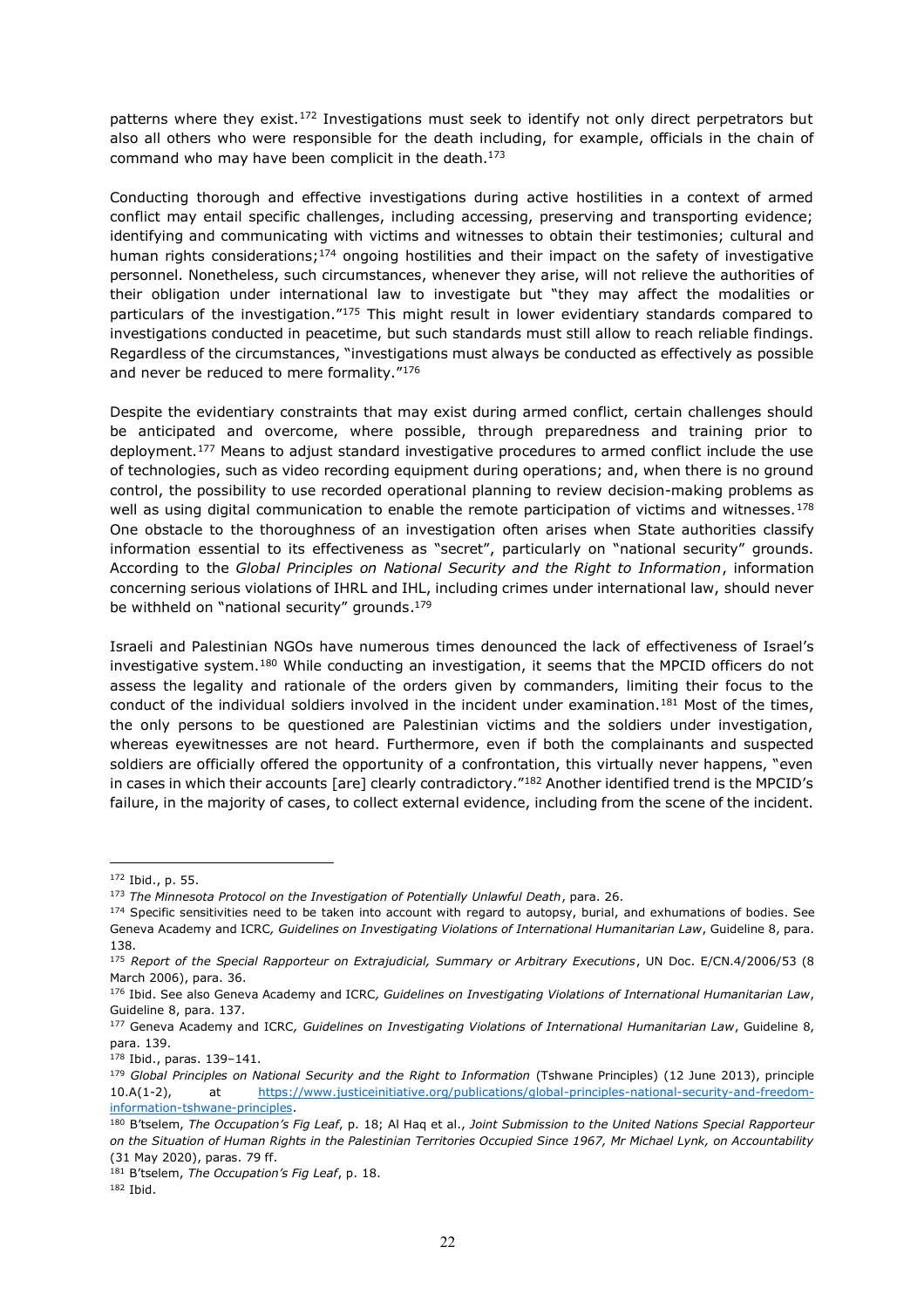This is explained by the fact that investigators, even when the circumstances allow, rarely reach the scene of the incident.<sup>183</sup>

In light of this, there is serious concern that Israel fails to ensure that investigations be conducted in a thorough and effective manner as prescribed by international law and standards.

#### **3.3.4. Transparency**

International law demands investigative processes and outcomes to be transparent, including through openness to the scrutiny of the general public.<sup>184</sup> The Minnesota Protocol indicates the necessity to "adopt explicit policies regarding the transparency of investigations. States should, at a minimum, be transparent about the existence of an investigation, the procedures to be followed in an investigation, and an investigation's findings, including their factual and legal basis."185 The Minnesota Protocol cautions that any limitations on transparency must be strictly necessary for a legitimate purpose, such as protecting the privacy and safety of the affected individuals, ensuring the integrity of ongoing investigations, or securing sensitive information about intelligence sources or military or police operations: "[i]n no circumstances may a State restrict transparency in a way that would conceal the fate or whereabouts of any victim of an enforced disappearance or unlawful killing, or would result in impunity for those responsible." $186$  Without jeopardizing an ongoing investigation, it should be possible to access information on the investigative process.<sup>187</sup>

The principle of transparency is not explicitly recognized under IHL.<sup>188</sup> Also, in situation of armed conflict, there might be a problem regarding the classification of information on "national security" grounds. As noted in the previous section, the withholding of information essential to an investigation on "national security" or other grounds may undermine its effectiveness, and is at odds with the principle of transparency.189

Following Operation "Protective Edge" in 2014, Israel took steps to improve the transparency of its military justice system. The MAG, in line with the Turkel Commission's recommendations, published six updates since the conclusion of the hostilities regarding the status of fact-finding assessments and criminal investigations.<sup>190</sup> In these reports, the MAG included data on the number of complaints received and criminal investigations opened, as well as relevant information on their progress. It also clarified the reasons for not opening certain investigations and closing existing ones without proceeding to prosecution. However, the information made available appeared inadequate to enable a review and an assessment of the procedures used by the FFAM and the MAG in the examination of incidents of reported violations of IHRL and/or IHL. For instance, the MAG's reports do not provide the necessary level of detail to purportedly justify actions that result in civilian harm.<sup>191</sup>

NGOs directly engaging with the military justice system have repeatedly asked the MAG Corps and the IDF spokesperson to release accurate information and data about their work, such as how many complaints they receive, how many of these result in the opening of an investigation, and the way criminal investigations are handled. Each time, the answers have been "partial and full of

<sup>183</sup> Ibid.

<sup>184</sup> *The Minnesota Protocol on the Investigation of Potentially Unlawful Death*, para. 32; ICJ, *The investigation and prosecution of potentially unlawful death-Practitioners' Guide No. 14, pp. 58-59.* 

<sup>185</sup> *The Minnesota Protocol on the Investigation of Potentially Unlawful Death*, para. 32.

<sup>186</sup> Ibid., para. 33.

<sup>187</sup> ICJ, The investigation and prosecution of potentially unlawful death-Practitioners' Guide No. 14, pp. 59-60.

<sup>188</sup> Turkel Commission, Second Report, p. 145. See also Geneva Academy and ICRC*, Guidelines on Investigating Violations of International Humanitarian Law*, Guideline 10, para. 146.

<sup>189</sup> Ibid., para. 153.

<sup>190</sup> See, for example, IDF, *Decisions of the IDF Military Advocate General Regarding Exceptional Incidents that Allegedly Occurred During Operation 'Protective Edge'*, Update No. 6 (15 August 2018).

<sup>191</sup> *Report of the detailed findings of the independent commission of inquiry established pursuant to Human Rights Council Resolution S-21/1*, UN Doc. A/HRC/29/CRP.4 (23 June 2015), para. 627.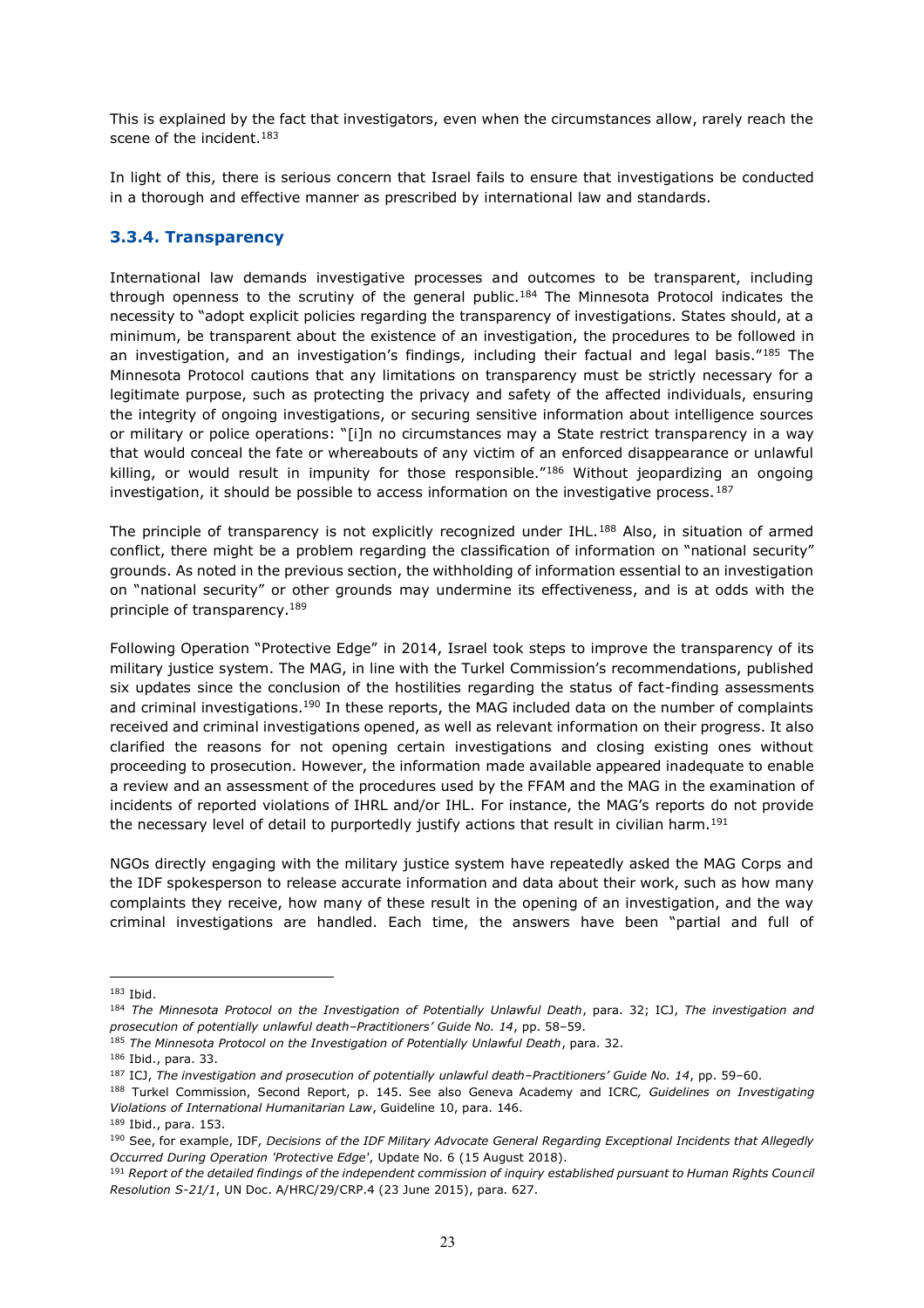contradictions.<sup>"192</sup> More generally, the information provided by the MAG is deemed "insufficient to allow for effective public and international scrutiny."193

By not guaranteeing an adequate level of transparency of investigations, Israel fails to meet its obligations under international law and standards.

#### **3.3.5. Participation of victims and their families**

Victims and their families must be able to meaningfully participate in an investigation.<sup>194</sup> In this sense, they must be "involved in the procedure to the extent necessary to safeguard [their] legitimate interests."<sup>195</sup> Their testimony must be heard and they must have access to relevant information.<sup>196</sup> Decisions not to prosecute must be publicly reasoned and notice must be given to the families.197

The UN Principles on Extra-legal Executions state that the families of the deceased and their legal representatives shall be informed of, and have access to, any hearing as well as to all information relevant to the investigation, and shall be entitled to present other evidence. The family of the deceased shall have the right to insist that a medical or other qualified representative be present at the autopsy. When the identity of a deceased person has been determined, a notification of death shall be posted, and the family or relatives of the deceased shall be informed immediately. The body of the deceased shall be returned to them upon completion of the investigation.<sup>198</sup> The Minnesota Protocol further specifies that:

Family members should be granted legal standing, and the investigative mechanisms or authorities should keep them informed of the progress of the investigation, during all its phases, in a timely manner. Family members must be enabled by the investigating authorities to make suggestions and arguments as to what investigative steps are necessary, provide evidence, and assert their interests and rights throughout the process.<sup>199</sup>

With regard to the Israeli military justice system, lawyers representing complainants have often reported having no access to investigatory materials because they are labelled "classified information.<sup>"200</sup> NGOs and lawyers representing victims meet obstacles in obtaining information on behalf of the victims.<sup>201</sup> When the MAG Corps provides information, this is often incomplete.<sup>202</sup>

By not adequately guaranteeing the participation of victims and their families in investigations, Israel breaches its obligations under international law and standards.

#### **3.4. Failure to comply with the duty to investigate in practice**

The Israeli military justice system's failure to comply with the duty to investigate under international law is illustrated by available figures related to the number of investigations opened in the aftermath of military operations or law enforcement incidents that had resulted in potentially unlawful deaths.

<sup>200</sup> Report of the detailed findings of the independent commission of inquiry established pursuant to Human Rights Council *Resolution S-21/1*, UN Doc. A/HRC/29/CRP.4 (23 June 2015), para. 627; B'tselem, The Occupation's Fig Leaf, p. 31. <sup>201</sup> B'tselem, The Occupation's Fig Leaf, p. 31.

<sup>202</sup> Ibid.

<sup>&</sup>lt;sup>192</sup> B'tselem, The Occupation's Fig Leaf, p. 31.

<sup>193</sup> *Report of the detailed findings of the independent commission of inquiry established pursuant to Human Rights Council Resolution S-21/1*, UN Doc. A/HRC/29/CRP.4 (23 June 2015), para. 629.

<sup>194</sup> *The Minnesota Protocol on the Investigation of Potentially Unlawful Death*, para. 35.

<sup>195</sup> European Court of Human Rights, *Finucane v. the United Kingdom*, Judgment (1 July 2003), para. 71.

<sup>196</sup> European Court of Human Rights, *Hugh Jordan v. the United Kingdom*, Judgment (4 May 2001), para. 133. <sup>197</sup> Ibid., paras. 122 ff.

<sup>198</sup> *Principles on the Effective Prevention and Investigation of Extra-Legal, Arbitrary and Summary Executions*, principle 16.

<sup>199</sup> *The Minnesota Protocol on the Investigation of Potentially Unlawful Death*, para. 35.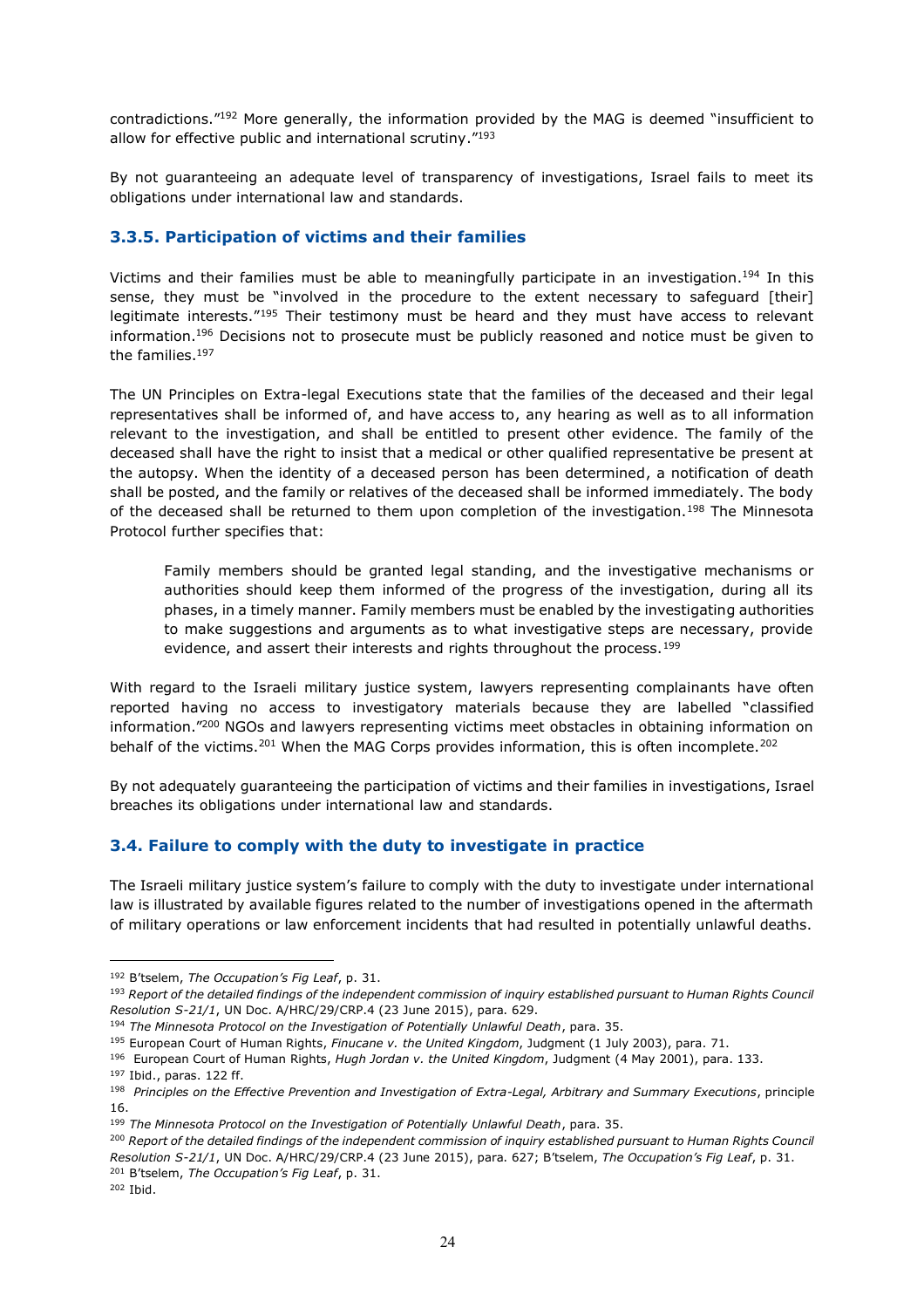In relation to the 2014 Operation "Protective Edge"  $-$  which caused the death of 2,251 Palestinians, including  $1,462$  civilians - of the 500 complaints related to 360 incidents referred to the MAG and evidencing IDF's misconduct, only 31 triggered the opening of a criminal investigation.<sup>203</sup> In one case, the MAG indicted three soldiers on charges of looting, and aiding and abetting looting. A military court eventually convicted the individuals concerned of theft and aiding and abetting theft, and sentenced them accordingly.<sup>204</sup> With respect to the other 30 cases, 28 investigations were closed without resulting in criminal charges and two were still pending as of August 2018, when the MAG provided the latest update.205 Complaints relating to 189 incidents have been dismissed without a criminal investigation.206

Over 220 allegations, which according to the MAG Corps did not disclose *prima facie* reasonable suspicion of criminal misconduct, were transferred to the FFAM for examination. After receiving the findings of the FFAM, the MAG closed 160 cases without opening a criminal investigation, as it had determined that no reasonable grounds for suspicion of criminal behaviour existed. With regard to 53 incidents, the MAG ordered a preliminary investigation by the MPCID. In the remaining seven cases where the MAG ordered the opening of a criminal investigation, five were closed without further action and two are still pending. In any event, the MAG has not issued any indictment in relation to incidents causing significant civilian casualties.<sup>207</sup>

With regard to the 2021 Operation "Guardian of the Walls" in Gaza - in which 261 Palestinians were killed, including at least 130 civilians - the Palestinian Centre for Human Rights submitted 57 criminal complaints to the MAG concerning the killing of 101 individuals and the injuring of another 100. The MAG indicated that it had referred 11 of those complaints to the FFAM. The OHCHR reported that, as of 31 October 2021, it was "not aware of any criminal investigation opened into the conduct of Israeli security forces during hostilities in May 2021. $^{\prime\prime208}$ 

The flaws of the Israeli military justice system in investigating misconduct of its soldiers are also striking in cases of incidents occurring outside the conduct of hostilities. For instance, in 2018 Israeli security forces killed 299 Palestinians, including 57 children, and wounded 29,878 people, including 7,242 children.<sup>209</sup> The majority of the killings and injuries took place during law enforcement operations, in particular the "Great March of Return" in Gaza.<sup>210</sup> At the end of 2018, it was reported that investigations had been opened into eight incidents of alleged killing of demonstrators.

<sup>203</sup> IDF, *Decisions of the IDF Military Advocate General Regarding Exceptional Incidents that Allegedly Occurred During*  Operation 'Protective Edge', Update No. 6 (15 August 2018), pp. 1-2.

<sup>204</sup> Ibid.; *Report of the United Nations High Commissioner for Human Rights*, UN Doc. A/HRC/40/43 (14 March 2019), para. 5.

<sup>&</sup>lt;sup>205</sup> In March 2022, the OHCHR reported that "the most recent update by the Military Advocate General of Israel was provided on 15 August 2018. No further updates have been published since, and no notable progress in the investigation and prosecution of alleged violations in the context of the hostilities in 2014 was made public during the reporting period." See *Report of the United Nations High Commissioner for Human Rights*, UN Doc. A/HRC/49/25 (23 February 2022), para. 14.

<sup>206</sup> *Report of the United Nations High Commissioner for Human Rights*, UN Doc. A/HRC/40/43 (14 March 2019), para. 5. <sup>207</sup> IDF, *Decisions of the IDF Military Advocate General Regarding Exceptional Incidents that Allegedly Occurred During <br>Operation "Protective Edge", Update No. 5 (24 August 2016), at 2SHUDWLRQ ³3URWHFWLYH (GJH´*, Update No. 5 (24 August 2016), at [http://www.nuhanovicfoundation.org/user/file/2016\\_press\\_release\\_mag\\_update\\_no.\\_5\\_24\\_august\\_2016.pdf.](http://www.nuhanovicfoundation.org/user/file/2016_press_release_mag_update_no._5_24_august_2016.pdf) See also *Report of the detailed findings of the independent international Commission of inquiry on the protests in the Occupied Palestinian Territory*, UN Doc. A/HRC/40/CRP.2 (18 March 2019), para. 724.

<sup>&</sup>lt;sup>208</sup> Report of the United Nations High Commissioner for Human Rights, UN Doc. A/HRC/49/25 (23 February 2022), paras.  $6 - 7.$ 

<sup>209</sup> *Report of the United Nations High Commissioner for Human Rights*, UN Doc. A/HRC/40/43 (14 March 2019), para. 14.

<sup>210</sup> On 30 March 2018, large-scale demonstrations begun along the fence between Israel and the Gaza Strip, under the banner of the "Great March of Return", calling for the right to return of Palestinian refugees and protesting the Israeli closure of Gaza. In this context, 183 Palestinians, including 35 children, were killed. Three Israeli soldiers and over 23,313 Palestinians were injured, including over 6,106 with live ammunition. For more information, see *Report of the independent international commission of inquiry on the protests in the Occupied Palestinian Territory*, UN Doc. A/HRC/40/74 (25 February 2019), paras. 22-26, 37-38.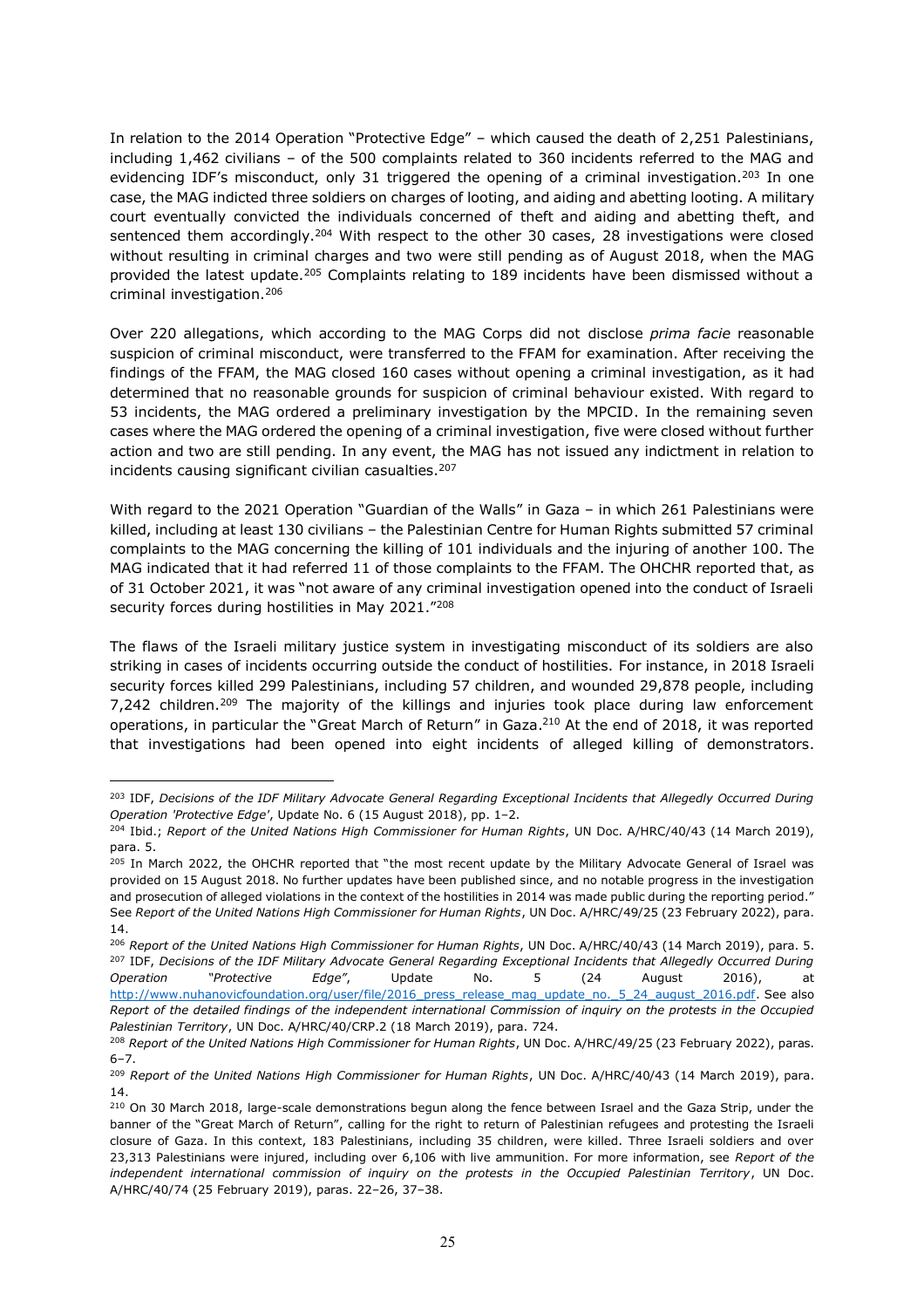Considering the high number of civilian casualties, and the fact that the Gaza-based Palestinian NGOs Al Mezan and Palestinian Centre for Human Rights had respectively submitted 82 and 56 claims to the Israeli authorities in relation to individuals killed or wounded by live ammunition in Gaza, $^{211}$  these figures seem woefully small. As of April 2021, out of a total of 236 investigations, 140 were still under investigation or review, 95 have been closed with no investigation, and only one indictment has been filed. The indictment was served against a soldier from the Givati brigade for an incident in which Othman Rami Jawad Hillis, a 14-year-old boy from Gaza City, was shot and killed as he was climbing the Separation fence during the protests, on 13 July 2018. The soldier was merely charged with a disciplinary offence as part of a plea bargain and only sentenced to 30 days of military community service, a suspended prison term and a demotion to the rank of private.<sup>212</sup>

A similar situation is reported in the West Bank in the context of law enforcement operations conducted by Israeli forces. According to the OHCHR:

[b]etween 1 January 201727 and 31 October 2021, 428 Palestinians (including 91 children) were killed by Israeli security forces in law enforcement operations in the Occupied Palestinian Territory. OHCHR is aware of criminal investigations opened in relation to these deaths, of which at least 13 were closed without further action being taken and 5 resulted in indictments, 3 of which led to convictions. ... in most cases a criminal investigation is not opened and details of the decision are not made public ... In the rare cases where investigations result in criminal charges, these are often starkly incommensurate with the gravity of the conduct.213

The failure to prosecute IDF members, who opened fire on individuals not posing a threat to life, raises serious concern with regard to the Israeli military justice system's functioning and its failure to comply with Israel's obligations under international law. More generally, the number of cases that have not been submitted to criminal investigation despite the gravity of the allegations of violations of IHRL and/or IHL they raised, and which have been closed by the MAG for lack of "reasonable suspicion" of criminal behaviour, attests to the Israeli military justice system's failure to comply with the duty to investigate under international law.

#### **3.5. Review of selected cases**

### **3.5.1. Events in Rafah, 1 August 2014 (The Black Friday)**

In the morning of 1 August 2014, during Operation "Protective Edge" in Gaza, Israel launched a major attack  $-$  entailing airstrikes and ground incursions  $-$  in the town of Rafah. During this attack, which lasted around ten hours, three Israeli soldiers and 177 Palestinians, including 144 civilians, were killed. At the time of the attack, some areas of Rafah were closed off by the IDF to impede movement in and out of the city. Residents of Rafah, who were returning to their homes after the announcement of a ceasefire, found themselves trapped with no safe place to go. According to media reports, in three hours the IDF fired over 1000 shells and dropped at least 40 bombs against the city, including on hospitals, while tanks and bulldozers destroyed dozens of houses. Ambulances and civilian vehicles were also targeted while attempting to evacuate civilians from the warzone.<sup>214</sup>

<sup>&</sup>lt;sup>211</sup> Report of the United Nations High Commissioner for Human Rights, UN Doc. A/HRC/40/43 (14 March 2019), para. 17.

<sup>212</sup> Yesh Din, *Killing Time: Updated figures* (21 June 2021), pp. 4 and 6, at [https://www.yesh-din.org/en/killing-time](https://www.yesh-din.org/en/killing-time-updated-figures-april-2021/)[updated-figures-april-2021/.](https://www.yesh-din.org/en/killing-time-updated-figures-april-2021/)

<sup>&</sup>lt;sup>213</sup> Report of the United Nations High Commissioner for Human Rights, UN Doc. A/HRC/49/25 (23 February 2022), para. 17.

<sup>&</sup>lt;sup>214</sup> Report of the detailed findings of the independent commission of inquiry established pursuant to Human Rights Council *Resolution S-21/1*, UN Doc. A/HRC/29/CRP.4 (24 June 2015), paras. 349-350.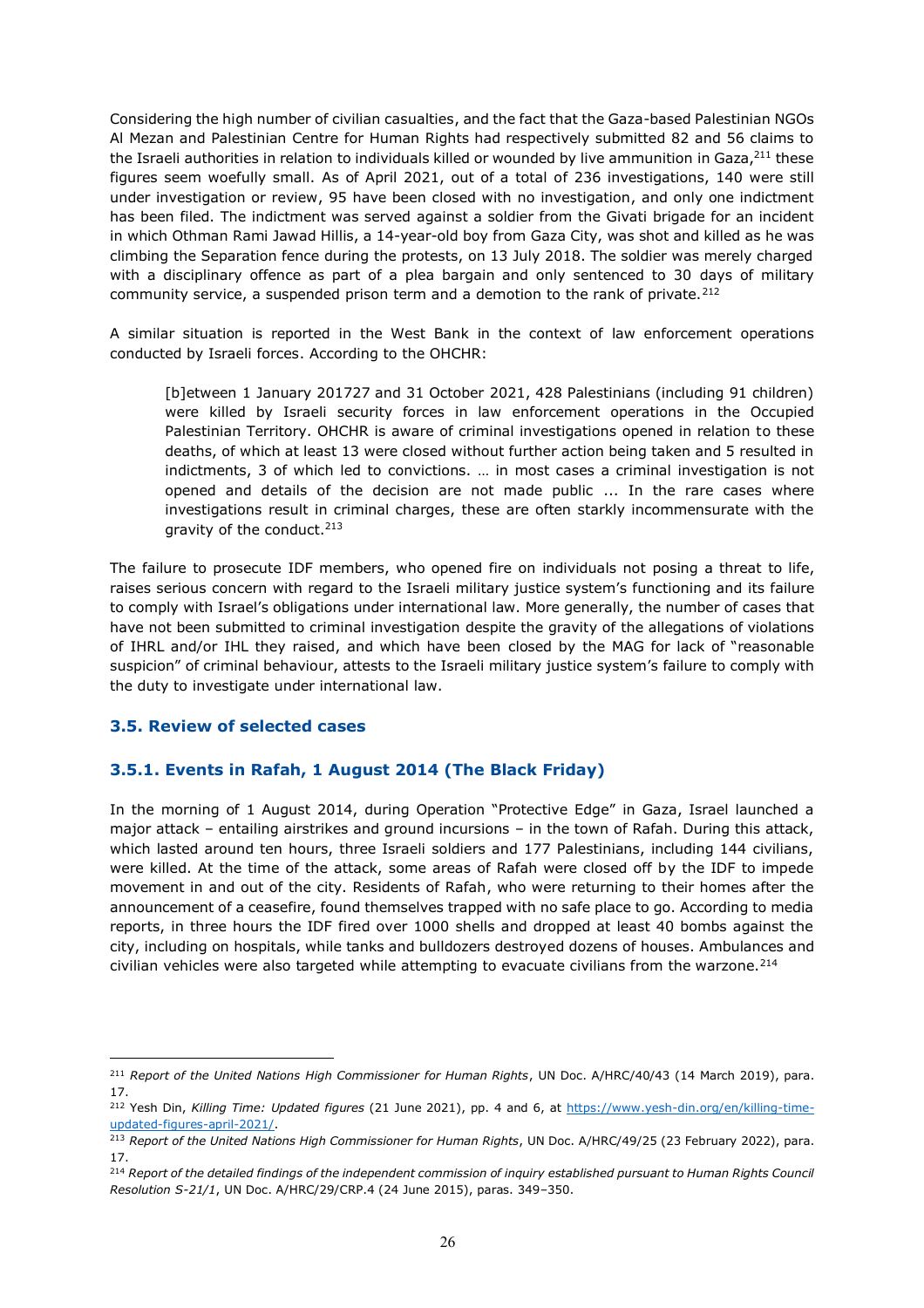As a result of these events, the MAG received numerous allegations concerning IHL violations committed by the IDF, including indiscriminate attacks against civilians and civilian objects, as well as credible allegations disclosing evidence of a failure to abide by the principles of proportionality and precaution in attacks. Following the examination of the FFAM's findings, the MAG decided to close all cases without opening a criminal investigation and without taking action against any of the IDF officers involved.215 Despite acknowledging that Palestinian civilians might have been incidentally killed during the operation, the MAG concluded that no civilian was directly targeted, and the majority of those who lost their lives had perished "as collateral damage" of airstrikes directed at legitimate military objectives.<sup>216</sup> In a few incidents, the MAG did recognize that the civilian presence in the targeted area had been larger than expected, but insisted that this critical fact would not have affected the outcome of the proportionality assessment conducted prior to the attack as prescribed by IHL. The MAG also emphasized the IDF's purported use of precaution measures to reduce the risk of "collateral damage" prior to airstrikes. However, according to the MAG, in some cases issuing warnings would not have been feasible without jeopardizing the effectiveness of the attacks. Overall, the MAG concluded that, based on the available information, there was no reasonable suspicion of criminal misconduct by the IDF.217

On the basis of publicly available information, the MAG's explanations appear wholly insufficient to conclude that the IHL principles concerning the lawful conduct of hostilities were respected during the said attack. From the reports provided by a UN Commission of Inquiry, it seems that the intense bombing and shelling carried out in a densely populated area, without allowing civilians to evacuate, could qualify as an indiscriminate attack against civilians, which may amount to a war crime. The targeting of ambulances and hospitals, which are especially protected civilian objects under IHL, also demonstrates the non-compliance of such attacks with the principle of distinction. Furthermore, taking into consideration the high number of civilian deaths as a result of air bombing and shelling, it seems difficult to conclude that the principles of proportionality and precautions were respected before the launch of each attack. In any event, given the credible allegations of serious violations of IHL reported, and the high number of civilian deaths and injuries, these incidents should have triggered the opening of an effective investigation. The decision not to conduct a criminal investigation is a graphic illustration of the MAG's failure to consistently open a criminal investigation in cases where there is *prima facie* evidence of criminal behaviour by IDF officers, in violation of international law and standards.

#### **3.5.2. The killing of Abdelfattah al-Sharif in Hebron**

On 24 March 2016, two Palestinians armed with knives - Ramzi Aziz al-Tamimi al-Qasrawi and Abdel Fattah al-Sharif - stabbed an Israeli soldier at a military checkpoint in the Tel Rumeida neighborhood in Hebron, West Bank, causing him injuries that were not life-threatening. The other soldiers standing by the checkpoint immediately responded by opening fire, killing Mr. Al-Qasrawi and seriously injuring Mr. Al-Sharif. As reinforcements reached the scene of the incident, Sergeant Elor Azaria approached Mr. Al-Sharif while he was lying incapacitated on the floor, and fatally shot him in the head while standing less than two meters away. A video footage of the incident was published by B'tselem and went viral on social media, causing widespread condemnation of Sergeant Azaria's actions.218

After receiving the operational debriefing, the MAG decided to open a criminal investigation into the case and Sergeant Azaria was arrested. He was initially treated as a murder suspect, but the military prosecution eventually charged him with manslaughter and conduct unbecoming of a non-

<sup>215</sup> IDF, *Decisions of the IDF Military Advocate General Regarding Exceptional Incidents that Allegedly Occurred During Operation 'Protective Edge', Update No. 6 (15 August 2018), pp. 4-21.* <sup>216</sup> Ibid., p. 15.

<sup>217</sup> Ibid., pp. 4±21. See also *Report of the United Nations High Commissioner for Human Rights*, UN Doc. A/HRC/40/43 (14 March 2019), paras. 7-8.

<sup>218</sup> Ibid., para. 21.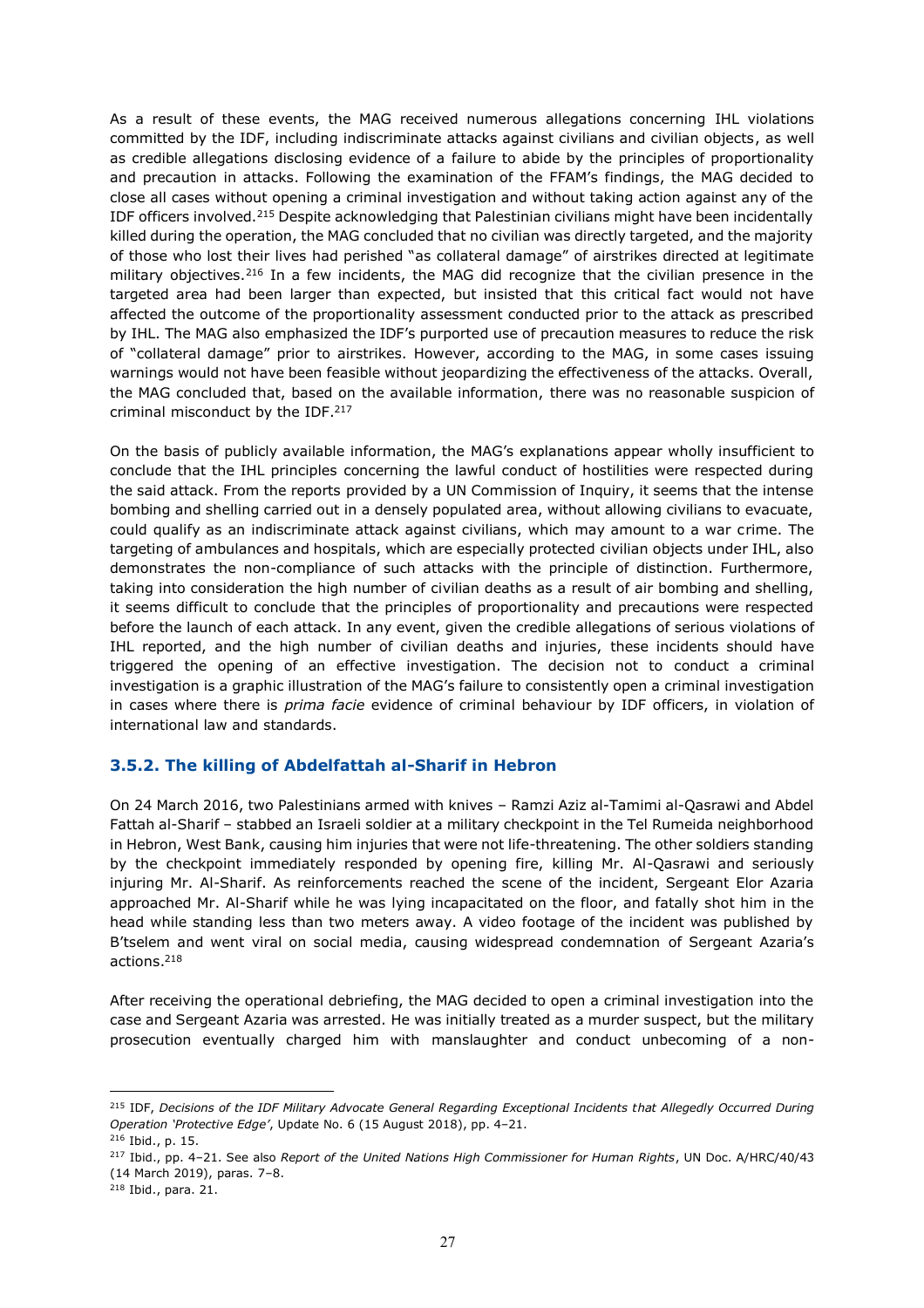commissioned officer.<sup>219</sup> At trial, Sergeant Azaria pleaded not quilty.<sup>220</sup> In January 2017, he was convicted of manslaughter and, albeit manslaughter carries a sentence of up to 20 years' imprisonment under Israeli domestic law, Sergeant Azaria was sentenced to a mere term of 18 months in prison in addition to a rank demotion.<sup>221</sup> While the Military Appeals Court confirmed the conviction and the 18 months' sentence, on September 2017 the IDF Chief of General Staff, Gadi Eisenkot, reduced Sergeant Azaria's sentence to 14 months' imprisonment, purportedly "out of considerations for compassion, mercy and his combat service."<sup>222</sup> Sergeant Azaria began his prison term on 9 August 2017 and was granted early release on 8 May 2018, after having served nice months in prison, meaning only two thirds of his sentence.<sup>223</sup>

The lenient sentence against Sergeant Azaria, as well as his early release, sparked widespread criticism and controversy. It seems indeed difficult to reconcile the punishment imposed on Sergeant Azaria with the severity of the offence he committed, namely, the apparent extrajudicial execution of an unarmed man who was lying incapacitated on the floor, thereby not posing any threat whatsoever either to Sergeant Azaria or to anyone else. Under article 147 of GC IV, the willful killing of a protected person constitutes a grave breach of this Convention, i.e., a war crime.

The prosecution and conviction of Sergeant Azaria represents an exception<sup>224</sup> in a system where, as mentioned above, the majority of allegations do not trigger the opening of a criminal investigation and are closed by the MAG without further action. Yet, even in the rare cases when an investigation is opened and the perpetrators face trial, the military justice system's conduct is deeply flawed and delivers excessively lenient sentences, promoting impunity as opposed to accountability for human rights violations. The excessively lenient verdict also stands in contrast to the sentences imposed by other Israeli courts on Palestinians convicted of far less serious crimes, including, for example, the sentencing of Palestinian children to more than three years' imprisonment for throwing stones at cars, or the eight months' imprisonment - almost the same amount of time served by Sergeant Azaria  $-$  handed down to then 17-year-old Ahed Tamimi for slapping an IDF soldier.<sup>225</sup>

#### **3.5.3. The killing of Samir Awad in the West Bank**

On 15 January 2013, 16-year-old Palestinian Samir `Awad was shot and killed by live ammunition fired by Israeli security forces in the vicinity of the Separation Wall close to Budrus, a Palestinian village in the West Bank. According to testimony gathered by B'tselem, Samir and a few other teenager friends had gone near the Separation Wall to throw stones at military patrols along the fence. In that part of the West Bank, the Separation Wall was by then made up of an initial fence and secondary rows of barbed wire around it, used to prevent access to the fence. The victim used an opening in the barbed wire to try to reach the fence. When approaching the fence, Samir spotted four Israeli soldiers and immediately tried to escape but, as reports indicate, he got caught between the barbed wire and the fence as the soldiers told him to stop and fired in the air. In panic, Samir did not stop and was first shot at in one of his legs. When he got up and tried to continue running

<sup>219</sup> YNet News, *Sgt. Elor Azaria convicted of manslaughter after Hebron shooting* (1 April 2017), at [https://www.ynetnews.com/articles/0,7340,L-4902894,00.html.](https://www.ynetnews.com/articles/0,7340,L-4902894,00.html)

<sup>220</sup> YNet News*, Elor Azaria pleads not guilty to manslaughter charges* (23 May 2017), at [https://www.ynetnews.com/articles/0,7340,L-4806780,00.html.](https://www.ynetnews.com/articles/0,7340,L-4806780,00.html)

<sup>221</sup> The Independent, *Elor Azaria: Israeli soldier sentenced to 18 months in jail for shooting dead wounded Palestinian attacker* (21 February 2017), a[t https://www.independent.co.uk/news/world/middle-east/israel-soldier-sentence-latest](https://www.independent.co.uk/news/world/middle-east/israel-soldier-sentence-latest-elor-azaria-manslaughter-hebron-shooting-palestinian-wounded-attacker-a7591061.html)[elor-azaria-manslaughter-hebron-shooting-palestinian-wounded-attacker-a7591061.html.](https://www.independent.co.uk/news/world/middle-east/israel-soldier-sentence-latest-elor-azaria-manslaughter-hebron-shooting-palestinian-wounded-attacker-a7591061.html)

<sup>&</sup>lt;sup>222</sup> The Jerusalem Post, Army chief cuts 4 months from Hebron shooter's sentence (27 September 2017), at [https://www.jpost.com/Israel-News/IDF-Chief-of-Staff-reduces-Hebron-shooters-sentence-by-four-months-506095.](https://www.jpost.com/Israel-News/IDF-Chief-of-Staff-reduces-Hebron-shooters-sentence-by-four-months-506095)

<sup>223</sup> *Report of the United Nations High Commissioner for Human Rights*, UN Doc. A/HRC/40/43 (14 March 2019), para. 21.

<sup>224</sup> The Azaria case is the first prosecution of an Israeli officer on duty in more than 12 years. See The Independent, *Five children who got longer sentences for throwing stones than Israeli soldier who shot incapacitated Palestinian dead* (22 February 2017), at [https://www.independent.co.uk/news/world/middle-east/israel-soldier-sentence-latest-elor-azaria](https://www.independent.co.uk/news/world/middle-east/israel-soldier-sentence-latest-elor-azaria-manslaughter-hebron-palestinian-shooting-wounded-attacker-children-stone-throwing-jerusalem-a7593126.html)[manslaughter-hebron-palestinian-shooting-wounded-attacker-children-stone-throwing-jerusalem-a7593126.html.](https://www.independent.co.uk/news/world/middle-east/israel-soldier-sentence-latest-elor-azaria-manslaughter-hebron-palestinian-shooting-wounded-attacker-children-stone-throwing-jerusalem-a7593126.html)

<sup>&</sup>lt;sup>225</sup> Ibid.; The Times of Israel, *Hebron shooter gets hero's welcome after serving term* (8 May 2018), at [https://www.timesofisrael.com/hebron-shooter-gets-heros-welcome-after-serving-term/.](https://www.timesofisrael.com/hebron-shooter-gets-heros-welcome-after-serving-term/)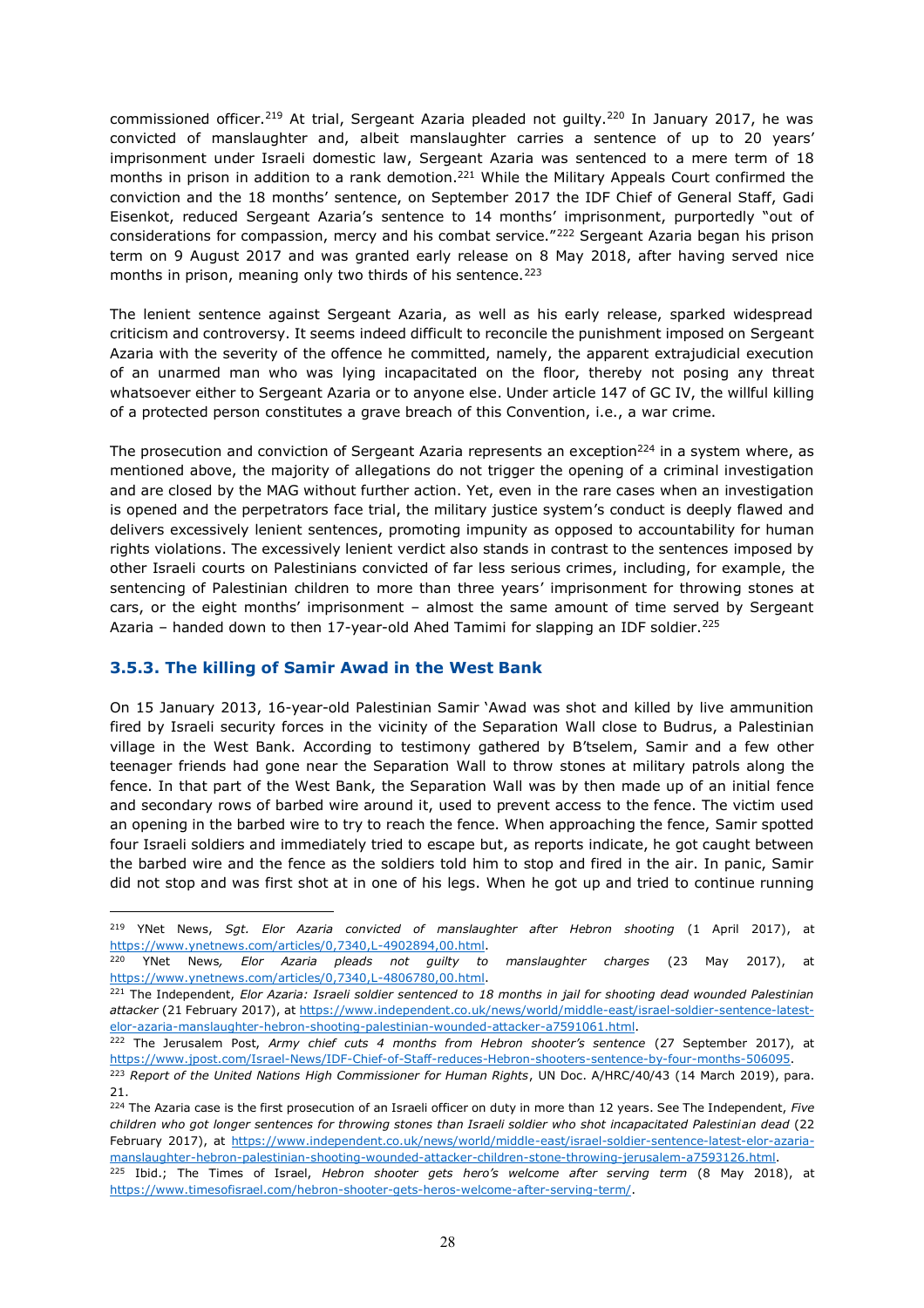away from the soldiers, they shot him again in the back and in the head. Samir `Awad succumbed to his injuries on arrival at the hospital in Ramallah.<sup>226</sup>

Immediately after the incident, the MAG Corps announced the opening of a criminal investigation. According to media reports, the preliminary inquiry by the MAG Corps found that the soldiers acted in contravention of open-fire regulations, which permit the use of live ammunition by soldiers only in cases of concrete and imminent threat to life.<sup>227</sup> The circumstances of the case, as reported by eye witnesses and field researchers, including the fact that the victim was shot in the back while fleeing, clearly indicate he posed no threat to the life of IDF soldiers or anyone else, and that the use of live ammunitions against Samir was unlawful. As a result, his killing may well constitute an extrajudicial execution and a grave breach of GC IV.<sup>228</sup>

Over a year after the incident and the opening of an investigation, the MAG had still not decided whether to issue an indictment against the suspected soldiers. On 30 March 2014, the father of the victim, together with B'tselem, filed a petition to the HCJ demanding that the MAG decide whether to indict the soldiers or to close the case.<sup>229</sup> The petitioners stressed that the unreasonable delay in conducting the investigation was jeopardizing its effectiveness. The HCJ ordered the MAG to issue a decision before 1 May 2014. On 1 September 2014, the Attorney-General's Office responded to the petition, stating that it needed an extra six months to reach a decision, adding that one of the suspects had already been discharged from service after completing his term and was no longer under the authority of the military,  $230$  causing the case to be transferred to the Attorney-General's Office. On 1 December 2014, the HCJ instructed the MAG Corps and the Attorney-General's Office to reach a decision on whether to charge or close the case by 1 March 2015. The HCJ further added the Attorney-General as a respondent in the petition.<sup>231</sup>

On 15 April 2015, over two years after the incident, the Attorney-General's Office informed the HCJ that it had decided to file an indictment against the two suspected soldiers for the offence of

<sup>&</sup>lt;sup>226</sup> Amnesty International, *Trigger-Happy: Israel's Use of Excessive Force in the West Bank* (February 2014), p. 16, at [https://www.amnestyusa.org/pdfs/mde150022014en.pdf.](https://www.amnestyusa.org/pdfs/mde150022014en.pdf)

<sup>&</sup>lt;sup>227</sup> Israel Security Forces in the OPT mainly perform law enforcement activities, including dispersing demonstrations, making arrests, enforcing travel restrictions, and conducting body frisks and home searches. While conducting these activities, soldiers are bound by the military's open-fire regulations (rules of engagement) that regulate and limit the use of firearms. According to the open-fire regulations, live ammunition may be fired in two situations: (i) shooting to kill, when members of the security forces or other individuals are in life-threatening danger. Even then, the use of firearms is permitted exclusively as a last resort and against the assailant(s) only; and (ii) shooting at lower limbs, as the last resort when attempting to arrest the person in question, only after law enforcement agents have given warning and fired in the air, and only when no one else is in danger of getting hurt. The regulations were updated in December 2015 but were rendered only partially available to the public in 2017, following a petition by Adalah to the HCJ. According to the updated version, which allows for the use of lethal force in a wider number of situations, "an officer is permitted to open fire [with live ammunition] directly on an individual who clearly appears to be throwing or is about to throw a firebomb, or who is shooting or is about to shoot fireworks, in order to prevent endangerment." The regulations further add that "stone throwing using a slingshot" would justify the fatal use of live ammunition. See Adalah, *Israeli police reveal new open-firH UHJXODWLRQV LQ UHVSRQVH WR \$GDODK¶V FRXUW SHWLWLRQ*, 5 July 2016, at <https://www.adalah.org/en/content/view/8845>: B'tselem, Open-Fire Policy, 11 November 2017, at [https://www.btselem.org/firearms.](https://www.btselem.org/firearms) For analysis of the open-fire regulations applicable during the "Great March of Return" events, see ICJ, *Submission of the International Commission of Jurists to the UN Human Rights Committee in View of WKH&RPPLWWHH¶V([DPLQDWLRQRI,VUDHO¶V)LIWK3HULRGLF5HSRUW* (31 January 2022), pp. 6±11, at [https://www.icj.org/wp](https://www.icj.org/wp-content/uploads/2022/01/ISRAEL_HRCommittee_Submission.pdf)[content/uploads/2022/01/ISRAEL\\_HRCommittee\\_Submission.pdf.](https://www.icj.org/wp-content/uploads/2022/01/ISRAEL_HRCommittee_Submission.pdf)

<sup>&</sup>lt;sup>228</sup> Amnesty International, *Trigger-Happy: Israel's Use of Excessive Force in the West Bank* (February 2014), p. 16.

<sup>&</sup>lt;sup>229</sup> B'tselem, Father of Palestinian youth killed by soldiers in Budrus petitions High Court to end delay in investigation (30 March 2014), at [https://www.btselem.org/press\\_releases/20140327\\_samir\\_awad\\_investigation\\_petition.](https://www.btselem.org/press_releases/20140327_samir_awad_investigation_petition)

<sup>&</sup>lt;sup>230</sup> According to the Israeli domestic system, after soldiers have been discharged from their military service, martial law continues to apply to them for the subsequent six months. After that, the MAG has no longer jurisdiction and the cases must be transferred to the civilian authority, namely the Attorney-General's Office. In previous years, as reported by one of the judges of the HCJ, the practice in the military had been to expedite investigations and legal proceedings when there was knowledge that the suspect was soon to be discharged. It seems that in this case, as many others, the trend is to try to do the opposite. See B'tselem, HCJ instructs MAG Corps and State Attorney's Office to reach a decision in *Samir* 'Awad case within three months (1 December 2014), at [https://www.btselem.org/press\\_releases/20141201\\_hearing\\_in\\_samir\\_awad\\_investigation\\_petition.](https://www.btselem.org/press_releases/20141201_hearing_in_samir_awad_investigation_petition) <sup>231</sup> Ibid.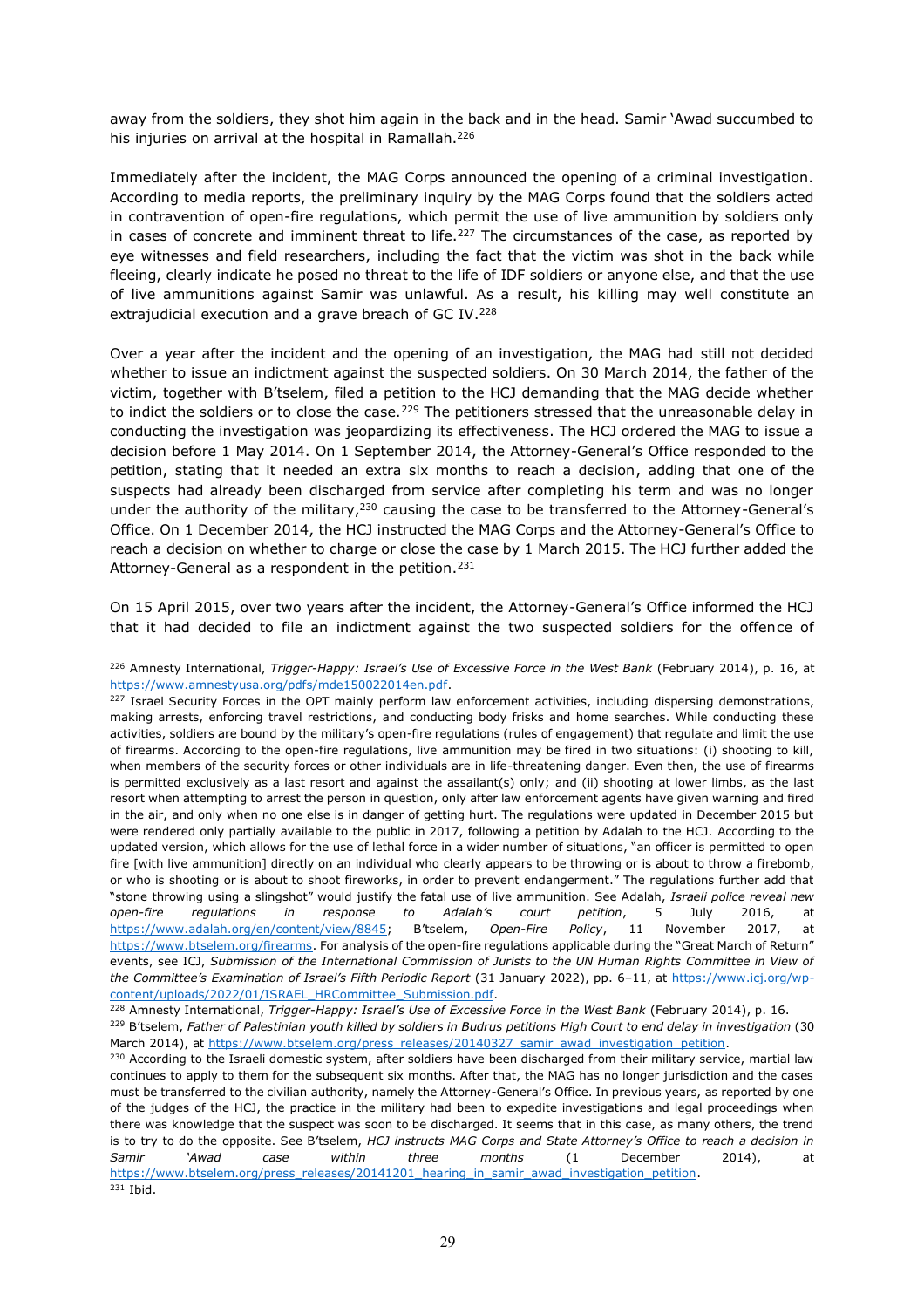committing "a reckless and negligent act using a firearm", comparatively speaking a minor offence related to the use of firearms, punishable with a maximum sentence of three years' imprisonment. Reportedly, charges of manslaughter were not sustained as the Israeli investigation was unable to determine who, between the two soldiers involved in the incident, had fired the bullet that caused the death of Samir.<sup>232</sup>

The trial began on 22 September 2016 at the Ramla Magistrates Court. On 5 June 2018, the Attorney- General's Central District Office decided to withdraw the indictment arguing that the prosecution's evidence had been weakened since there was reportedly no proof that the open-fire regulations had been violated, and there was no longer "a reasonable prospect of conviction." $^{233}$  However, many reports assert that the main reason for withdrawing the indictment was the defence lawyers' argument that convicting the soldiers would amount to a "selective enforcement" of the law, since it was very rare for an indictment to be brought against IDF soldiers for shooting and killing Palestinians. The defence lawyers further added that in the last seven years, out of 110 cases in which soldiers had shot and killed Palestinians, only four indictments had been filed.<sup>234</sup> As affirmed by Yesh Din, "[w]hen the State Attorney's Office decides time and time again not to investigate or prosecute soldiers for harming Palestinians, it creates its own defence of discrimination."235

The above-mentioned cases are emblematic of several, fatal flaws of the Israeli justice system, attesting to its inability to hold perpetrators of serious violations of IHRL and/or IHL to account, and to ensure justice and effective remedies for victims and their families.

#### **Recommendations**

**In light of the above, the Israeli authorities should:**

- x **Reform the laws and institutions governing the initiation of an investigation into violations of IHRL and/or IHL, in particular by:**
	- x **Prescribing the opening of an investigation into all incidents involving the use of firearms by the IDF in the OPT, especially when resulting in a potentially unlawful death or serious injury;**
	- Repealing the "real combat nature" clause as a ground to exclude the opening **of an investigation;**
	- **Ensuring that "operational debriefings" do not hinder the decision on whether to open a criminal investigation into crimes allegedly committed by IDF members;**
	- x **Reforming the FFAM to guarantee its independence from the IDF, as well as the impartiality, promptness and thoroughness of its inquiries;**
- x **Ensure that criminal investigations are conducted in accordance with international law and standards, in particular by:**
	- x **Setting a specific timeframe concerning the opening, conduct and outcome of an investigation to comply with the principle of promptness;**

<sup>&</sup>lt;sup>232</sup> Haaretz, *Israeli Soldiers' Indictment Over Palestinian's Death to Be Quashed* (5 June 2018), at [https://www.haaretz.com/israel-news/.premium-israeli-soldiers-indictment-over-palestinian-s-death-to-be-quashed-](https://www.haaretz.com/israel-news/.premium-israeli-soldiers-indictment-over-palestinian-s-death-to-be-quashed-1.6152004)[1.6152004.](https://www.haaretz.com/israel-news/.premium-israeli-soldiers-indictment-over-palestinian-s-death-to-be-quashed-1.6152004)

<sup>&</sup>lt;sup>233</sup> B'tselem, Soldiers who shot 16-year-old in the back charged with "reckless and negligent act"; COs who ordered the *stakeout will not be held accountable* (31 December 2015, updated on 18 December 2018), at [https://www.btselem.org/accountability/20151231\\_soldiers\\_who\\_killed\\_youth\\_indicted\\_for\\_reckless\\_negligent\\_act.](https://www.btselem.org/accountability/20151231_soldiers_who_killed_youth_indicted_for_reckless_negligent_act)

<sup>&</sup>lt;sup>234</sup> Report of the United Nations High Commissioner for Human Rights, UN Doc. A/HRC/40/43 (14 March 2019), para. 19.

<sup>235</sup> Middle East Eye, *Israeli troops avoid charges over death of Palestinian teen shot in back* (5 June 2018), at [https://www.middleeasteye.net/news/israeli-troops-avoid-charges-over-death-palestinian-teen-shot-back.](https://www.middleeasteye.net/news/israeli-troops-avoid-charges-over-death-palestinian-teen-shot-back)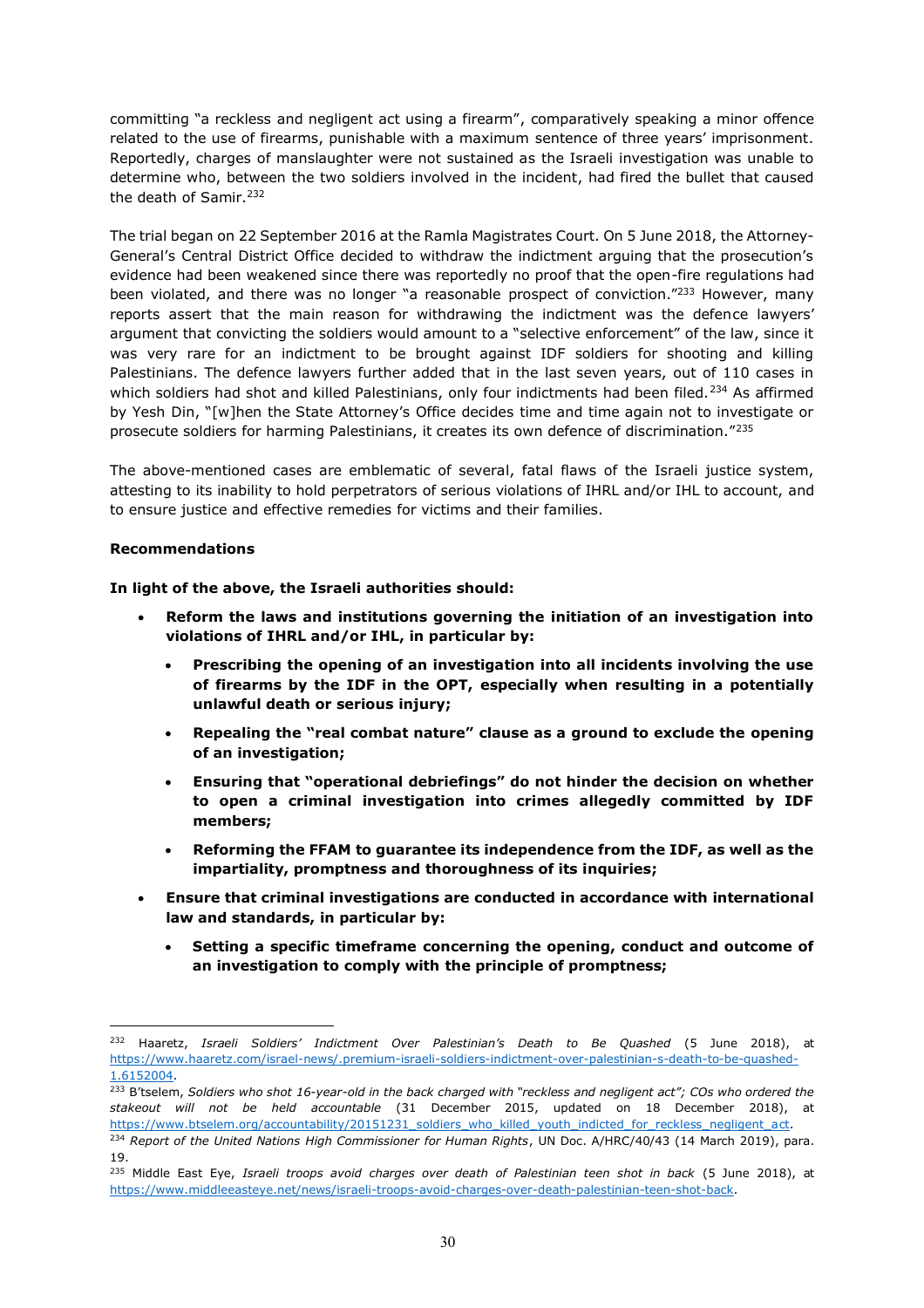- x **Ensuring that investigations into alleged serious violations of IHRL and IHL be conducted thoroughly, especially by guaranteeing the effective collection of external evidence, including from the scene of the incidents, and with respect to the holding of interviews and the gathering of testimonies from suspects, complainants and witnesses;**
- x **Ensuring the transparency of investigations, including by refraining from classifying information relating to violations of IHRL and IHL;**
- x **Guaranteeing the meaningful participation of victims, their families and legal representatives in the investigations, including by providing access to the proceedings and regular updates on the progress of investigations.**

**In addition, the ICJ calls on:**

- **I. Third States to fully support and cooperate with the investigations of the ICC and the Palestine/Israel COI;**
- **II. Third States to consider exercising universal jurisdiction, also pursuant to articles 146, 147 and 148 of the Fourth Geneva Convention, with a view to prosecuting alleged perpetrators of crimes under international law who are present on their territory or otherwise under their jurisdiction; and**
- **III. Third States and the European Union to ensure not to aid or assist in the commission of internationally wrongful acts by Israel, including crimes under international law. This should entail halting the transfer of arms, technology and other equipment that may be used in the commission of such acts.**

#### **4. The right to an effective remedy and reparation**

The right to an effective remedy and reparation is a general principle of law, and has been affirmed by a consensus of all States in the UN Basic Principles and Guidelines on the Right to a Remedy and Reparation, adopted by the UN General Assembly in 2005.236 The obligation is enshrined in various human rights treaties, $237$  and reflected in customary international law. $238$  This right obliges the responsible State to provide an effective remedy by ensuring that victims or their families have access to a competent body to file a claim, as well as to adequate reparation for the harm suffered.<sup>239</sup> The distinctive requirement of remedies is effectiveness: a remedy must be accessible, enforceable, and capable of stopping an ongoing violation.<sup>240</sup>

Reparation is an integral component of the right to an effective remedy.<sup>241</sup> The forms of reparation to be provided include compensation, rehabilitation, restitution, satisfaction and guarantees of nonrepetition.<sup>242</sup> These forms of reparation are not alternative options; they must all be available in principle, although not all will be relevant in each and every case. Reparation should be proportional

<sup>&</sup>lt;sup>236</sup> Basic Principles and Guidelines on the Right to a Remedy and Reparation for Victims of Gross Violations of International *Human Rights Law and Serious Violations of International Humanitarian Law* (UN Basic Principles and Guidelines on the Right to a Remedy and Reparation), principle 11; *Principles on the Effective Prevention and Investigation of Extra-Legal, Arbitrary and Summary Executions*, principles 4, 16, 20.

<sup>237</sup> ICCPR, art. 2(3); CAT, arts. 13-14; ICPPED, arts. 8(2), 20(2), 24(4-5).

<sup>238</sup> ICJ, *The Right to a Remedy and to Reparation for Gross Human Rights Violations±Practitioners¶ Guide No. 2* (October 2018), pp. 153, 156.

<sup>239</sup> *Updated Set of Principles for the Protection and Promotion of Human Rights through Action to Combat Impunity*, principle 31; *UN Basic Principles and Guidelines on the Right to a Remedy and Reparation*, principle 11.

<sup>240</sup> Human Right Committee, *General Comment No. 31*, para. 15.

<sup>241</sup> Ibid., para. 16.

<sup>&</sup>lt;sup>242</sup> *UN Basic Principles and Guidelines on the Right to a Remedy and Reparation*, principles 15-23; Human Rights Committee, *General Comment No. 31*, para. 16; Committee against Torture, *General Comment No. 3: Implementation of Article 14 by States Parties*, UN Doc. CAT/C/GC/3 (13 December 2012), para. 2.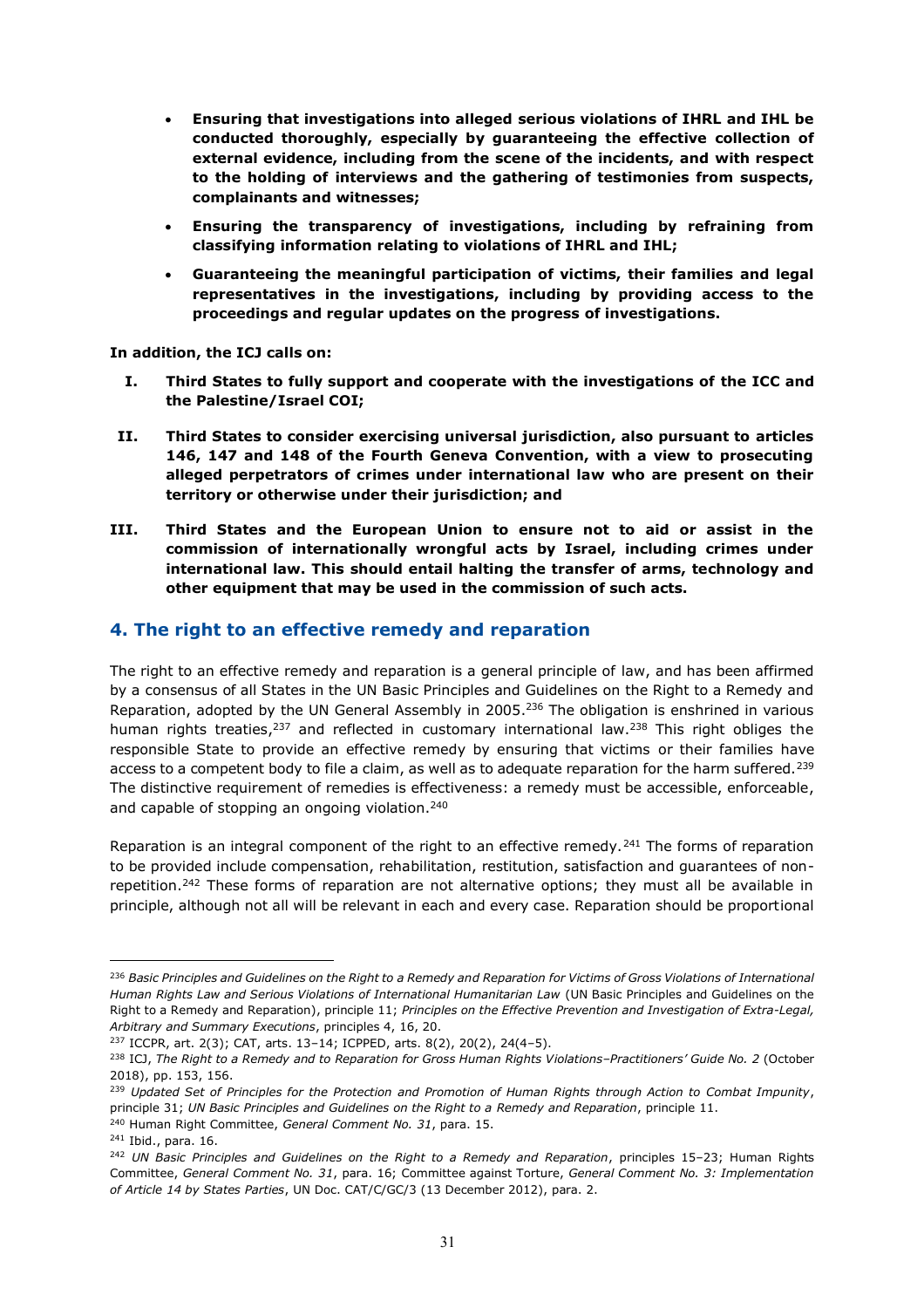to the gravity of the violation and the harm suffered by the victims and their families,<sup>243</sup> and tailored to their needs, as appropriate.<sup>244</sup> This means that compensation, for example, must reflect the material (e.g., loss of earnings) and moral damages (e.g., psychological harm) actually incurred by the victim or their family.<sup>245</sup>

States also have an obligation to provide full reparation for breaches of IHL committed by their armed forces and by persons or groups acting on their instructions or under their direction or control, whether in international or non-international armed conflicts.<sup>246</sup> The UN Basic Principles and Guidelines on the Right to a Remedy and Reparation reguire States to provide "[e]qual and effective access to justice [and] [a]dequate, effective and prompt reparation" for serious violations of IHL.<sup>247</sup>

Palestinians residing in the OPT, especially in Gaza, face numerous obstacles that prevent them from seeking an effective remedy.<sup>248</sup> On 16 July 2012, the Knesset passed Amendment No. 8 to the Civil Wrongs (State Liability) Law of 1952, which applies retroactively from 12 September 2005. The Law allows Israeli courts to dismiss civil liability cases brought by Palestinians whenever the alleged damage has occurred in connection with an "act of war. $^{\prime\prime\prime 249}$  According to article 1 of the Law (as per Amendment No. 8), an "act of war" includes "any action combating terror, hostile acts, or insurrection." This definition is particularly broad as the terms "terror", "hostile acts" and "insurrection" are vague and undefined. The risk is that most of the incidents occurring in the OPT are interpreted as falling under the "act of war" clause, which would effectively deprive Palestinians of their right to bring civil suits in Israeli courts for harm suffered at the hands of the IDF, including in connection with crimes under international law, such as arbitrary deprivations of life.

In 2012, the Nazareth District Court dismissed the lawsuit brought by Mr. Aldaia for the destruction of his home during operation "Cast Lead", which caused the death of 22 people and the injury of several others. Although the IDF admitted having mistakenly targeted the plaintiff's house, the Nazareth District Court found that the incident was covered by the "act of war" clause.<sup>250</sup>

In November 2017, the Beersheba District Court dismissed a compensation claim brought by the Palestinian NGO Al Mezan for damage caused by two attacks carried out by the IDF on 13 July 2010 and 28 April 2011 in Johr Al Deek in Gaza. During the 2010 attack, the wife of Naser Abu Is'ayid was killed and four other family members were injured; during the 2011 attack, three of his children were injured and his house totally destroyed. Despite the fact that the petitioners had alleged that the IDF committed "serious wrongdoing", the District Court dismissed the claim stating that the killing, injuries and damage had occurred in connection to "acts of war", meaning the State could not incur liability according to Amendment No. 8 to the 1952 Law. The decision was upheld by the HCJ.<sup>251</sup>

In May 2021, the Beersheba District Court ruled against a civil claim brought by the family of Iman al-Hams, a 14-year-old girl who was shot to death in 2004 by the IDF near the security zone in Rafah, Gaza. While the District Court acknowledged that the IDF had acted negligently and in

<sup>243</sup> *UN Basic Principles and Guidelines on the Right to a Remedy and Reparation*, principle 18.

<sup>244</sup> Committee against Torture, *General Comment No. 3*, para. 6.

<sup>245</sup> *UN Basic Principles and Guidelines on the Right to a Remedy and Reparation*, principle 20(b).

<sup>246</sup> *Hague Convention IV respecting the Laws and Customs of War on Land and Annexed Regulations*, 18 October 1907, art. 3; AP I, art. 91; ICRC, *Customary IHL Database*, rule 150.

<sup>247</sup> *UN Basic Principles and Guidelines on the Right to a Remedy and Reparation*, principle 11.

<sup>&</sup>lt;sup>248</sup> Report of the United Nations High Commissioner for Human Rights, UN Doc. A/HRC/40/43 (14 March 2019), paras.  $25 - 26.$ 

<sup>&</sup>lt;sup>249</sup> Civil Wrongs (State Liability) Law (as per Amendment No. 8) (1952), art. 5.

<sup>250</sup> *The Late A.M. Eldaya v. The State of Israel*, Civil Case (Nazareth District Court) 35106-08 (5 September 2012). See also Adalah, Obstacles for Palestinians in Seeking Civil Remedies for Damages before Israeli Courts (May 2013), pp. 7-8, at [https://www.adalah.org/uploads/oldfiles/Public/files/English/Publications/Articles/2013/Obstacles-Palestinians-](https://www.adalah.org/uploads/oldfiles/Public/files/English/Publications/Articles/2013/Obstacles-Palestinians-Court-Fatmeh-ElAjou-05-13.pdf)[Court-Fatmeh-ElAjou-05-13.pdf.](https://www.adalah.org/uploads/oldfiles/Public/files/English/Publications/Articles/2013/Obstacles-Palestinians-Court-Fatmeh-ElAjou-05-13.pdf)

<sup>251</sup> Al Haq et al., *Joint Submission to the United Nations Special Rapporteur on the Situation of Human Rights in the*  Palestinian Territories Occupied Since 1967, Mr Michael Lynk, on Accountability (31 May 2020), paras 104-107.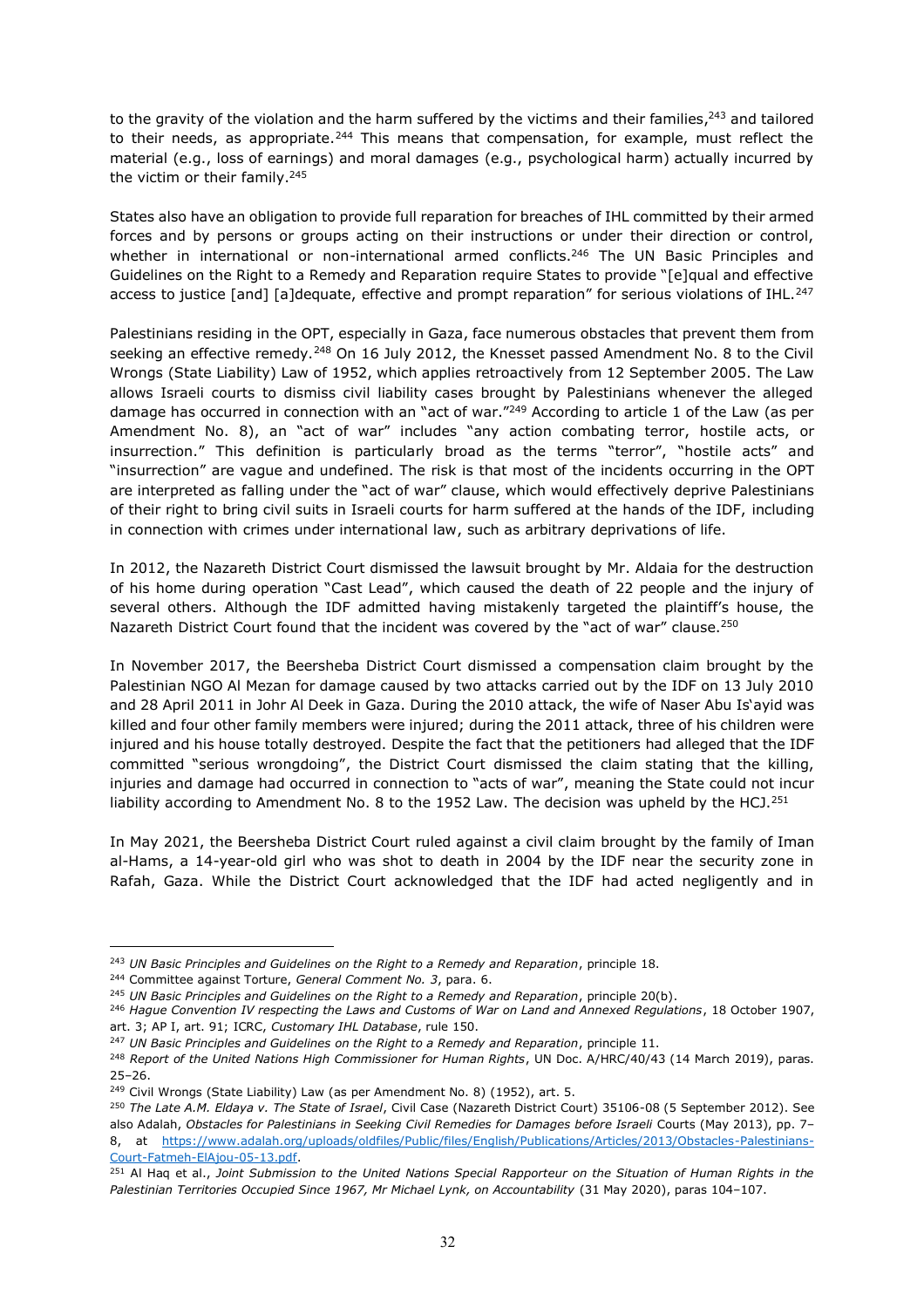violation of both the applicable rules of engagement and IHL, it dismissed the claim based on the "acts of war" clause.<sup>252</sup>

Moreover, article 5(B) of the Civil Wrongs (State Liability) Law of 1952 (as per Amendment No. 8) excludes residents of "enemy territories", i.e. Gazans, from filing suits in Israel's domestic courts:

Notwithstanding any other provision of law, the State shall not be subject to liability under the law of torts for damage sustained by ... [a] citizen of an Enemy State, unless he is legally in Israel, or someone who is not a citizen of the State of Israel, who is a resident of a territory that was designated by the government as enemy territory ...

Israel designated Gaza as "hostile territory" in 2007, and in 2014 declared it "enemy territory" for purposes of the Civil Wrongs (State Liability) Law of 1952.<sup>253</sup> Such a declaration, together with the "act of war" clause, effectively bar Gazans from bringing civil suits in Israeli courts.<sup>254</sup>

In November 2018, the Beersheba District Court rejected the compensation claim of a Gaza resident, 15-year-old Atiyeh Al-Nabaheen, who was shot in November 2014 by the IDF and is now a quadriplegic. Al-Nabaheen was shot in the front yard of his family home at approximately 500 metres from Gaza's perimeter fence, while returning from school. He was unarmed and not involved in any violent activity and, in general, no violent acts were taking place in the area at the moment of the shooting. Notwithstanding the fact that the State did not challenge such facts, the District Court dismissed his case. An appeal against the District Court ruling brought by Al Mezan and Adalah is pending before the HCJ.<sup>255</sup> It is worth noting that the UN Commission of Inquiry on the "Great March of Return" recommended that Israel amend the Civil Wrongs (State Liability) Law of 1952 to allow Gazans to seek redress for violations of international law.256

It should further be added that Gaza residents are denied the right to attend evidence hearings in Israel in cases against the IDF, which often results in their case being dismissed for lack of evidence. This is due to the 15-year closure of the Gaza Strip, which restricts the issuing of exit permits for Gazans to enter Israel to exceptional and imperative humanitarian needs.<sup>257</sup> In the West Bank as well, Palestinians face serious obstacles in accessing justice. Palestinians may file complaints with police officers in the District Coordination and Liaison Offices (DCOs), <sup>258</sup> or in police stations in the West Bank. However, this procedure has proven to be extremely tortuous and complex due to a lack of clear information about the presence of police officers at the DCO, failure to respect the published work schedule of police officers, long waiting hours, and lack of interpreters. There have also been cases where complaints have eventually been registered at the DCO but never transmitted to the investigative police.<sup>259</sup>

By barring Palestinians from bringing civil suits in its domestic courts, and by posing other obstacles to the filing of complaints with the competent authorities, Israel violates its obligation to provide an

<sup>252</sup> Beersheba District Court, *Al-Hams v. State of Israel*, Case No. 5709-12-12 (19 May 2021), cited in *Report of the United Nations High Commissioner for Human Rights*, UN Doc. A/HRC/49/25 (23 February 2022), para. 24.

<sup>253</sup> Adalah, *Israeli court: State isn't liable for damages for severely wounding Gaza boy in 2014; new law grants comprehensive immunity to Israeli military in Gaza* (15 November 2018), at [https://www.adalah.org/en/content/view/9622.](https://www.adalah.org/en/content/view/9622)

<sup>254</sup> Al Haq et al., *Joint Submission to the United Nations Special Rapporteur on the Situation of Human Rights in the Palestinian Territories Occupied Since 1967, Mr Michael Lynk, on Accountability* (31 May 2020), para. 100. For further analysis, see Adalah, *Obstacles for Palestinians in Seeking Civil Remedies for Damages before Israeli* Courts (May 2013). <sup>255</sup> Al Mezan, *The Gaza Bantustan: Israeli Apartheid in the Gaza Strip* (November 2021), p. 50, at [https://www.mezan.org/en/uploads/files/16381763051929.pdf.](https://www.mezan.org/en/uploads/files/16381763051929.pdf)

<sup>256</sup> *Report of the detailed findings of the independent international Commission of inquiry on the protests in the Occupied Palestinian Territory*, UN Doc A/HRC/40/CRP.2 (18 March 2019), para. 800(c).

<sup>257</sup> *Report of the United Nations High Commissioner for Human Rights*, UN Doc. A/HRC/40/43 (14 March 2019), paras. 25-26; Adalah, *Obstacles for Palestinians in Seeking Civil Remedies for Damages before Israeli Courts*, pp. 4-6.

<sup>&</sup>lt;sup>258</sup> A DCO is where Israeli soldiers and Palestinian policemen work in tandem on joint patrols. DCOs are located in the West Bank and manage the Palestinian police stations operating in 26 West Bank villages.

<sup>&</sup>lt;sup>259</sup> B'tselem, The Occupation's Fig Leaf, p. 30.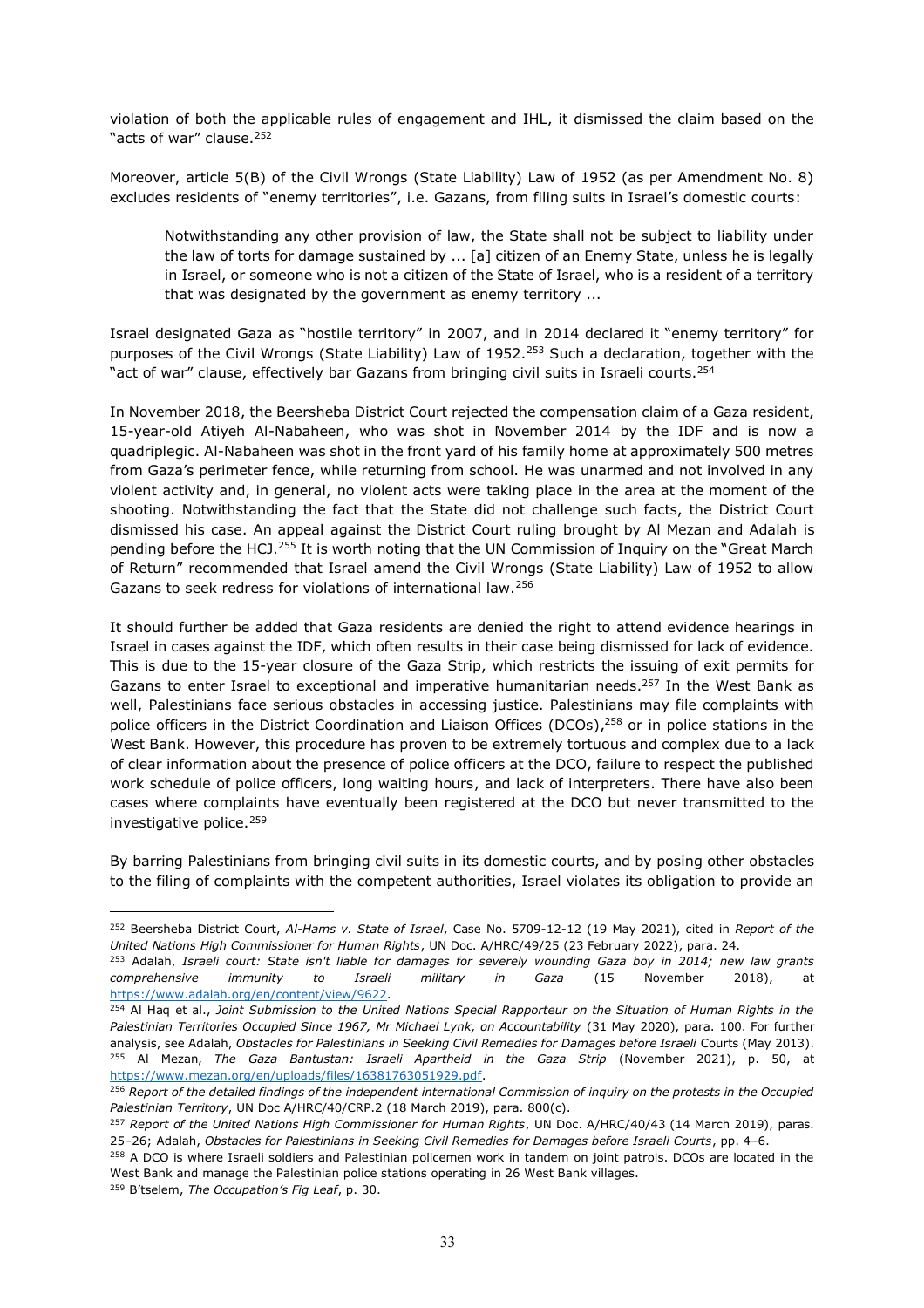effective remedy and reparations for violations of IHRL and IHL, including crimes under international law, committed by IDF members.

#### **Recommendations**

#### **In light of the above, the Israeli authorities should:**

- **I. Ensure that all victims of alleged violations of international law have access to effective remedies, including reparation, in particular by:**
	- **i. Amending the Civil Wrongs (State Liability) Law of 1952, and repealing Amendment No. 8, to ensure that civil claims brought by Palestinians**  residing in the West Bank and Gaza are not dismissed based on the "act of war" or "enemy territory" clauses;
	- **ii. Guaranteeing Palestinians residing in Gaza access to Israel in order to participate in legal proceedings related to their claims;**
	- **iii. Facilitating and expediting procedures for Palestinians residing in the West Bank to lodge complaints against violations of IHRL or IHL committed by the IDF.**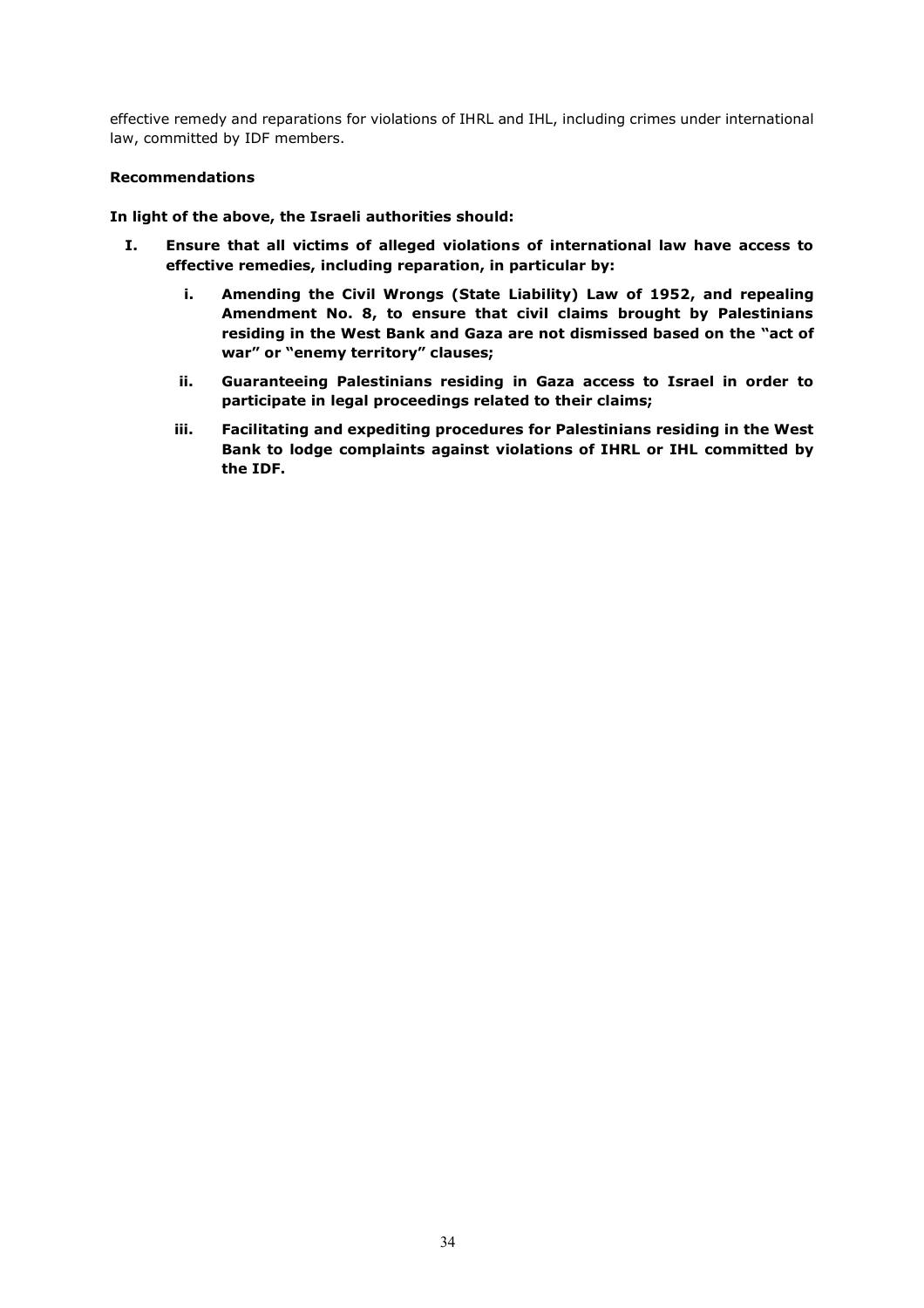#### <span id="page-37-0"></span>**Commission Members**

March 2021 (for an updated list, please visit www.icj.org/commission)

#### **President:**

Prof. Robert Goldman, United States

**Vice-Presidents:** Prof. Carlos Ayala, Venezuela Justice Radmila Dragicevic-Dicic, Serbia

# **Executive Committee:**

Justice Sir Nicolas Bratza, UK Dame Silvia Cartwright, New Zealand (Chair) Ms Roberta Clarke, Barbados-Canada Mr. Shawan Jabarin, Palestine Ms Hina Jilani, Pakistan Justice Sanji Monageng, Botswana Mr Belisário dos Santos Júnior, Brazil

#### **Other Commission Members:**

Professor Kyong-Wahn Ahn, Republic of Korea Justice Chinara Aidarbekova, Kyrgyzstan Justice Adolfo Azcuna, Philippines Ms Hadeel Abdel Aziz, Jordan Mr Reed Brody, United States Justice Azhar Cachalia, South Africa Prof. Miguel Carbonell, Mexico Justice Moses Chinhengo, Zimbabwe Prof. Sarah Cleveland, United States Justice Martine Comte, France Mr Mazen Darwish, Syria Mr Gamal Eid, Egypt Mr Roberto Garretón, Chile Ms Nahla Haidar El Addal, Lebanon Prof. Michelo Hansungule, Zambia Ms Gulnora Ishankanova, Uzbekistan Ms Imrana Jalal, Fiji Justice Kalthoum Kennou, Tunisia Ms Jamesina Essie L. King, Sierra Leone Prof. César Landa, Peru Justice Ketil Lund, Norway Justice Qinisile Mabuza, Swaziland Justice José Antonio Martín Pallín, Spain Prof. Juan Méndez, Argentina

Justice Charles Mkandawire, Malawi Justice Yvonne Mokgoro, South Africa Justice Tamara Morschakova, Russia Justice Willly Mutunga, Kenya Justice Egbert Myjer, Netherlands Justice John Lawrence O'Meally, Australia Ms Mikiko Otani, Japan Justice Fatsah Ouguergouz, Algeria Dr Jarna Petman, Finland Prof. Mónica Pinto, Argentina Prof. Victor Rodriguez Rescia, Costa Rica Mr Alejandro Salinas Rivera, Chile Mr Michael Sfard, Israel Prof. Marco Sassoli, Italy-Switzerland Justice Ajit Prakash Shah, India Justice Kalyan Shrestha, Nepal Ms Ambiga Sreenevasan, Malaysia Justice Marwan Tashani, Libya Mr Wilder Tayler, Uruguay Justice Philippe Texier, France Justice Lillian Tibatemwa-Ekirikubinza, Uganda Justice Stefan Trechsel, Switzerland Prof. Rodrigo Uprimny Yepes, Colombia